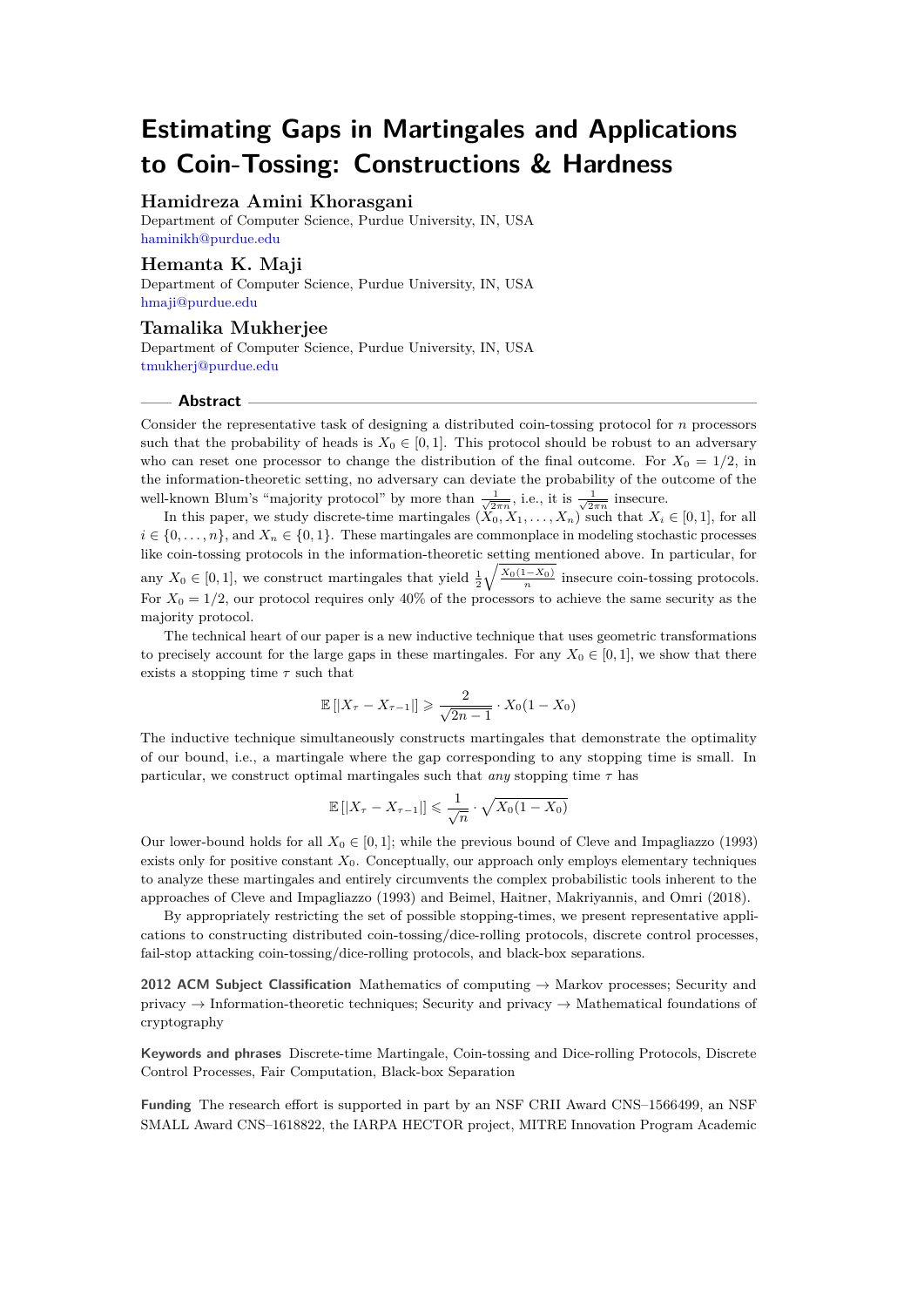Cybersecurity Research Award, a Purdue Research Foundation (PRF) Award, and The Center for Science of Information, an NSF Science and Technology Center, Cooperative Agreement CCF– 0939370.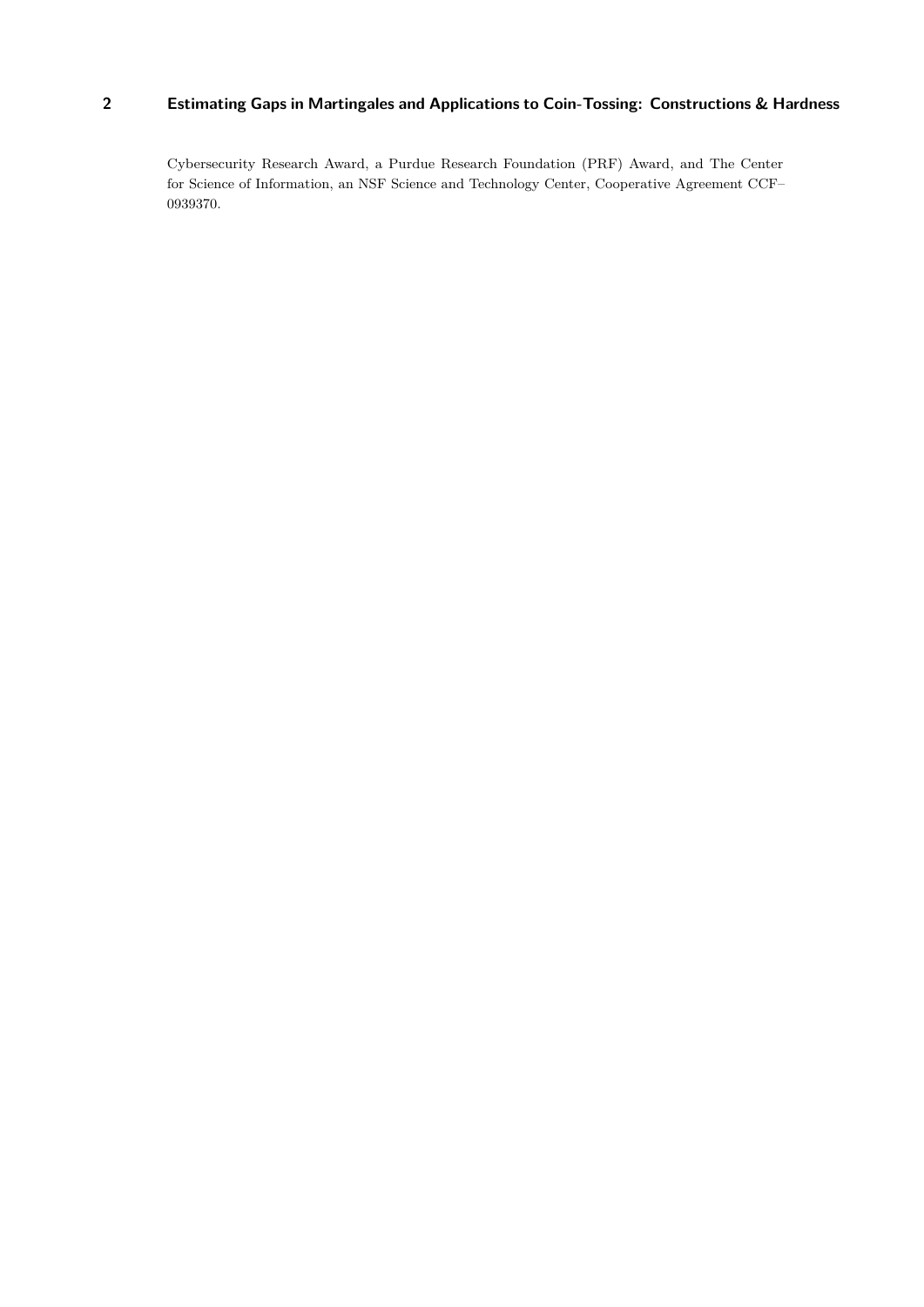## **Contents**

| $\mathbf{1}$   | Introduction        |                                                                        | $\mathbf{1}$            |
|----------------|---------------------|------------------------------------------------------------------------|-------------------------|
|                | 1.1                 |                                                                        | $\overline{2}$          |
|                | $1.2\,$             | Prior Approaches to the General Martingale Problem 4                   |                         |
| $\bf{2}$       |                     | <b>Preliminaries</b>                                                   | $\overline{\mathbf{4}}$ |
| 3              |                     | Large Gaps in Martingales: A Geometric Approach                        | 6                       |
|                | 3.1                 |                                                                        | $\overline{7}$          |
|                | 3.2                 |                                                                        | 10                      |
| $\overline{4}$ | <b>Applications</b> |                                                                        | 16                      |
|                | 4.1                 |                                                                        | 16                      |
|                | 4.2                 | Fail-stop Attacks on Coin-tossing/Dice-rolling Protocols               | 16                      |
|                |                     | 4.2.1                                                                  | 19                      |
|                |                     | Detailed Discussion of Our Fail-stop Attack and Proofs<br>4.2.2        | 19                      |
|                |                     | Discussion of Specialized Stopping Time - Proof of Theorem 13<br>4.2.3 | 24                      |
|                | 4.3                 |                                                                        | 25                      |
|                |                     | 4.3.1                                                                  | 26                      |
|                | 4.4                 |                                                                        | 26                      |
|                | 4.5                 |                                                                        | 29                      |
|                | <b>References</b>   |                                                                        | 32                      |
|                |                     | A More Technical Proof of Theorem 1                                    | 32                      |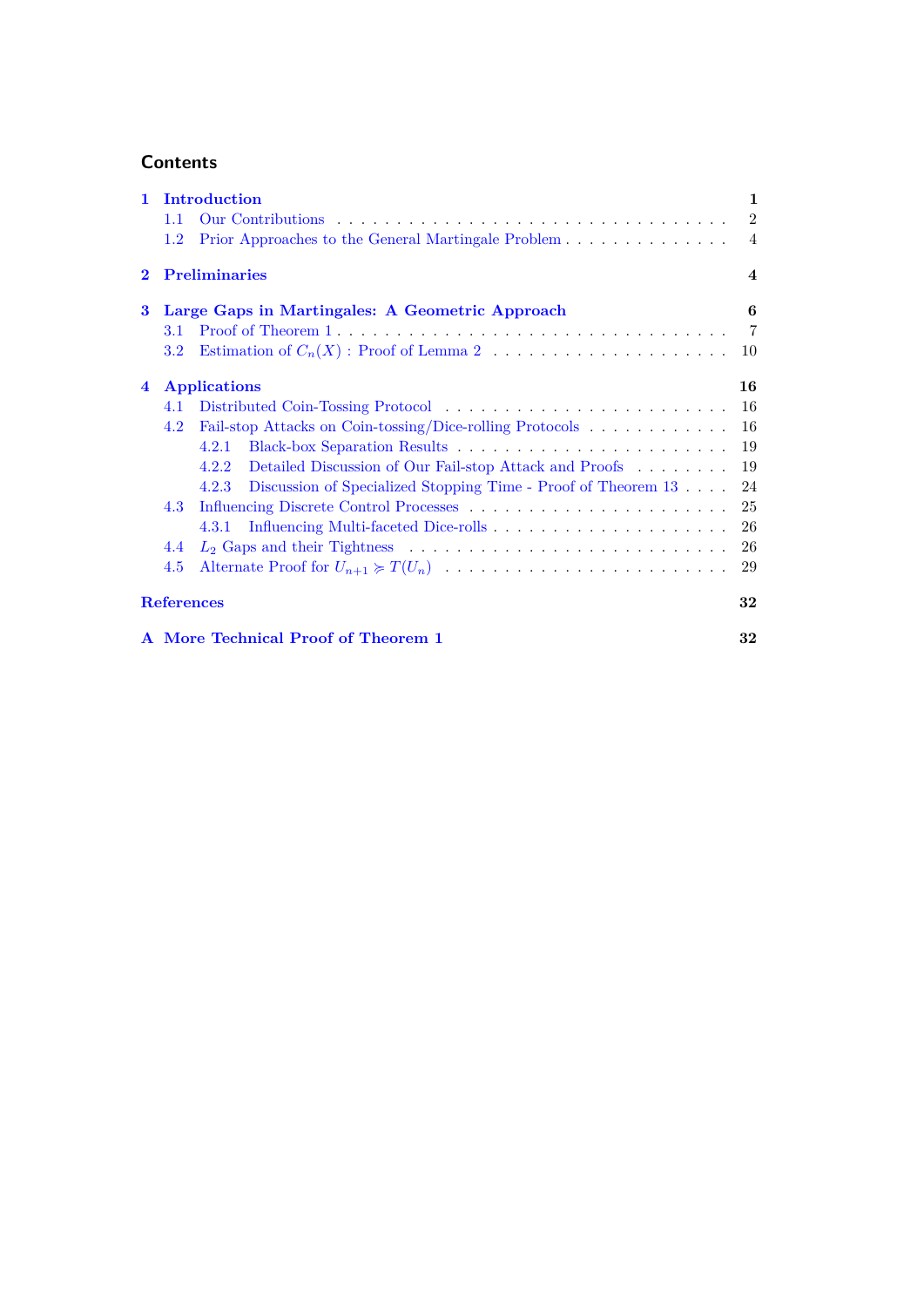## <span id="page-3-0"></span>**1 Introduction**

**A Representative Motivating Application.** Consider a distributed protocol for *n* processors to toss a coin, where a processor *i* broadcasts her message in round *i*. At the end of the protocol, all processors reconstruct the common outcome from the public transcript. When all processors are honest, the probability of the final outcome being 1 is  $X_0$  and the probability of the final outcome being 0 is  $1 - X_0$ , i.e., the final outcome is a *bias-X*<sub>0</sub> *coin*. Suppose there is an adversary who can (adaptively) choose to *restart* one of the processors after seeing her message (i.e., the *strong adaptive* corruptions model introduced by Goldwasser, Kalai, and Park [\[20\]](#page-33-0)); otherwise her presence is innocuous. Our objective is to design bias- $X_0$  coin-tossing protocols such that the adversary cannot change the distribution of the final outcomes significantly.

*The Majority Protocol.* Against computationally unbounded adversaries, (essentially) the only known protocol is the well-known majority protocol [\[10,](#page-32-0) [5,](#page-32-1) [13\]](#page-32-2) for  $X_0 = 1/2$ . The majority protocol requests one uniformly random bit from each processor and the final outcome is the majority of these *n* bits. An adversary can alter the probability of the final outcome being 1 by  $\frac{1}{\sqrt{2}}$  $\frac{1}{2\pi n}$ , i.e., the majority protocol is  $\frac{1}{\sqrt{2n}}$  $\frac{1}{2\pi n}$  insecure.

*Our New Protocol.* We shall prove a general martingale result in this paper that yields the following result as a corollary. For any  $X_0 \in [0,1]$ , there exists an *n*-bit bias- $X_0$  coin-tossing protocol in the information-theoretic setting that is  $\frac{1}{2}\sqrt{\frac{X_0(1-X_0)}{n}}$  insecure. In particular, for  $X_0 = 1/2$ , our protocol uses only 625 processors to reduce the insecurity to, say, 1%; while the majority protocol requires 1592 processors.

**General Formal Framework: Martingales.** Martingales are natural models for several stochastic processes. Intuitively, martingales correspond to a gradual release of information about an event. A priori, we know that the probability of the event is  $X_0$ . For instance, in a distributed *n*-party coin-tossing protocol the outcome being 1 is the event of interest.

A discrete-time martingale  $(X_0, X_1, \ldots, X_n)$  represents the gradual release of information about the event over *n* time-steps.<sup>[1](#page-3-1)</sup> For intuition, we can assume that  $X_i$  represents the probability that the outcome of the coin-tossing protocol is 1 after the first *i* parties have broadcast their messages. Martingales have the unique property that if one computes the expected value of  $X_j$ , for  $j > i$ , at the end of time-step *i*, it is identical to the value of  $X_i$ . In this paper we shall consider martingales where, at the end of time-step *n*, we know for sure whether the event of interest has occurred or not. That is, we have  $X_n \in \{0,1\}$ .

A *stopping time*  $\tau$  represents a time step  $\in \{1, 2, ..., n\}$  where we stop the evolution of the martingale. The test of whether to stop the martingale at time-step  $i$  is a function only of the information revealed so far. Furthermore, this stopping time need *not* be a constant. That is, for example, different transcripts of the coin-tossing protocol potentially have different stopping times.

**Our Martingale Problem Statement.** The inspiration of our approach is best motivated using a two-player game between, namely, the *martingale designer* and the *adversary*. Fix *n* and  $X_0$ . The martingale designer presents a martingale  $\mathcal{X} = (X_0, X_1, \ldots, X_n)$  to the adversary and the adversary finds a stopping time *τ* that maximizes the following quantity.

$$
\mathbb{E}\left[|X_{\tau}-X_{\tau-1}|\right]
$$

<span id="page-3-1"></span><sup>1</sup> For the introduction, we do not explicitly mention the underlying filtration for brevity. The proofs, however, clearly mention the associated filtrations.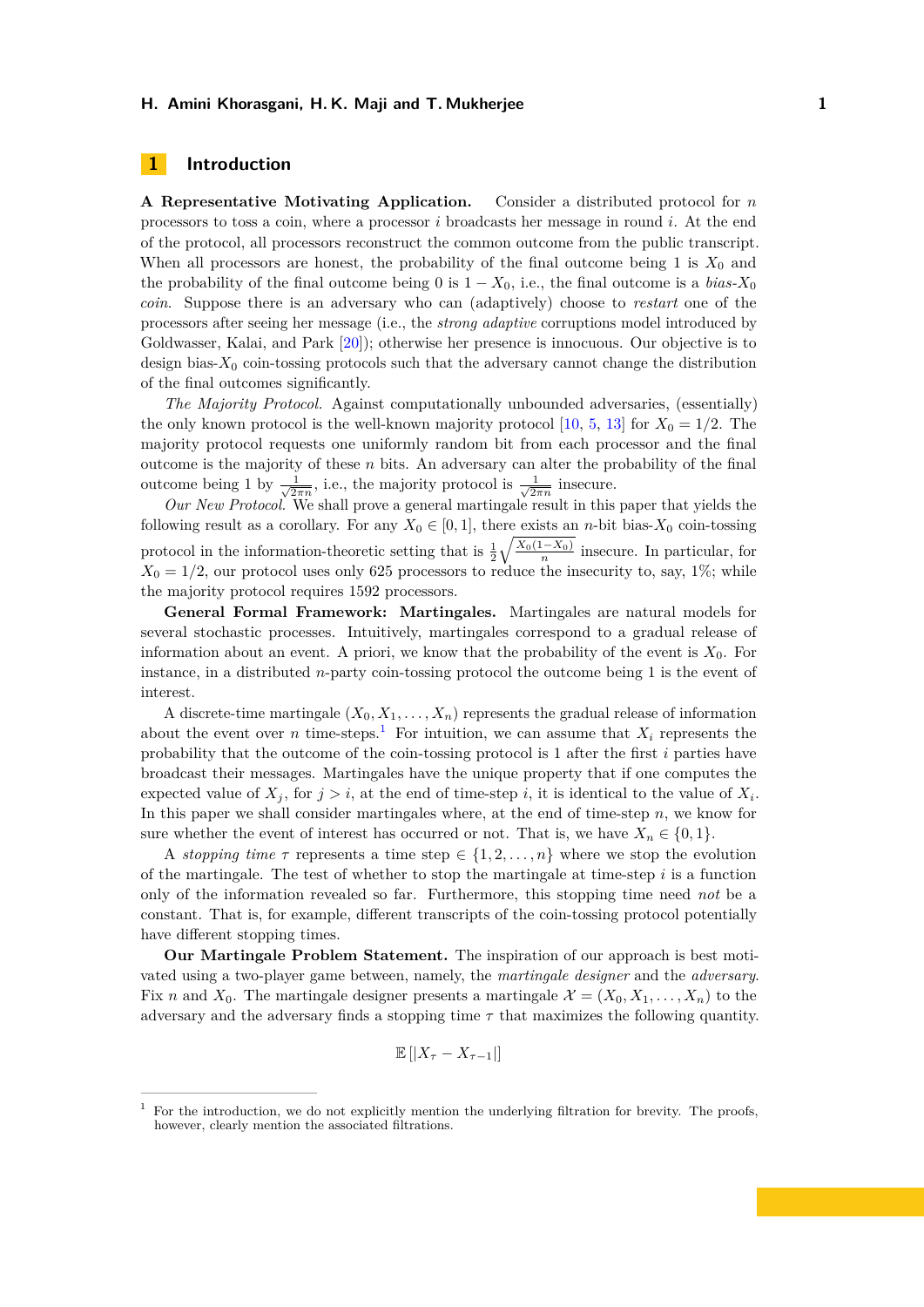Intuitively, the adversary demonstrates the most severe *susceptibility* of the martingale by presenting the corresponding stopping time  $\tau$  as a witness. The martingale designer's objective is to design martingales that have less susceptibility. Our paper uses a geometric approach to inductively provide tight bounds on the least susceptibility of martingales for all  $n \geq 1$  and  $X_0 \in [0,1]$ , that is, the following quantity.

$$
C_n(X_0) \coloneqq \inf_{\mathcal{X}} \sup_{\tau} \mathbb{E}[|X_{\tau} - X_{\tau-1}|]
$$

This precise study of  $C_n(X_0)$ , for general  $X_0 \in [0,1]$ , is motivated by natural applications in discrete process control as illustrated by the representative motivating problem. This paper, for representative applications of our results, considers *n*-processor distributed protocols and 2-party *n*-round protocols. The stopping time witnessing the highest susceptibility shall translate into appropriate adversarial strategies. These adversarial strategies shall imply hardness of computation results.

## <span id="page-4-0"></span>**1.1 Our Contributions**

We prove the following general martingale theorem.

<span id="page-4-1"></span>▶ **Theorem 1.** *Let*  $(X_0, X_1, \ldots, X_n)$  *be a discrete-time martingale such that*  $X_i \in [0,1]$ *, for all*  $i \in \{1, \ldots, n\}$ *, and*  $X_n \in \{0, 1\}$ *. Then, the following bound holds.* 

$$
\sup_{stopping\ time\ \tau} \mathbb{E}\left[|X_{\tau}-X_{\tau-1}|\right] \geqslant C_n(X_0),
$$

*where*  $C_1(X) = 2X(1-X)$ *, and, for*  $n > 1$ *, we obtain*  $C_n$  *from*  $C_{n-1}$  *recursively using the geometric transformation defined in [Fig. 8.](#page-11-0)*

*Furthermore, for all*  $n \geq 1$  *and*  $X_0 \in [0,1]$ *, there exists a martingale*  $(X_0, \ldots, X_n)$  *(w.r.t.*) *to the coordinate exposure filtration for*  $\{0,1\}^n$  *such that for any stopping time*  $\tau$ *, it has*  $\mathbb{E}[|X_{\tau}-X_{\tau-1}|] = C_n(X_0).$ 

Intuitively, given a martingale, an adversary can identify a stopping time where the expected gap in the martingale is at least  $C_n(X_0)$ . Moreover, there exists a martingale that realizes the lower-bound in the tightest manner, i.e., all stopping times  $\tau$  have identical susceptibility.

Next, we estimate the value of the function  $C_n(X)$ .

<span id="page-4-2"></span>▶ **Lemma 2.** *For*  $n \ge 1$  *and*  $X \in [0,1]$ *, we have* 

$$
\frac{2}{\sqrt{2n-1}}X(1-X)=:L_n(X)\leqslant C_n(X)\leqslant U_n(X):=\frac{1}{\sqrt{n}}\sqrt{X(1-X)}
$$

As a representative example, consider the case of  $n = 3$  and  $X_0 = 1/2$ . [Fig. 1](#page-5-0) presents the martingale corresponding to the 3-round majority protocol and highlights the stopping time witnessing the susceptibility of 0.3750. [Fig. 2](#page-5-1) presents the optimal 3-round coin-tossing protocol's martingale that has susceptibility of 0.2407.

In the sequel, we highlight applications of [Theorem 1](#page-4-1) to protocol constructions and hardness of computation results using these estimates.

▶ Remark 3 (Protocol Constructions). The optimal martingales naturally translate into *n*-bit distributed coin-tossing and multi-faceted dice rolling protocols.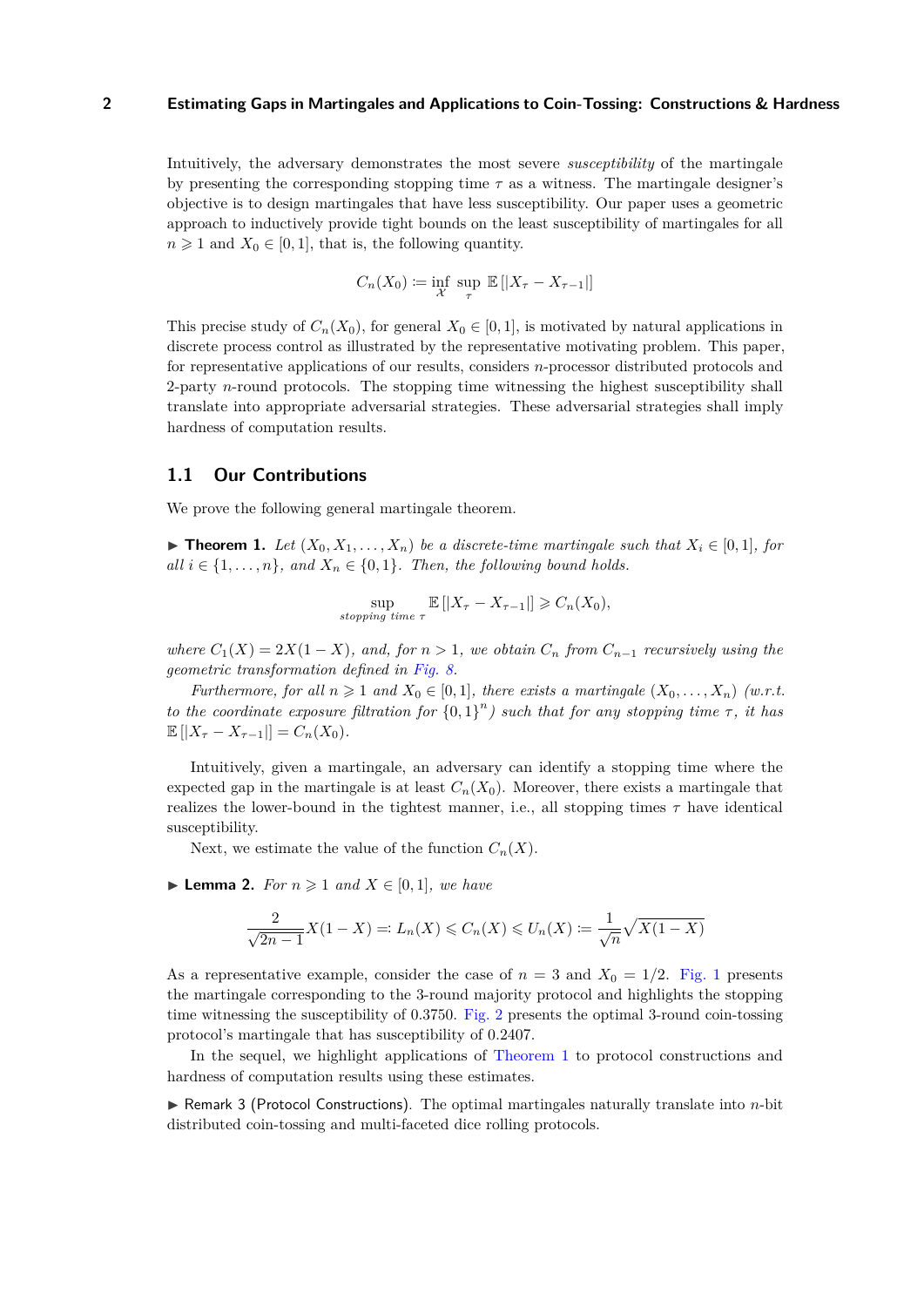<span id="page-5-0"></span>

<span id="page-5-1"></span>**Figure 1** Majority Protocol Tree of depth three. The optimal score in the majority tree of depth three is 0*.*3750 and the corresponding stopping time is highlighted in gray.



**Figure 2** Optimal depth-3 protocol tree for  $X_0 = 1/2$ . The optimal score is 0.2407. Observe that any stopping time achieves this score.

**1.** [Corollary 11:](#page-18-3) For all  $X_0 \in [0,1]$ , there exists an *n*-bit distributed bias- $X_0$  coin-tossing protocol for *n* processors with the following security guarantee. Any (computationally unbounded) adversary who follows the protocol honestly and resets at most one of the processors during the execution of the protocol can change the probability of an outcome by at most  $\frac{1}{2\sqrt{n}}\sqrt{X_0(1-X_0)}$ .

 $\triangleright$  Remark 4 (Hardness of Computation Results). The lower-bound on the maximum susceptibility helps demonstrate hardness of computation results. For  $X_0 = 1/2$ , Cleve and Impagliazzo [\[14\]](#page-33-1) proved that one encounters  $|X_\tau - X_{\tau-1}| \geqslant \frac{1}{32\sqrt{n}}$  with probability  $\frac{1}{5}$ . In other words, their bound guarantees that the expected gap in the martingale is at least  $\frac{1}{160\sqrt{n}}$ , which is significantly smaller than our bound  $\frac{1}{2\sqrt{2n}}$ . Hardness of computation results relying on  $[14]$  (and its extensions) work only for constant  $0 < X_0 < 1$ .<sup>[2](#page-5-2)</sup> However, our lower-bound holds for all  $X_0 \in [0,1]$ ; for example, even when  $1/\text{poly}(n) \leq X_0 \leq 1-1/\text{poly}(n)$ . Consequently, we extend existing hardness of computation results using our more general lower-bound.

**1.** [Theorem 12](#page-19-0) extends the fail-stop attack of  $[14]$  on 2-party bias- $X_0$  coin-tossing protocols (in the information-theoretic commitment hybrid). For any  $X_0 \in [0,1]$ , a fail-stop adversary can change the probability of the final outcome of any  $2$ -party bias- $X_0$  coin- $\frac{\sqrt{2}}{\sqrt{2\sqrt{n+1}}}X_0(1-X_0)$ . This result is useful to demonstrate black-box separations results.

<span id="page-5-2"></span><sup>2</sup> Cleve and Impagliazzo set their problem as an optimization problem that trades off two conflicting objective functions. These objective functions have exponential dependence on  $X_0(1-X_0)$ . Consequently, if  $X_0 = 1/\text{poly}(n)$  or  $X_0 = 1 - 1/\text{poly}(n)$ , then their lower bounds are extremely weak.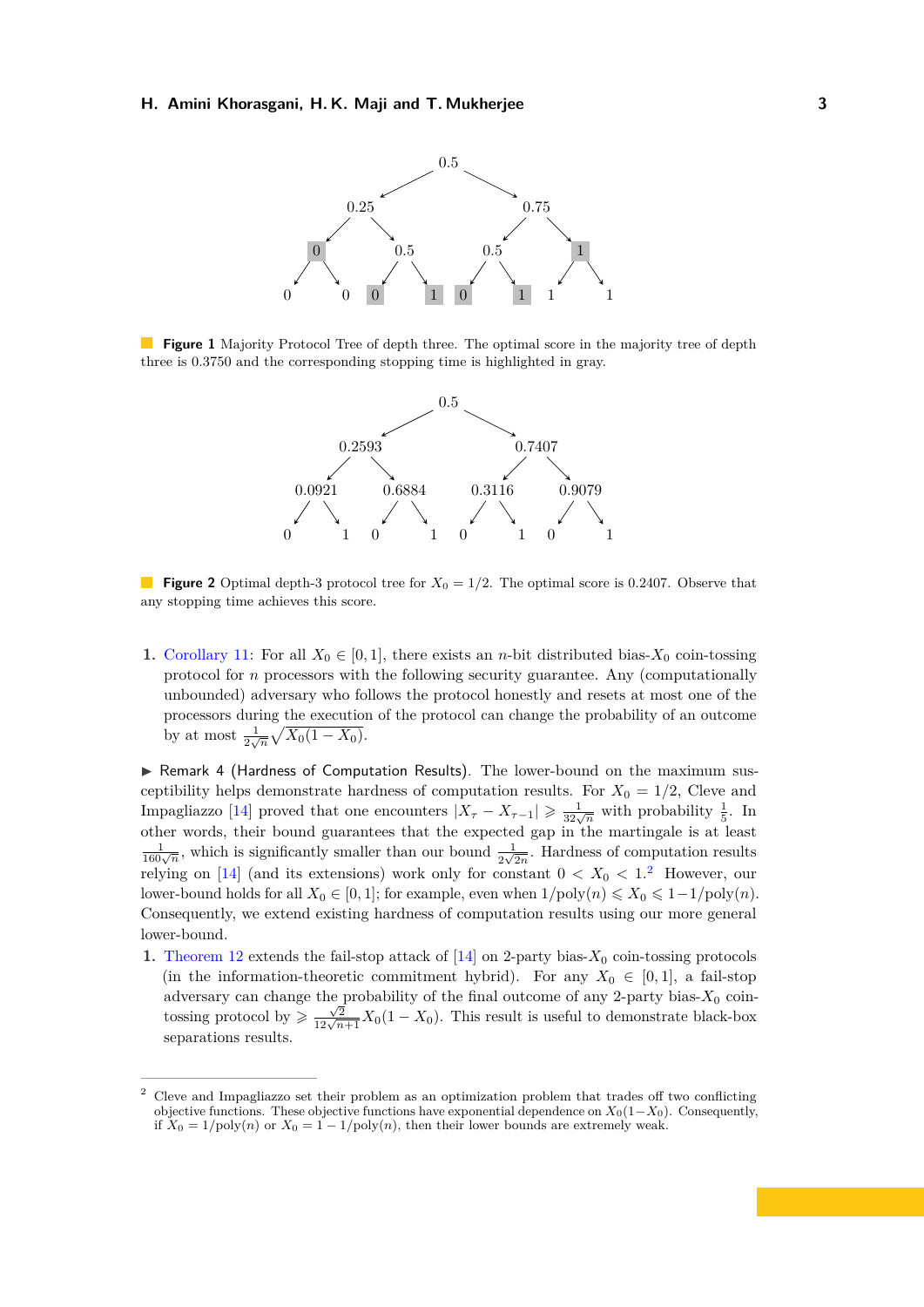- **2.** [Corollary 14](#page-21-2) extends the black-box separation results of [\[15,](#page-33-2) [23,](#page-33-3) [16\]](#page-33-4) separating (appropriate restrictions of) 2-party bias- $X_0$  coin tossing protocols from one-way functions. We illustrate a representative new result that follows as a consequence of [Corollary 14.](#page-21-2) For constant  $X_0 \in (0,1)$ , [\[15,](#page-33-2) [23,](#page-33-3) [16\]](#page-33-4) rely on (the extensions of) [\[14\]](#page-33-1) to show that it is highly unlikely that there exist 2-party bias- $X_0$  coin tossing protocols using one-way functions in a black-box manner achieving  $o(1/\sqrt{n})$  *unfairness* [\[22\]](#page-33-5). Note that when  $X_0 = 1/n$ , there are secure 2-party coin tossing protocols with 1*/*2*n* unfairness (based on [Corollary 11\)](#page-18-3) even in the information-theoretic setting. Previous results cannot determine the limits to the unfairness of 2-party bias-1*/n* fair coin-tossing protocols that use one-way functions in a black-box manner. Our black-box separation result (refer to [Corollary 14\)](#page-21-2) implies that it is highly unlikely to construct bias- $1/n$  coin using one-way functions in a black-box manner with  $\frac{\sqrt{2}}{12 \cdot n^{3/2}}$  unfairness.
- **3.** [Corollary 17](#page-28-2) and [Corollary 18](#page-28-3) extend Cleve and Impagliazzo's [\[14\]](#page-33-1) result on influencing discrete control processes to arbitrary  $X_0 \in [0,1]$ .

## <span id="page-6-0"></span>**1.2 Prior Approaches to the General Martingale Problem**

Azuma-Hoeffding inequality [\[6,](#page-32-3) [25\]](#page-33-6) states that if  $|X_i - X_{i-1}| = o(1/\sqrt{n})$ , for all  $i \in \{1, ..., n\}$ , then, essentially,  $|X_n - X_0| = o(1)$  with probability 1. That is, the final information  $X_n$ remains close to the a priori information  $X_0$ . However, in our problem statement, we have  $X_n \in \{0,1\}$ . In particular, this constraint implies that the final information  $X_n$  is significantly different from the a priori information  $X_0$ . So, the initial constraint "for all  $i \in \{1, \ldots, n\}$  we have  $|X_i - X_{i-1}| = o(1/\sqrt{n})$ " must be violated. What is the probability of this violation?

For  $X_0 = 1/2$ , Cleve and Impagliazzo [\[14\]](#page-33-1) proved that there exists a round *i* such that  $|X_i - X_{i-1}| \geqslant \frac{1}{32\sqrt{n}}$  with probability 1/5. We emphasize that the round *i* is a random variable and not a constant. However, the definition of the "big jump" and the "probability to encounter big jumps" both are exponentially small function of *X*0. So, the approach of Cleve and Impagliazzo is only applicable to constant  $X_0 \in (0,1)$ . Recently, in an independent work, Beimel et al. [\[7\]](#page-32-4) demonstrate an identical bound for *weak martingales* (that have some additional properties), which is used to model multi-party coin-tossing protocols.

For the upper-bound, on the other hand, Doob's martingale corresponding to the majority protocol is the only known martingale for  $X_0 = 1/2$  with a small *maximum susceptibility*. In general, to achieve arbitrary  $X_0 \in [0,1]$ , one considers coin tossing protocols where the outcome is 1 if the total number of heads in *n* uniformly random coins surpasses an appropriate threshold.

## <span id="page-6-1"></span>**2 Preliminaries**

We denote the *arithmetic mean* of two numbers x and y as  $A.M.(x, y) := (x + y)/2$ . The *geometric mean* of these two numbers is denoted by  $G.M.(x, y) := \sqrt{x \cdot y}$  and their *harmonic mean* is denoted by H.M. $(x, y) := ((x^{-1} + y^{-1})/2)^{-1} = 2xy/(x + y)$ .

**Martingales and Related Definitions.** The *conditional expectation* of a random variable X with respect to an event  $\mathcal{E}$  denoted by  $\mathbb{E}[X|\mathcal{E}]$ , is defined as  $\mathbb{E}[X \cdot \mathbf{1}_{\{\mathcal{E}\}}] / \mathbb{P}[\mathcal{E}]$ . For a discrete random variable *Y* , the conditional expectation of *X* with respect to *Y* , denoted by  $\mathbb{E}[X|Y]$ , is a random variable that takes value  $\mathbb{E}[X|Y=y]$  with probability  $\mathbb{P}[Y = y]$ , where  $\mathbb{E}[X|Y = y]$  denotes the conditional expectation of X with respect to the event  $\{\omega \in \Omega | Y(\omega) = y\}.$ 

Let  $\Omega = \Omega_1 \times \Omega_2 \times \cdots \times \Omega_n$  denote a sample space and  $(E_1, E_2, \ldots, E_n)$  be a joint distribution defined over  $\Omega$  such that for each  $i \in \{1, \ldots, n\}$ ,  $E_i$  is a random variable over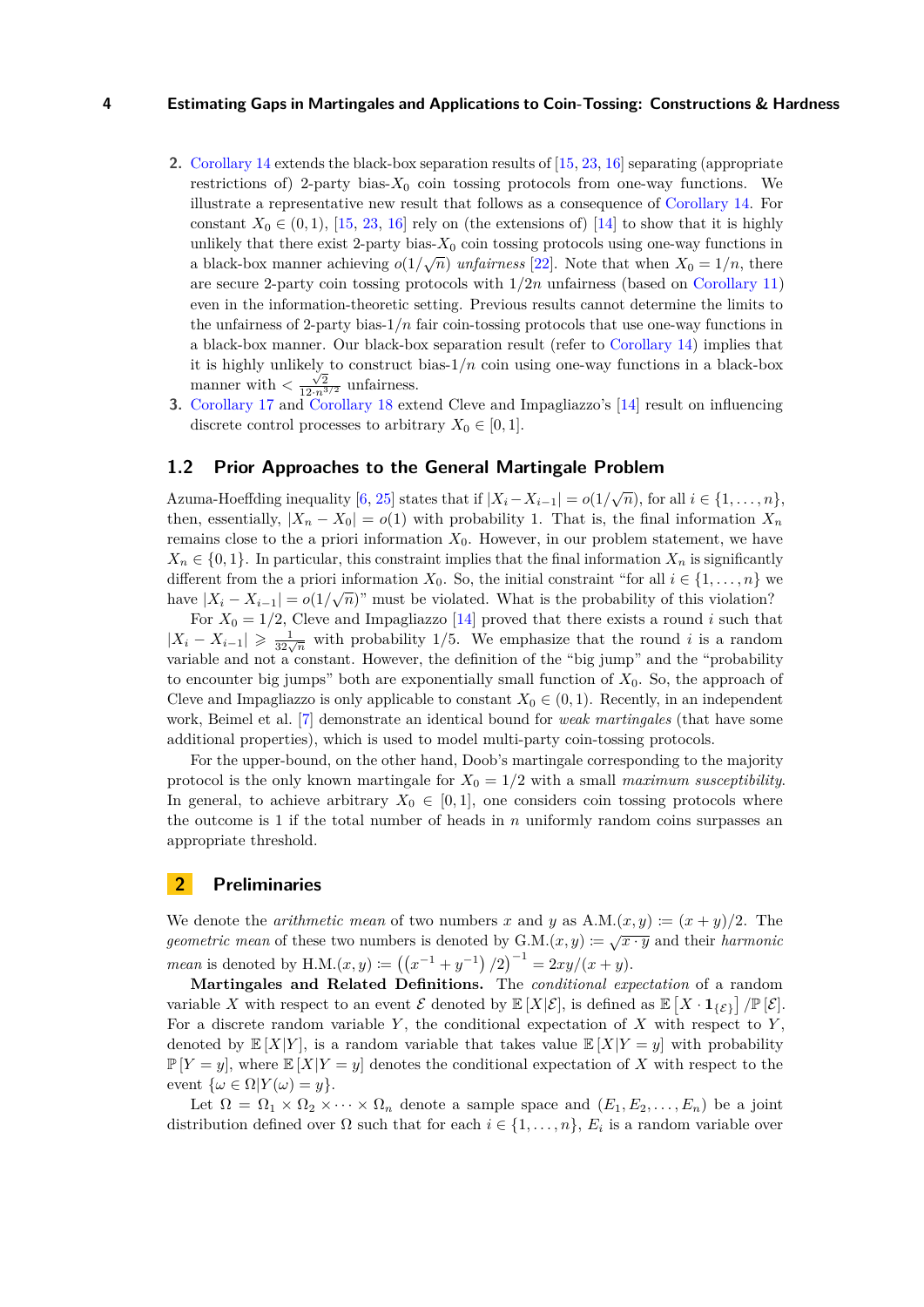$\Omega_i$ . Let  $X = \{X_i\}_{i=0}^n$  be a sequence of random variables defined over  $\Omega$ . We say that  $X_j$ is  $E_1, \ldots, E_j$  measurable if there exists a function  $g_j : \Omega_1 \times \Omega_2 \times \cdots \times \Omega_j \to \mathbb{R}$  such that  $X_j = g_j(E_1, \ldots, E_j)$ . Let  $X = \{X_i\}_{i=0}^n$  be a discrete-time martingale sequence with respect to the sequence  $E = \{E_i\}_{i=1}^n$ . This statement implies that for each  $i \in \{0, 1, \ldots, n\}$ , we have

$$
\mathbb{E}[X_{i+1}|E_1,E_2,\ldots,E_i]=X_i
$$

Note that the definition of martingale implies  $X_i$  to be  $E_1, \ldots, E_i$  measurable for each *i* ∈ {1, ..., *n*} and *X*<sub>0</sub> to be constant. In the sequel, we shall use {*X* = {*X<sub>i</sub>*} $_{i=0}^{n}$ , *E* = {*E<sub>i</sub>*} $_{i=1}^{n}$ } to denote a martingale sequence where for each  $i = 1, \ldots, n$ ,  $X_i \in [0, 1]$ , and  $X_n \in \{0, 1\}$ . However, for brevity, we use  $(X_0, X_1, \ldots, X_n)$  to denote a martingale. Given a function  $f: \Omega_1 \times \Omega_2 \times \cdots \times \Omega_n \to \mathbb{R}$ , if we define the random variable  $Z_i \coloneqq \mathbb{E}[f(E_1, \ldots, E_n)|E_1, \ldots, E_i]$ , for each  $i \in \{0, 1, \ldots, n\}$ , then the sequence  $Z = \{Z_i\}_{i=0}^n$  is a martingale with respect to  ${E_i}_{i=1}^n$ . This martingale is called the *Doob's martingale*.

The random variable  $\tau \colon \Omega \to \{0, 1, \ldots, n\}$  is called a stopping time if for each  $k \in$  $\{1, 2, \ldots, n\}$ , the occurrence or non-occurrence of the event  $\{\tau \leq k\} := \{\omega \in \Omega | \tau(\omega) \leq k\}$ depends only on the values of random variables  $E_1, E_2, \ldots, E_k$ . Equivalently, the random variable  $\mathbf{1}_{\{\tau \leq k\}}$  is  $E_1, \ldots, E_k$  measurable. Let  $\mathcal{S}(X, E)$  denote the set of all stopping time random variables over the martingale sequence  $\{X = \{X_i\}_{i=0}^n, E = \{E_i\}_{i=1}^n\}$ . For  $\ell \in \{1, 2\}$ , we define the *score* of a martingale sequence  $(X, E)$  with respect to a stopping time  $\tau$  in the  $L_{\ell}$ -norm as the following quantity.

score<sub>l</sub>
$$
(X, E, \tau) := \mathbb{E}\left[|X_{\tau} - X_{\tau-1}|^{\ell}\right]
$$

We define the *max stopping time* as the stopping time that maximizes the score

$$
\tau_{\max}(X, E, \ell) := \underset{\tau \in \mathcal{S}(X, E)}{\arg \max} \ \text{score}_{\ell}(X, E, \tau),
$$

and the (corresponding) max-score as

$$
\max\text{-score}_{\ell}(X,E) := \mathbb{E}\left[|X_{\tau_{\max}} - X_{\tau_{\max}-1}|^{\ell}\right]
$$

Let  $A_n(x^*)$  denote the set of all discrete time martingales  $\{X = \{X_i\}_{i=0}^n, E = \{E_i\}_{i=1}^n\}$ such that  $X_0 = x^*$  and  $X_n \in \{0, 1\}$ . We define *optimal score* as

$$
\operatorname{opt}_n(x^*, \ell) \coloneqq \inf_{(X, E) \in A_n(x^*)} \max\text{-score}_\ell(X, E)
$$

**Representing a Martingale as a Tree.** We interpret a discrete time martingale sequence  $X = \{X_i\}_{i=0}^n$  defined over a sample space  $\Omega = \Omega_1 \times \cdots \times \Omega_n$  as a tree of depth *n* (see [Fig. 3\)](#page-8-1). For  $i = 0, \ldots, n$ , any node at depth *i* has  $|\Omega_{i+1}|$  children. In fact, for each *i*, the edge between a node at depth  $i$  and a child at depth  $(i + 1)$  corresponds to a possible outcome that  $E_{i+1}$  can take from the set  $\Omega_{i+1} = \{x^{(1)}, \ldots, x^{(t)}\}.$ 

Each node *v* at depth *i* is represented by a unique path from root to *v* like  $(e_1, e_2, \ldots, e_i)$ . which corresponds to the event  $\{\omega \in \Omega | E_1(\omega) = e_1, \ldots, E_i(\omega) = e_i\}$ . Specifically, each path from root to a leaf in this tree, represents a unique outcome in the sample space  $\Omega$ .

Any subset of nodes in a tree that has the property that none of them is an ancestor of any other, is called an *anti-chain*. If we use our tree-based notation to represent a node *v*, i.e., the sequence of edges  $e_1, \ldots, e_i$  corresponding to the path from root to *v*, then any prefix-free subset of nodes is an anti-chain. Any anti-chain that is not a proper subset of another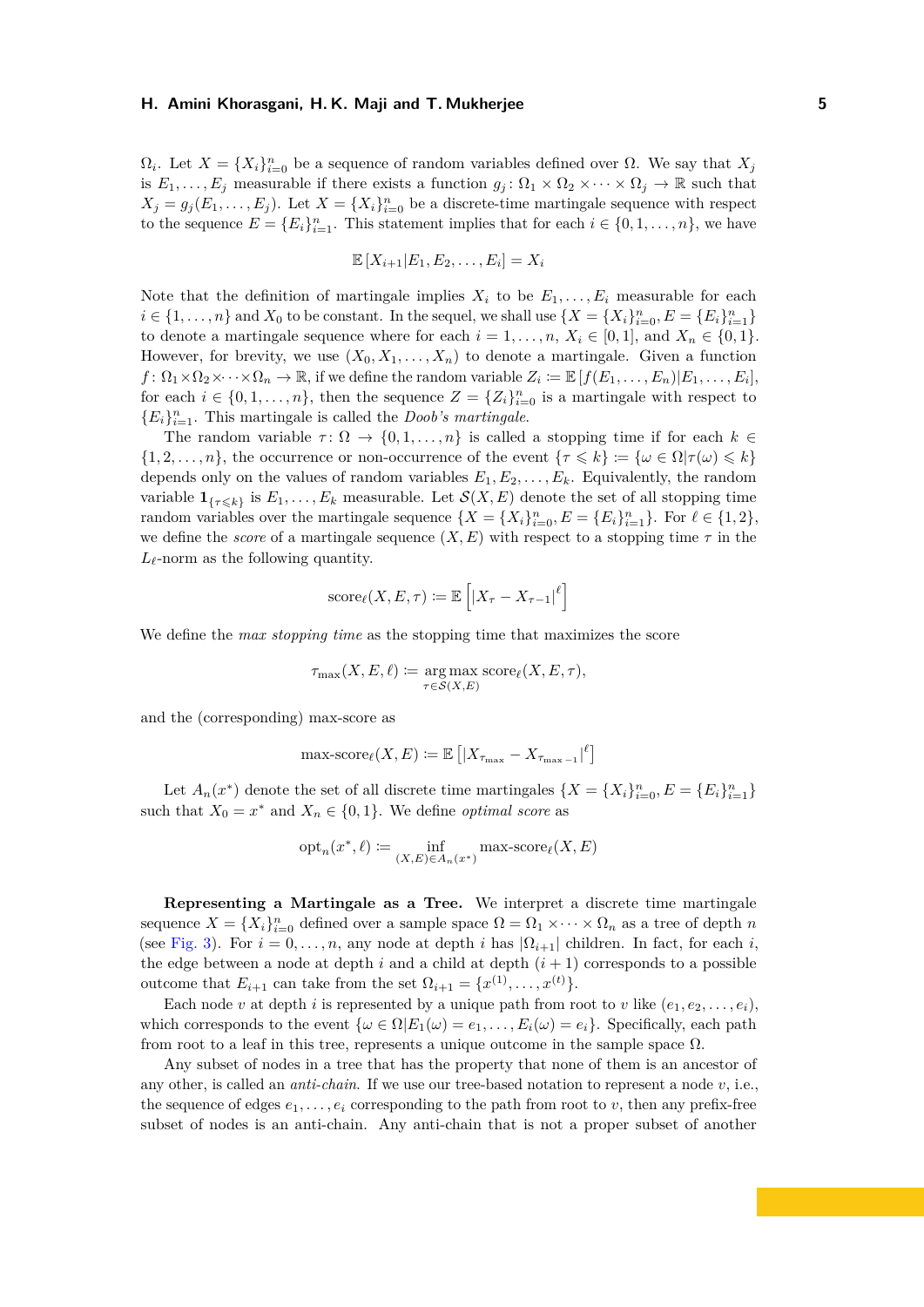<span id="page-8-1"></span>

<span id="page-8-2"></span>**Figure 3** Interpreting a general martingale as a tree.



**Figure 4** Intuition for a curve *C* being above another curve *D*, represented by  $C \ge D$ .

anti-chain is called a *maximal anti-chain*. A stopping time in a martingale corresponds to a *unique* maximal anti-chain in the martingale tree.

**Geometric Definitions and Relations.** Consider curves *C* and *D* defined by the zeroes of  $Y = f(X)$  and  $Y = g(X)$ , respectively, where  $X \in [0,1]$ . We restrict to curves C and *D* such that each one of them have exactly one intersection with  $X = x$ , for any  $x \in [0, 1]$ . Refer to [Fig. 4](#page-8-2) for intuition. Then, we say *C* is *above D*, represented by  $C \ge D$ , if, for each  $x \in [0, 1]$ , we have  $f(x) \geq g(x)$ .

## <span id="page-8-0"></span>**3 Large Gaps in Martingales: A Geometric Approach**

This section presents a high-level overview of our proof strategy. In the sequel, we shall assume that we are working with discrete-time martingales  $(X_0, X_1, \ldots, X_n)$  such that  $X_n \in \{0, 1\}.$ 

Given a martingale  $(X_0, \ldots, X_n)$ , its *susceptibility* is represented by the following quantity

$$
\sup_{\text{stopping time }\tau} \mathbb{E}\left[|X_{\tau} - X_{\tau-1}|\right]
$$

Intuitively, if a martingale has high susceptibility, then it has a stopping time such that the gap in the martingale while encountering the stopping time is large. Our objective is to characterize the *least susceptibility* that a martingale  $(X_0, \ldots, X_n)$  can achieve. More formally, given  $n$  and  $X_0$ , characterize

$$
C_n(X_0) \coloneqq \inf_{(X_0, ..., X_n) \text{ stopping time } \tau} \mathbb{E}\left[|X_{\tau} - X_{\tau-1}|\right]
$$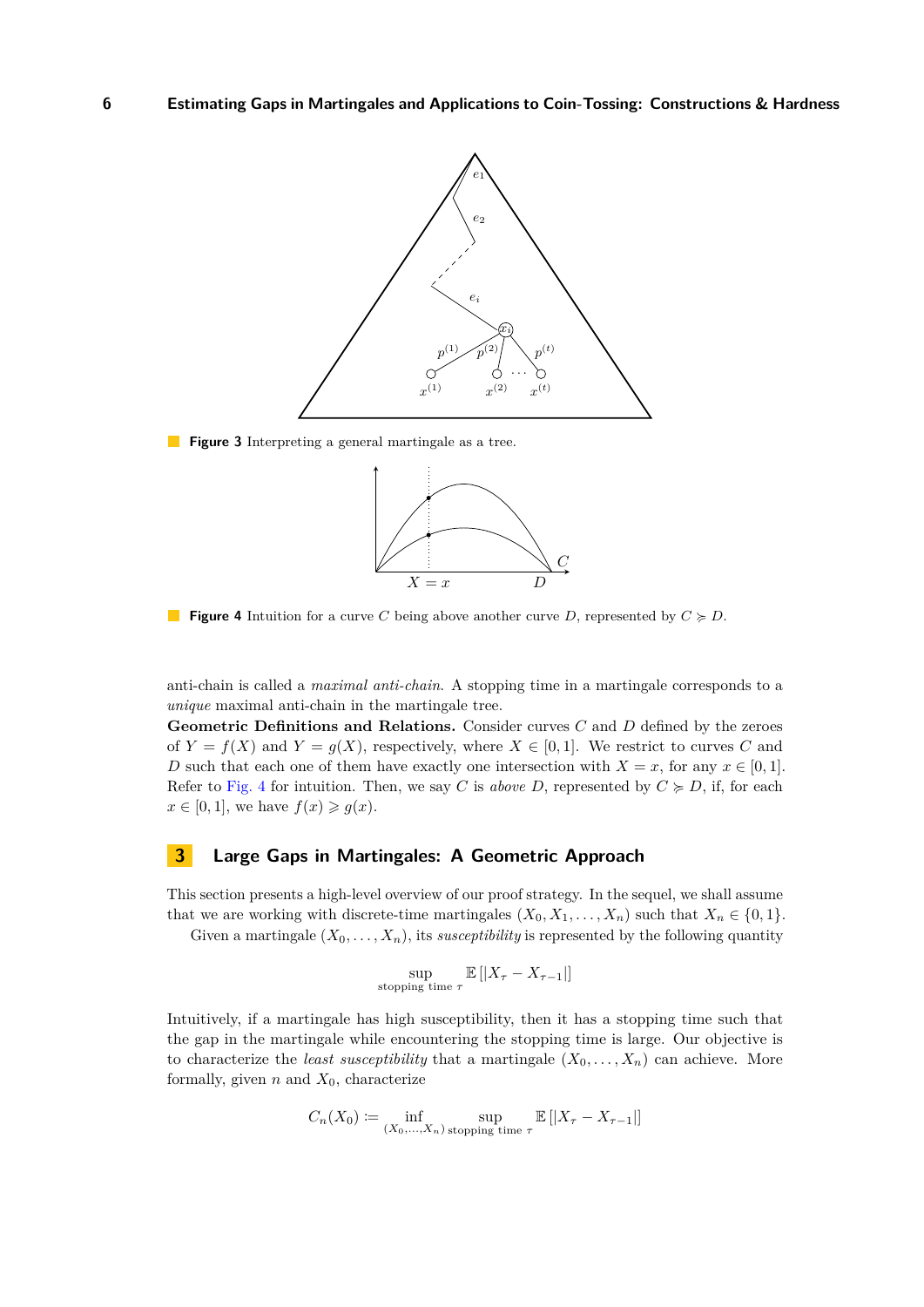

<span id="page-9-1"></span>**Figure 5** Base Case for [Theorem 1.](#page-4-1) Note  $C_1(X_0) = \inf_{(X_0, X_1)} \sup_{\tau} \mathbb{E}[|X_{\tau} - X_{\tau-1}|]$ . The optimal stopping time is shaded and its score is  $X_0 \cdot |1 - X_0| + (1 - X_0) \cdot |0 - X_0|$ .

Our approach is to proceed by induction on *n* to exactly characterize the curve  $C_n(X)$ , and our argument naturally constructs the best martingale that achieves  $C_n(X_0)$ .

- **1.** We know that the base case is  $C_1(X) = 2X(1 X)$  (see [Fig. 5](#page-9-1) for this argument).
- **2.** Given the curve  $C_{n-1}(X)$ , we identify a geometric transformation *T* (see [Fig. 8\)](#page-11-0) that defines the curve  $C_n(X)$  from the curve  $C_{n-1}(X)$ . [Section 3.1](#page-9-0) summarizes the proof of this inductive step that crucially relies on the geometric interpretation of the problem, which is one of our primary technical contributions. Furthermore, for any  $n \geq 1$ , there exist martingales such that its susceptibility is  $C_n(X_0)$ .
- **3.** Finally, [Section 3.2](#page-12-0) proves that the curve  $C_n(X)$  lies above the curve  $L_n(X) \coloneqq \frac{2}{\sqrt{2n}}$  $\frac{2}{2n-1}X(1-\right)$ *X*) and below the curve  $U_n(X) := \frac{1}{\sqrt{n}} \sqrt{X(1-X)}$ .

## <span id="page-9-0"></span>**3.1 Proof of [Theorem 1](#page-4-1)**

Our objective is the following.

- **1.** Given an arbitrary martingale (*X, E*), find the maximum stopping time in this martingale, i.e., the stopping time  $\tau_{\text{max}}(X, E, 1)$ .
- **2.** For any depth *n* and bias *X*0, construct a martingale that achieves the max-score. We refer to this martingale as the *optimal* martingale. A priori, this martingale need not be unique. However, we shall see that for each  $X_0$ , it is (essentially) a unique martingale.

We emphasize that even if we are only interested in the exact value of  $C_n(X_0)$  for  $X_0 = 1/2$ . it is unavoidable to characterize  $C_{n-1}(X)$ , for all values of  $X \in [0,1]$ . Because, in a martingale  $(X_0 = 1/2, X_1, \ldots, X_n)$ , the value of  $X_1$  can be arbitrary. So, without a precise characterization of the value  $C_{n-1}(X_1)$ , it is not evident how to calculate the value of  $C_n(X_0 = 1/2)$ . Furthermore, understanding  $C_n(X_0)$ , for all  $X_0 \in [0,1]$ , yields entirely new applications for our result.

**Base Case of**  $n = 1$ . For a martingale  $(X_0, X_1)$  of depth  $n = 1$ , we have  $X_1 \in \{0, 1\}$ . Thus, without loss of generality, we assume that  $E_1$  takes only two values (see [Fig. 5\)](#page-9-1). Then, it is easy to verify that the max-score is always equal to  $2X_0(1 - X_0)$ . This score is witnessed by the stopping time  $\tau = 1$ . So, we conclude that  $opt_1(X_0, 1) = C_1(X_0) = 2X_0(1 - X_0)$ 

**Inductive Step.**  $n = 2$  (For Intuition). For simplicity, let us consider finite martingales, i.e., the sample space  $\Omega_i$  of the random variable  $E_i$  is finite. Suppose that the root  $X_0 = x$  in the corresponding martingale tree has *t* children with values  $x^{(1)}, x^{(2)}, \ldots, x^{(t)}$ , and the probability of choosing the *j*-th child is  $p^{(j)}$ , where  $j \in \{1, ..., t\}$  (see [Fig. 6\)](#page-10-0).

Given a martingale  $(X_0, X_1, X_2)$ , the adversary's objective is to find the stopping time  $\tau$ that maximizes the score  $\mathbb{E}[|X_{\tau}-X_{\tau-1}|]$ . If the adversary chooses to stop at  $\tau=0$ , then the score  $\mathbb{E}[|X_{\tau}-X_{\tau-1}||=0$ , which is not a good strategy. So, for each *j*, the adversary chooses whether to stop at the child  $x^{(j)}$ , or continue to a stopping time in the sub-tree rooted at  $x^{(j)}$ . The adversary chooses the stopping time based on which of these two strategies yield a better score. If the adversary stops the martingale at child *j*, then the contribution of this decision to the score is  $p^{(j)}|x^{(j)} - x|$ . On the other hand, if she does not stop at child *j*, then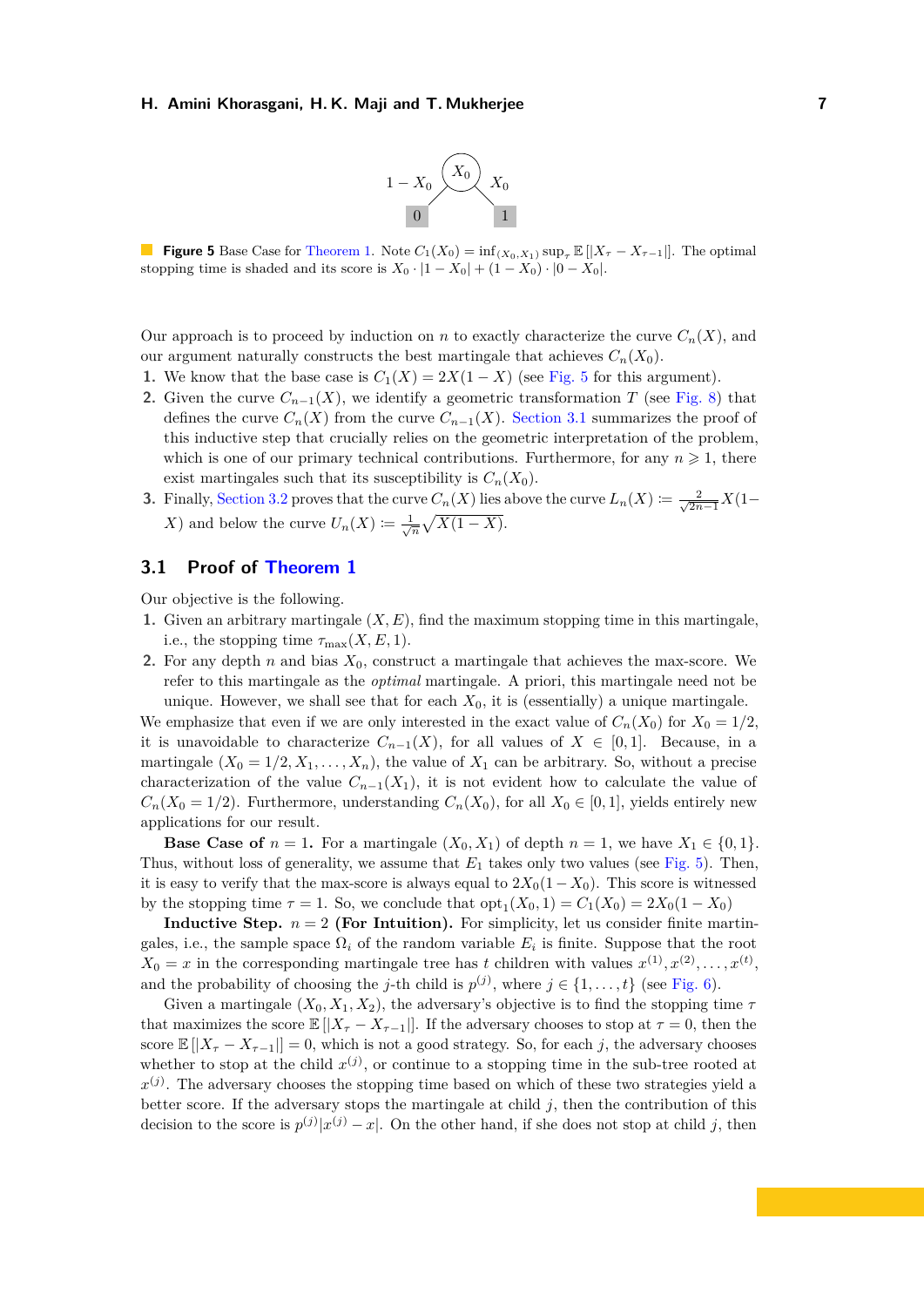<span id="page-10-0"></span>

<span id="page-10-1"></span>**Figure 6** Inductive step for [Theorem 1.](#page-4-1)  $MS<sub>j</sub>$  represents the max-score of the sub-tree of depth  $n-1$  whose rooted at  $x^{(j)}$ . For simplicity, the subtree of  $x^{(j)}$  is only shown here.



**Figure 7** Intuitive summary of the inductive step for *n* = 2.

the contribution from the sub-tree is guaranteed to be  $p^{(j)}C_1(x^{(j)})$ . Overall, from the *j*-th child, an adversary obtains a score that is at least  $p^{(j)}$  max  $\{|x^{(j)} - x|, C_1(x^{(j)})\}$ .

Let  $h^{(j)} := \max\{|x^{(j)} - x|, C_1(x^{(j)})\}$ . We represent the points  $Z^{(j)} = (x^{(j)}, h^{(j)})$  in a two dimensional plane. Then, clearly all these points lie on the solid curve defined by  $\max \{|X-x|, C_1(X)\},$  see [Fig. 7.](#page-10-1)

Since  $(X, E)$  is a martingale, we have  $x = \sum_{j=1}^{t} p^{(j)} x^{(j)}$  and the adversary's strategy for finding  $\tau_{\text{max}}$  gives us max-score<sub>1</sub> $(X, E) = \sum_{j=1}^{t} p^{(j)} h^{(j)}$ . This observation implies that the coordinate  $(x, \text{max-score}_1(X, E)) = \sum_{j=1}^t p^{(j)} Z^{(j)}$ . So, the point in the plane giving the adversary the maximum score for a tree of depth  $n = 2$  with bias  $X_0 = x$  lies in the *intersection* of the convex hull of the points  $Z^{(1)}, \ldots, Z^{(t)}$ , and the line  $X = x$ . Let us consider the martin-gale defined in [Fig. 7](#page-10-1) as a concrete example. Here  $t = 4$ , and the points  $Z^{(1)}$ ,  $Z^{(2)}$ ,  $Z^{(3)}$ ,  $Z^{(4)}$  lie on max  $\{|X-x|, C_1(X)\}$ . The martingale designer specifies the probabilities  $p^{(1)}, p^{(2)}, p^{(3)}$ , and  $p^{(4)}$ , such that  $p^{(1)}x^{(1)} + \cdots + p^{(4)}x^{(4)} = x$ . These probabilities are not represented in [Fig. 7.](#page-10-1) Note that the point  $(p^{(1)}x^{(1)} + \cdots + p^{(4)}x^{(4)}, p^{(1)}h^{(1)} + \cdots + p^{(4)}h^{(4)})$  representing the score of the adversary is the point  $p^{(1)}Z^{(1)} + \cdots + p^{(4)}Z^{(4)}$ . This point lies inside the convex hull of the points  $Z^{(1)}, \ldots, Z^{(4)}$  and on the line  $X = p^{(1)}x^{(1)} + \cdots + p^{(4)}x^{(4)} = x$ . The exact location depends on  $p^{(1)}, \ldots, p^{(4)}$ .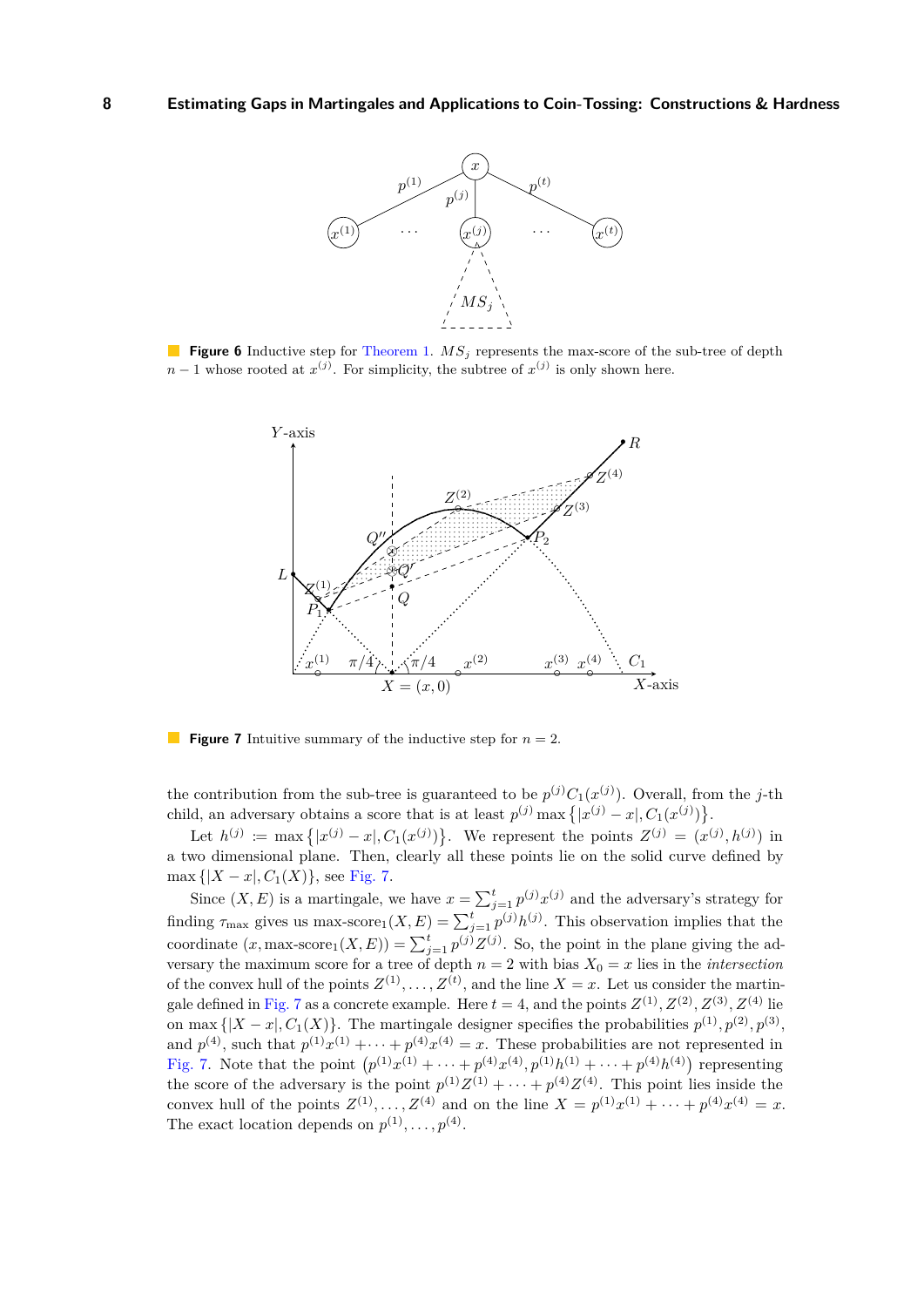<span id="page-11-0"></span>**Given.** A curve C defined by the zeroes of the equation  $Y = f(X)$ , where  $X \in [0, 1]$ . **Definition of the Transform.** The transform of  $C$ , represented by  $T(C)$ , is the curve defined by the zeroes of the equation  $Y = g(X)$ , where, for  $x \in [0,1]$ , the value of  $g(x)$  is defined below.

- **1.** Let  $x_S(x) \in [0,1]$  be a solution of the equation  $X + f(X) = x$ .
- **2.** Let  $x_L(x) \in [0,1]$  be a solution of the equation  $X f(X) = x$ .
- **3.** Then  $g(x) := H.M.(y^{(1)}, y^{(2)})$ , where  $y^{(1)} = f(x_S(x))$ ,  $y^{(2)} = f(x_L(x))$ , and  $H.M.(y^{(1)}, y^{(2)})$  represents the harmonic mean of  $y^{(1)}$  and  $y^{(2)}$ .



**Figure 8** Definition of transform of a curve *C*, represented by *T*(*C*). The locus of the point *Q* (in the right figure) defines the curve  $T(C)$ .

The point  $Q'$  is the point with minimum height. Observe that the height of the point *Q*0 is at least the height of the point *Q*. So, in any martingale, the adversary shall find a stopping time that scores more than (the height of) the point *Q*.

On the other hand, the martingale designer's objective is to reduce the score that an adversary can achieve. So, the martingale designer chooses  $t = 2$ , and the two points  $Z^{(1)} = P_1$  and  $Z^{(2)} = P_2$  to construct the optimum martingale. We apply this method for each  $x \in [0,1]$  to find the corresponding point *Q*. That is, the *locus of the point Q*, for  $x \in [0, 1]$ , yields the curve  $C_2(X)$ .

We claim that the height of the point *Q* is the *harmonic-mean* of the heights of the points  $P_1$  and  $P_2$ . This claim follows from elementary geometric facts. Let  $h_1$  represent the height of the point  $P_1$ , and  $h_2$  represent the height of the point  $P_2$ . Observe that the distance of  $x - x_S(x) = h_1$  (because the line  $\ell_1$  has slope  $\pi - \pi/4$ ). Similarly, the distance of  $x_L(x) - x = h_2$  (because the line  $\ell_2$  has slope  $\pi/4$ ). So, using properties of similar triangles, the height of *Q* turns out to be

$$
h_1 + \frac{h_1}{h_1 + h_2} \cdot (h_2 - h_1) = \frac{2h_1h_2}{h_1 + h_2}.
$$

This property inspires the definition of the geometric transformation *T*, see [Fig. 8.](#page-11-0) Applying *T* on the curve  $C_1(X)$  yields the curve  $C_2(X)$  for which we have  $C_2(x) = \text{opt}_2(x, 1)$ .

**General Inductive Step.** Note that a similar approach works for general  $n = d \geqslant 2$ . Fix  $X_0$  and  $n = d \geqslant 2$ . We assume that the adversary can compute  $C_{d-1}(X_1)$ , for any  $X_1 \in [0, 1].$ 

Suppose the root in the corresponding martingale tree has *t* children with values  $x^{(1)}, x^{(2)}, \ldots, x^{(t)}$ , and the probability of choosing the *j*-th child is  $p^{(j)}$  (see [Fig. 6\)](#page-10-0). Let  $(X^{(j)}, E^{(j)})$  represent the martingale associated with the sub-tree rooted at  $x^{(j)}$ .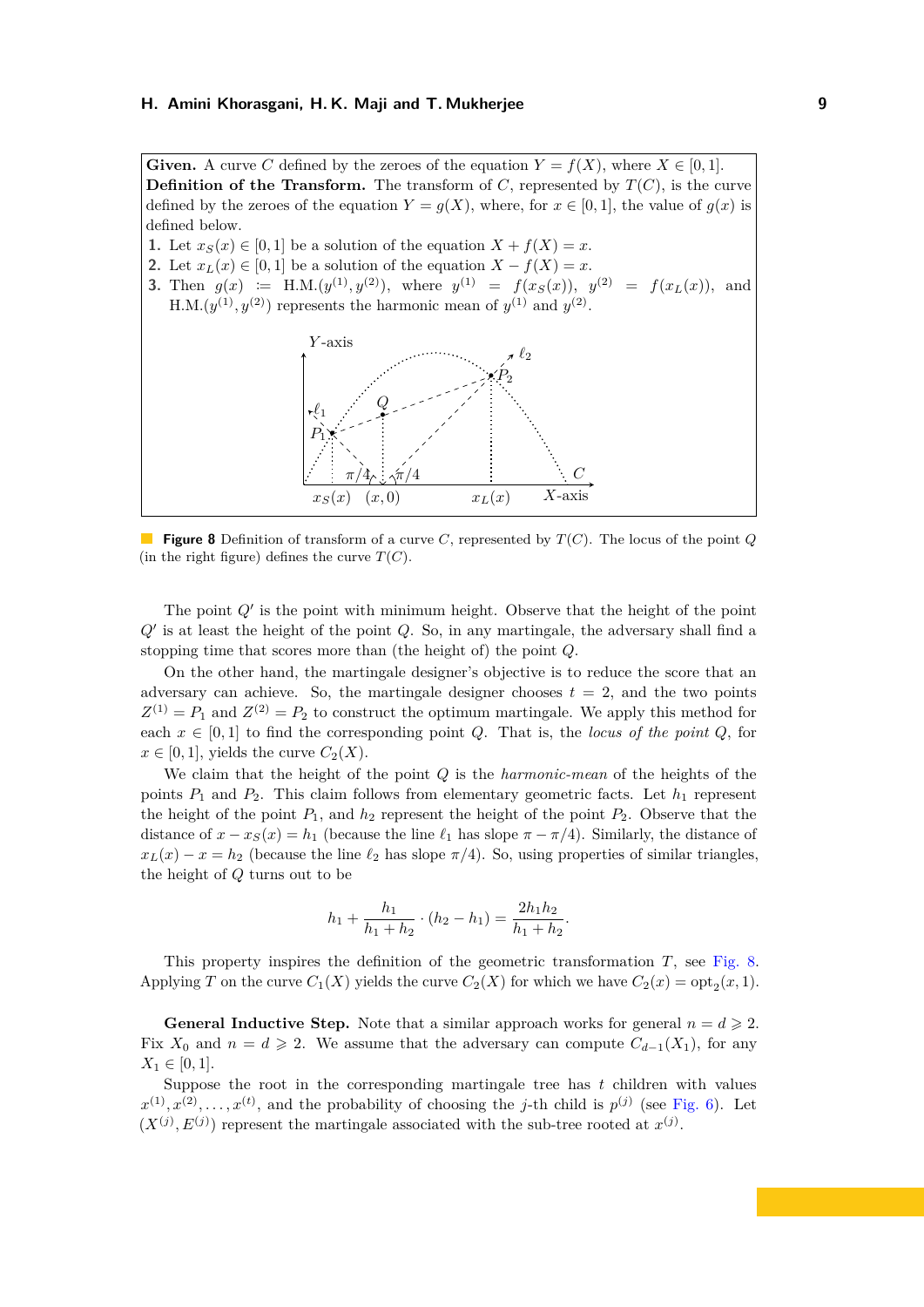<span id="page-12-1"></span>

**Figure 9** Intuitive Summary of the inductive argument. Our objective is to pick the set of points  $\{Z^{(1)}, Z^{(2)}\ldots\}$  in the gray region to minimize the length of the intercept  $XQ'$  of their (lower) convex hull on the line  $X = x$ . Clearly, the unique optimal solution corresponds to including both  $P_1$  and  $P_2$  in the set.

For any  $j \in \{1, \ldots, t\}$ , the adversary can choose to stop at the child *j*. This decision will contribute  $|x^{(j)} - x|$  to the score with weight  $p^{(j)}$ . On the other hand, if she continues to the subtree rooted at  $x^{(j)}$ , she will get at least a contribution of max-score<sub>1</sub>( $X^{(j)}, E^{(j)}$ ) with weight  $p^{(j)}$ . Therefore, the adversary can obtain the following contribution to her score

$$
p^{(j)}\max\left\{|x^{(j)}-x|,C_{d-1}(x^{(j)})\right\}
$$

Similar to the case of  $n = 2$ , we define the points  $Z^{(1)}, \ldots, Z^{(t)}$ . For  $n > 2$ , however, there is one difference from the  $n = 2$  case. The point  $Z^{(j)}$  need not *lie on the solid curve*, but it can lie on or above it, i.e., they lie in the gray area of [Fig. 9.](#page-12-1) This phenomenon is attributable to a suboptimal martingale designer producing martingales with suboptimal scores, i.e., *strictly above* the solid curve. For  $n = 1$ , it happens to be the case that, there is (effectively) only one martingale that the martingale designer can design (the optimal tree). The adversary obtains a score that is at least the height of the point  $Q'$ , which is at least the height of *Q*. On the other hand, the martingale designer can choose  $t = 2$ , and  $Z^{(1)} = P_1$ and  $Z^{(2)} = P_2$  to define the optimum martingale. Again, the locus of the point *Q* is defined by the curve  $T(C_{d-1})$ .

**Conclusion.** So, by induction, we have proved that  $C_n(X) = T^{n-1}(C_1(X))$ . Additionally, note that, during induction, in the optimum martingale, we always have  $|x^{(0)} - x|$  $C_{n-1}(x^{(0)})$  and  $|x^{(1)} - x| = C_{n-1}(x^{(1)})$ . Intuitively, the decision to stop at  $x^{(j)}$  or continue to the subtree rooted at  $x^{(j)}$  has identical consequence. So, by induction, *all stopping times* in the optimum martingale have score  $C_n(x)$ .

[Appendix A](#page-34-0) provides a more technical proof.

## <span id="page-12-0"></span>**3.2 Estimation of** *Cn*(*X*) **: Proof of [Lemma 2](#page-4-2)**

In this section, we prove [Lemma 2,](#page-4-2) which tightly estimates the curve  $C_n$ .

Recall that we defined  $L_n(X) = \frac{2}{\sqrt{2n}}$  $\frac{2}{2n-1}X(1-X)$  and  $U_n(X) = \frac{1}{\sqrt{n}}\sqrt{X(1-X)}$ . Our objective is to inductively prove that  $U_n \geq C_n \geq L_n$ . To this end, we define the curve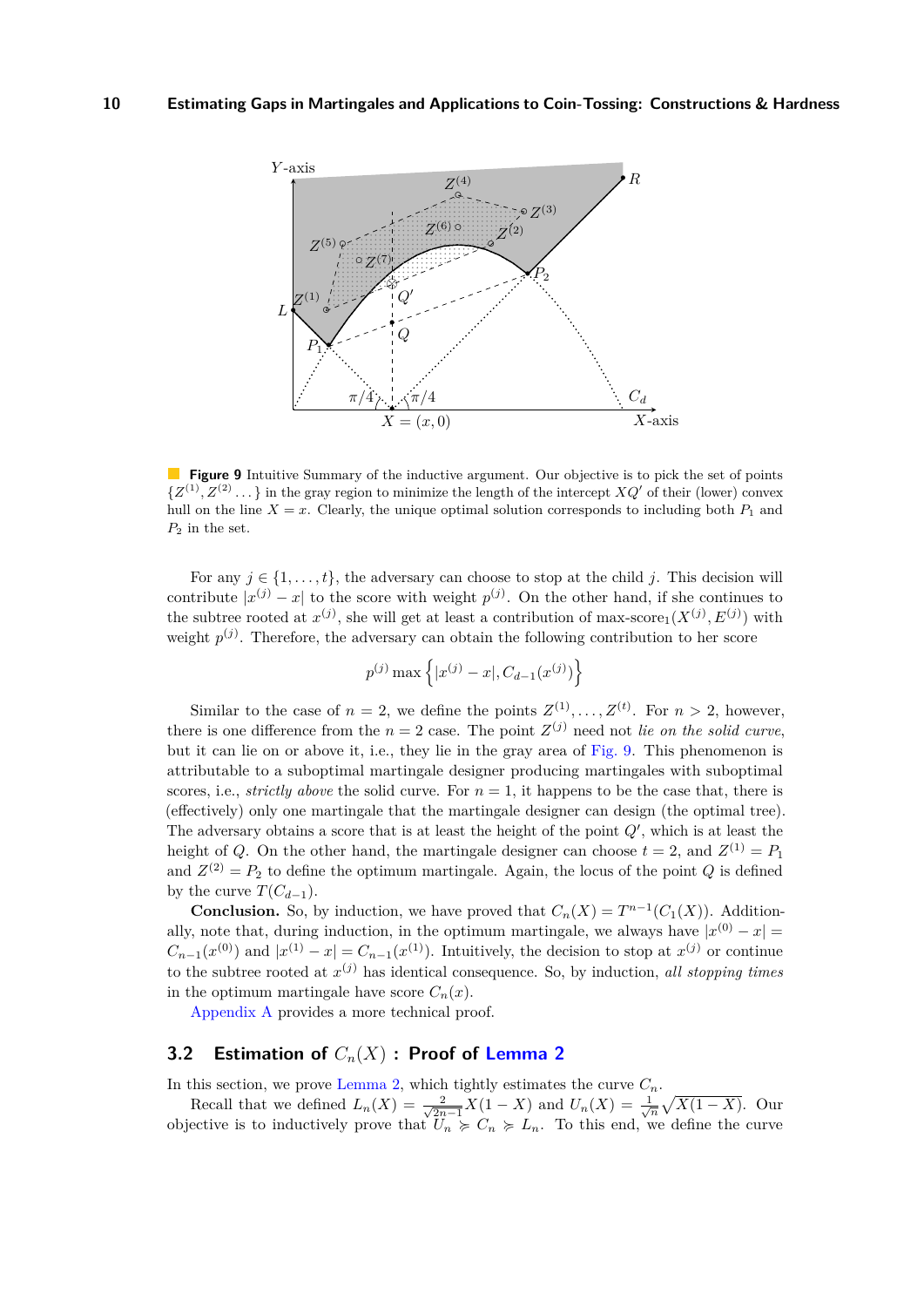$G_n := a_n X(1 - X)$  where  $a_1 = 2$  and  $a_{n+1} = 2 \left( \frac{\sqrt{a_n^2 + 1} - 1}{a_n} \right)$ *a<sup>n</sup>* ). Notice that  $G_1(X) = L_1(X)$ for all  $X \in [0,1]$ . Moreover, it follows from [Lemma 10](#page-17-0) that  $a_n \geqslant \frac{2}{\sqrt{2n}}$  $\frac{2}{2n-1}$ , and so  $G_n \succcurlyeq L_n$ . Observe that since we do not have a closed form for  $G_n$ , we use  $L_n$  as a lower bound.

**Proof.** Since  $G_n \geq L_n$ , it is sufficient to prove by induction that  $U_n \geq C_n \geq G_n$ .

**Base Case of**  $n = 1$ . Since,  $C_1(X) = G_1(X) = 2X(1 - X)$ , it is obvious that  $C_1 \succcurlyeq G_1$ . Moreover, we know that  $U_1(X) = \sqrt{X(1 - X)}$ . It is easy to verify that  $U_1(X) \geq C_1(X)$  for all  $X \in [0, 1]$  which is equivalent to  $U_1 \succcurlyeq C_1$ .

#### **Inductive Argument.**

Suppose we have  $U_n \succcurlyeq C_n \succcurlyeq G_n$ . Then, we have  $T(U_n) \succcurlyeq T(C_n) \succcurlyeq T(G_n)$  (by [Claim 5\)](#page-13-0). Note that  $C_{n+1} = T(C_n)$ . We shall prove that  $T(G_n) \geq G_{n+1}$ , and  $U_{n+1} \geq T(U_n)$  (refer to [Claim 6](#page-14-0) and [Claim 8\)](#page-16-0) respectively. Consequently, it follows that  $U_{n+1} \geq C_{n+1} \geq G_{n+1}$ . [Fig. 10](#page-13-1) pictorially summarizes this argument.

<span id="page-13-1"></span>

**Figure 10** The outline of the inductive proof demonstrating that if the curves  $U_i$  and  $G_i$  sandwich the curve  $C_i$ , then the curves  $U_{i+1}$  and  $G_{i+1}$  sandwich the curve  $C_{i+1}$ . Recall that the notation " $A \ge B$ " implies that the curve A lies on-or-above the curve B.

<span id="page-13-0"></span> $\triangleright$  Claim 5. Let *C* and *D* be concave downward curves in the domain  $X \in [0,1]$ , and both curves *C* and *D* are above the axis  $Y = 0$  and contain the points  $(0,0)$  and  $(1,0)$ . Let *C* and *D* be curves such that  $C \ge D$  in the domain  $X \in [0,1]$ , then the curve  $T(C) \ge T(D)$ .

#### **Proof.** See [Fig. 11.](#page-14-1)

Observe that if the curves *C* and *D* are identical, then the result holds. So, let us assume that *C* and *D* are not identical. Note that if we have two distinct concave curves *C* and *D* such that  $C \ge D$  then these two curves cannot intersect at any additional point in the domain (0, 1). Fix  $x \in (0,1)$ . Let  $Q_C = (x, y_C)$  be the intersection of the curve  $T(C)$  with the line  $X = x$ . Similarly, let  $y_D$  be the intersection of the curve  $T(D)$  with the line  $X = x$ . Let *P* be the point  $(x, 0)$ . Let  $\ell_0$  be the ray starting at *P* with slope 135-degrees. Let  $\ell_1$ be the ray starting at *P* with slope 45-degrees. Let  $\ell_0$  intersect the curves *D* and *C* at  $L_D$ and  $L_C$ , respectively. And, let  $\ell_1$  intersect the curves *D* and *C* at  $R_D$  and  $R_C$ , respectively. Observe in the triangles  $\Delta PL_C R_C$  and  $\Delta PL_D R_D$  the line segment  $L_C R_C$  does not intersect with the line segment  $L_D R_D$ . Otherwise, if the line segments  $L_C R_C$  intersects with  $L_D R_D$ . then the distinct concave curves  $C$  and  $D$  intersect at some point with X-coordinate in  $(0,1)$ as well (a contradiction).

Therefore, we have  $L_C R_C \geq L_D R_D$ . Note that  $y_C$  is the intersection of  $L_C R_C$  with  $X = x$ , and  $y_D$  is the intersection of  $L_D R_D$  with  $X = x$ . So, we have  $y_C \ge y_D$ .

 $\blacktriangleleft$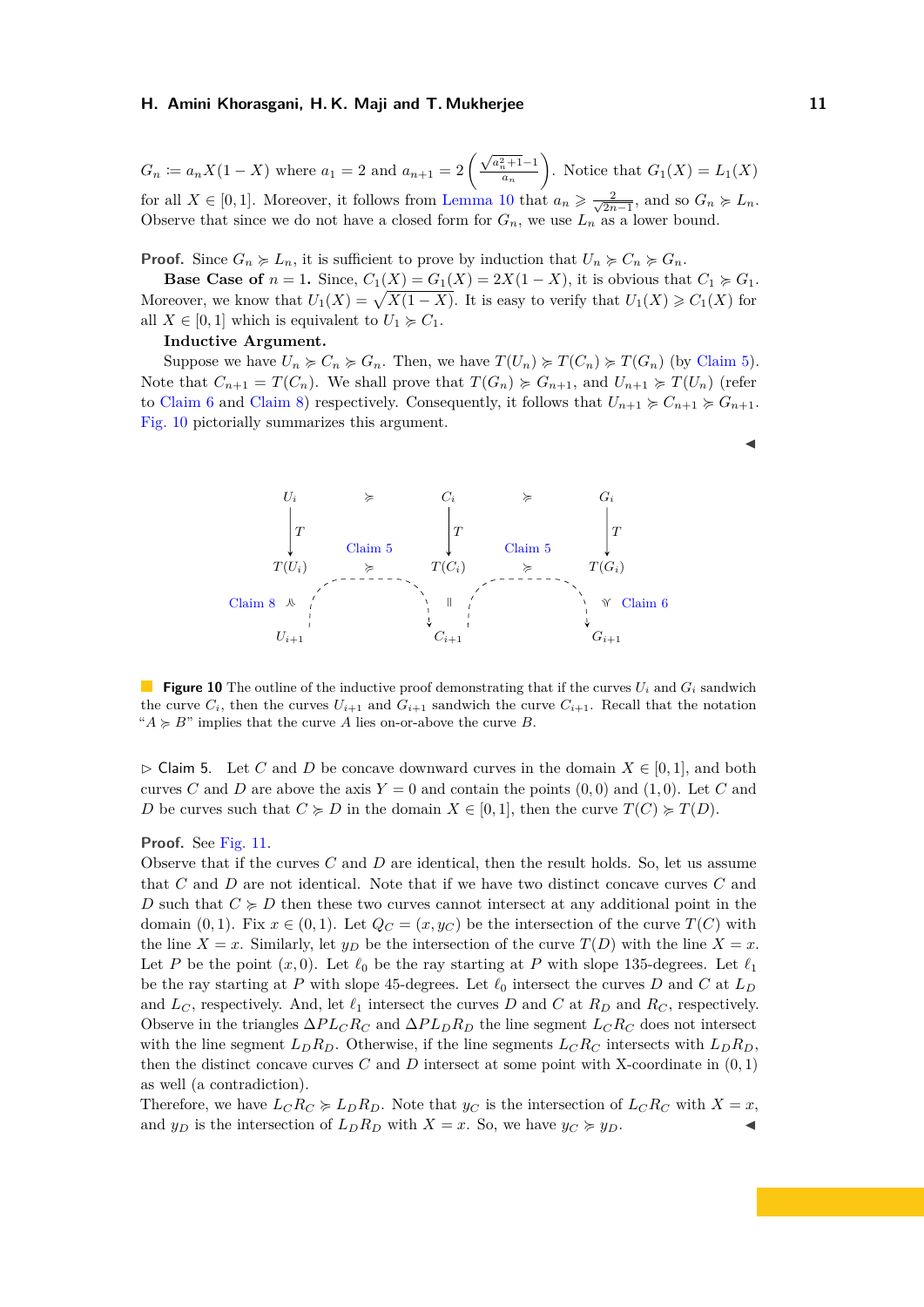<span id="page-14-1"></span>

**Figure 11** Summary of the proof of [Claim 5.](#page-13-0)

In the following claim, we show that the transformation of a curve whose characteristics are specified below, will be "above" the curve itself.

<span id="page-14-0"></span> $\triangleright$  Claim 6. Let  $F_n$  be the curve above  $Y = 0$  defined by the zeros of the equation *Y* = *f<sub>n</sub>X*(1 − *X*), where *f*<sub>1</sub> > 0 and *f*<sub>*n*+1</sub> = 2  $\frac{\sqrt{f_n^2+1}-1}{f_n}$ *f<sup>n</sup>* for all  $n \geqslant 1$ . Then, we have  $T(F_n) \geq F_{n+1}$ .

**Proof.** For each *k*, the curve  $F_k$  is a concave downward curve that contains the points  $(0,0)$ and  $(1,0)$ , so based on [Claim 7,](#page-15-0) for each k, the curve  $T(F_k)$  is also concave downward and contains the points  $(0,0)$  and  $(1,0)$ .

Let us fix  $x \in [0,1]$  and let  $x_0 \in [0,1]$  denotes the smaller root of the two roots of the equation  $x^* + f_n x^* (1 - x^*) = x$  and let  $y_0$  be the value  $f_n x_0 (1 - x_0)$ . Moreover, let  $x_1 \in [0, 1]$ denotes the larger root of the two roots of the equation  $x^* - f_n x^*(1 - x^*) = x$  and let  $y_1$  be the value  $f_n x_1(1-x_1)$ . So, we have

$$
x_0 = \frac{(f_n + 1) - \sqrt{(f_n + 1)^2 - 4xf_n}}{2f_n}
$$

*,*

and

$$
y_0 = \frac{\left(f_n + 1 - \sqrt{(f_n + 1)^2 - 4xf_n}\right)\left(f_n - 1 + \sqrt{(f_n + 1)^2 - 4xf_n}\right)}{4f_n}
$$
  
= 
$$
\frac{f_n^2 - 1 - (f_n + 1)^2 + 4xf_n + 2\sqrt{(f_n + 1)^2 - 4xf_n}}{4f_n}
$$
  
= 
$$
\frac{(2x - 1)f_n - 1 + \sqrt{(f_n + 1)^2 - 4xf_n}}{2f_n}
$$

and since  $F_n(x) = F_n(1-x)$  (i.e.  $F_n$  is a symmetric curve around  $\frac{1}{2}$ ),  $y_1$  can be found by replacing *x* with  $1 - x$  in the formula that we found for  $y_0$ .

$$
y_1 = \frac{(2(1-x)-1)f_n - 1 + \sqrt{(f_n+1)^2 - 4(1-x)f_n}}{2f_n}
$$

$$
= \frac{(1-2x)f_n - 1 + \sqrt{(f_n-1)^2 + 4xf_n}}{2f_n}
$$

To prove the claim, it suffices to show that the harmonic mean of  $y_0$  and  $y_1$  is at least equal to  $f_{n+1} \cdot x(1-x)$ . We make the substitution  $x = 1/2 - z$  and we need to consider only  $z \in [0, 1/2]$  because as mentioned earlier the curves are symmetric around the line  $X = 1/2$ .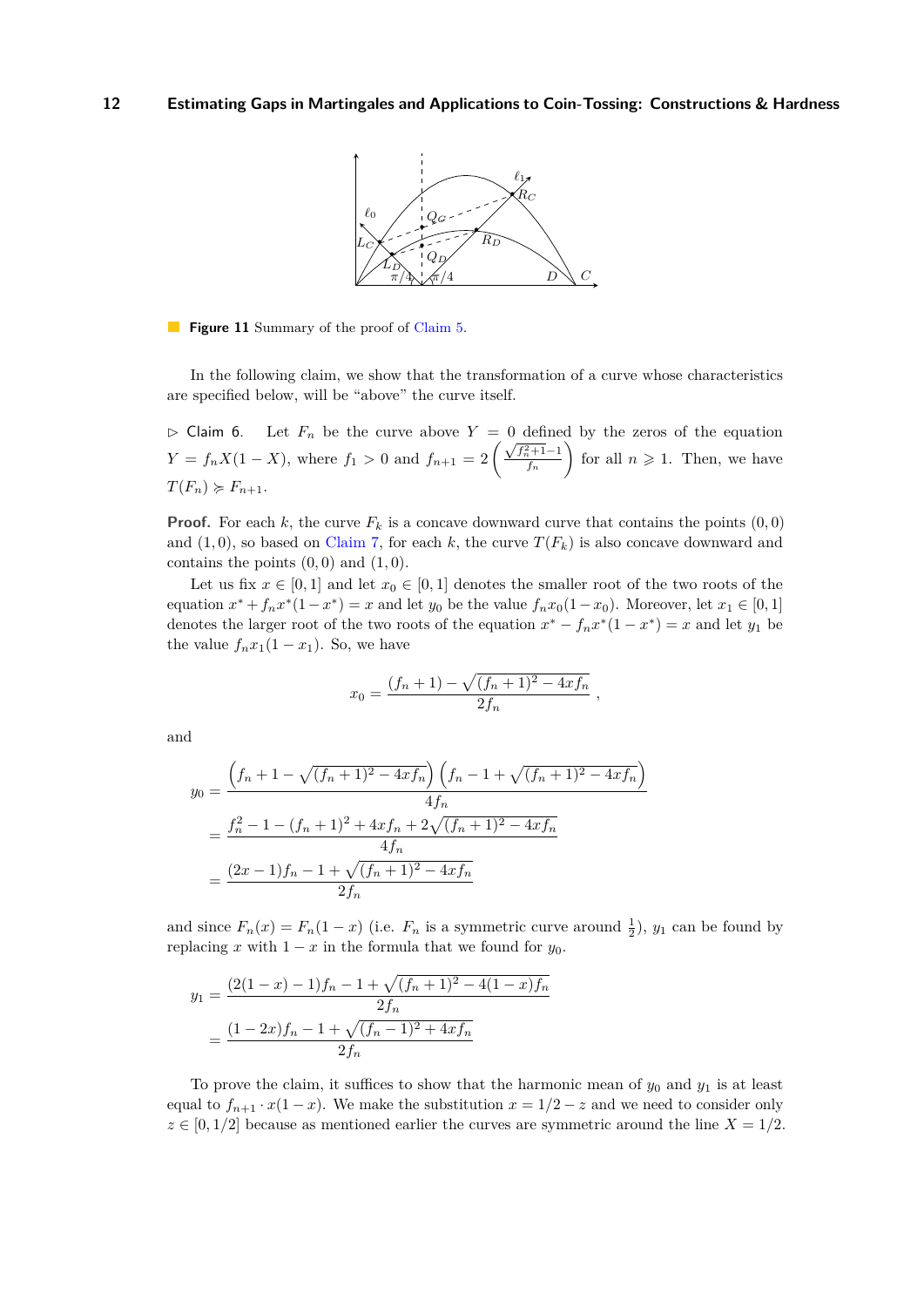From this substitution, we get

$$
y_0 = \frac{-2zf_n - 1 + \sqrt{f_n^2 + 1 + 4zf_n}}{2f_n}
$$
  
= 
$$
\frac{(f_n^2 + 1 + 4zf_n) - (1 + 2zf_n)^2}{2f_n(\sqrt{f_n^2 + 1 + 4zf_n} + (1 + 2zf_n))}
$$
  
= 
$$
\frac{(1 - 4z^2)}{2f_n} \cdot \frac{f_n^2}{\sqrt{f_n^2 + 1 + 4zf_n} + (1 + 2zf_n)}
$$

And also,

$$
y_1 = \frac{2zf_n - 1 + \sqrt{f_n^2 + 1 - 4zf_n}}{2f_n}
$$
  
= 
$$
\frac{(1 - 4z^2)}{2f_n} \cdot \frac{f_n^2}{\sqrt{f_n^2 + 1 - 4zf_n} + (1 - 2zf_n)}
$$

Let us define,

$$
\ell := f_{n+1}x(1-x)
$$

Notice that  $\ell = \frac{(1-4z^2)}{2f}$  $\frac{-4z^2}{2f_n}\left(\sqrt{f_n^2+1}-1\right)$ . So, we need to prove the following

$$
\begin{array}{c} \mathrm{H.M.} \left( y_0, y_1 \right) \geqslant \ell \\ \mathrm{H.M.} \left( \dfrac{2f_n}{1-4z^2} \cdot y_0, \dfrac{2f_n}{1-4z^2} \cdot y_1 \right) \geqslant \dfrac{2f_n}{1-4z^2} \cdot \ell \\ \mathrm{H.M.} \left( \dfrac{f_n^2}{\sqrt{f_n^2+1+4zf_n}+(1+2zf_n)}, \dfrac{f_n^2}{\sqrt{f_n^2+1-4zf_n}+(1-2zf_n)} \right) \geqslant \sqrt{f_n^2+1}-1 \\ \mathrm{A.M.} \left( \dfrac{\sqrt{f_n^2+1+4zf_n}+(1+2zf_n)}{f_n^2}, \dfrac{\sqrt{f_n^2+1-4zf_n}+(1-2zf_n)}{f_n^2} \right) \leqslant \dfrac{1}{\sqrt{f_n^2+1}-1} \\ \mathrm{A.M.} \left( \sqrt{f_n^2+1+4zf_n}, \sqrt{f_n^2+1-4zf_n} \right) +1 \leqslant \sqrt{f_n^2+1}+1 \ . \end{array}
$$

We used the fact that for any  $a, b$ , H.M. $(a, b) = \frac{2ab}{a+b} = \frac{1}{A.M.(a,b)}$ . The last inequality is due to RMS-AM inequality.

In the following claim, we show that the geometric transformation *T* preserves some characteristics of the curve it is transforming - specifically if the original curve was concave downward and symmetric around  $\frac{1}{2}$  then the new curve obtained will also retain these properties.

<span id="page-15-0"></span> $\triangleright$  Claim 7. Suppose the curve *C* which is concave downward in the interval  $X \in [0,1]$  and symmetric around  $\frac{1}{2}$ , and the points  $(0,0)$  and  $(1,0)$  lie on it - is given. Suppose the curve *F* is a curve defined by applying transformation *T*, defined in [Fig. 8,](#page-11-0) on curve *C*. Then, *F* has the same properties i.e.  $F$  is also concave downward, symmetric around  $\frac{1}{2}$ , and contains the points (0*,* 0) and (1*,* 0).

**Proof.** Since *C* is symmetric around  $\frac{1}{2}$ , the point  $(x, y)$  lies on the curve if and only if the point  $(1-x, y)$  lies on the curve. Suppose that the curve *C* is defined by the zeros of the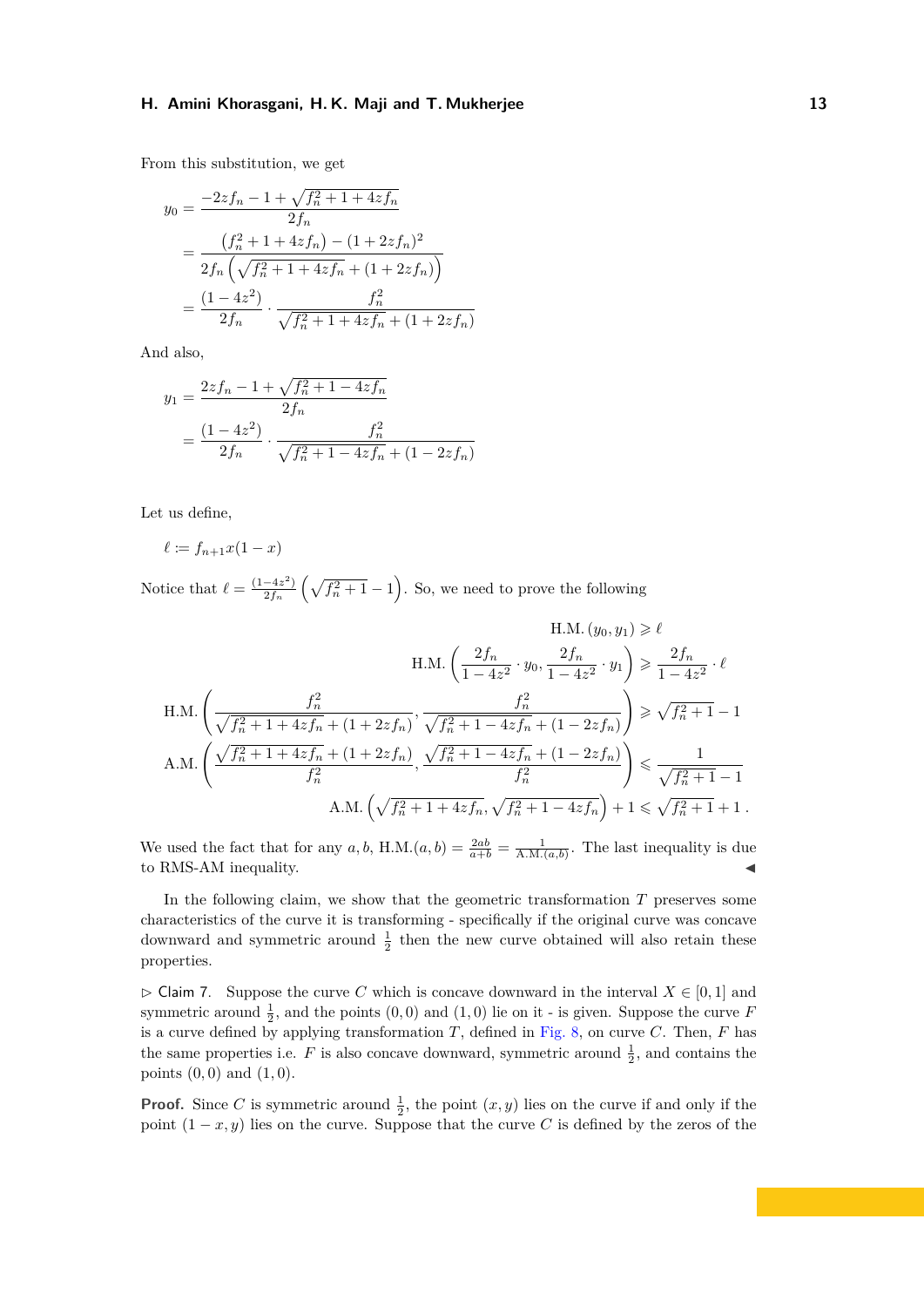equation  $Y = f(X)$  and the curve  $T(C)$  is defined by the zeros of the equation  $Y = g(X)$ . Then, according to the definition of the transformation *T*,  $g(x) = H.M.(y^{(1)}, y^{(2)})$  where  $y^{(1)} = f(x^{(1)})$  and  $y^{(2)} = f(x^{(2)})$  where  $x^{(1)}$  is the solution of  $X + f(X) = x$  and  $x^{(2)}$  is the solution of  $X - f(X) = x$ . Note that since  $f(x) = f(1-x)$ , we have that  $1 - x^{(1)}$  is the solution of  $X - f(X) = 1 - x$  and  $1 - x^{(2)}$  is the solution of the equation  $X + f(X) = 1 - x$ . Similarly, since  $f(1 - x^{(1)}) = f(x^{(1)}) = y^{(1)}$  and  $f(1 - x^{(2)}) = f(x^{(2)}) = y^{(2)}$ , it follows that  $g(1-x) = H.M.(y^{(2)}, y^{(1)}) = g(x)$  which implies that  $T(C)$  is symmetric around  $\frac{1}{2}$ . For  $x = 0$  or  $x = 1$ ,  $y^{(1)}$  or  $y^{(2)}$  is 0 and so  $g(1) = g(0) = 0$ .

We provide a geometric proof to show that *F* is concave downwards and use [Fig. 12](#page-16-1) as illustration. We know that a curve is concave downward in an interval if and only if the line that joins any two points of the curve is below the curve. Let us fix  $x_1 \leq x_3$  in [0, 1], see [Fig. 12.](#page-16-1) The height of points  $H_1, H_2, H_3$  are respectively the value of  $T(C)$  at points  $x_1, x_2, x_3$  respectively. Our goal is to show that  $H_2$  is above the segment  $H_1H_3$  for any choice of  $x_2$ . Observe that,  $H_2$  lies on the segment  $P_2Q_2$ . Since *C* is concave down, the segment  $P_2Q_2$  is above the segment  $F_1F_2$ . Note that we are fixing  $x_1$  and  $x_3$  and allowing  $x_2$  to change between  $x_1$  and  $x_3$ . Then, we see that the segment  $F_1F_2$  changes from  $P_1Q_1$  to  $P_3Q_3$ and is always above the segment  $H_1H_3$ .

<span id="page-16-1"></span>

**Figure 12** Intuition underlying [Claim 7.](#page-15-0)

<span id="page-16-0"></span> $\triangleright$  Claim 8. Let  $U_n$  be defined by the zeros of the curve  $Y = u_n \sqrt{X(1 - X)}$ , where  $u_n > 0$ for all  $n \geq 1$  and  $X \in [0,1]$ . Then, we have  $U_{n+1} \geq T(U_n)$ .

**Proof.** Let  $x_0$  be the smaller of the two roots of the equation  $x_0 + u_n \sqrt{x_0(1 - x_0)} = x$ , and *x*<sub>1</sub> be the larger of the two roots of the equation  $x + u_n \sqrt{x_1(1 - x_1)} = x_1$ . So, we have

$$
x_0 = \frac{(2x + u_n^2) - u_n \sqrt{u_n^2 - 4x^2 + 4x}}{2(1 + u_n^2)},
$$

Now, let  $y_0 = u_n \sqrt{x_0(1-x_0)}$ . Then, we have

$$
y_0 = u_n \frac{\sqrt{\left( (2x + u_n^2) - u_n \sqrt{u_n^2 - 4x^2 + 4x} \right) \left( (2 - 2x + u_n^2) + u_n \sqrt{u_n^2 - 4x^2 + 4x} \right)}}{2(1 + u_n^2)}
$$

*.*

We substitute  $x = 1/2 - z$  and need to consider only  $z \in [0, 1/2]$  because the curves are symmetric around the line  $X = 1/2$ . From this substitution, we have

$$
y_0 = u_n \frac{\sqrt{\left((1+u_n^2-2z) - u_n\sqrt{u_n^2+1-4z^2}\right)\left((1+u_n^2+2z) + u_n\sqrt{u_n^2+1-4z^2}\right)}}{2(1+u_n^2)}.
$$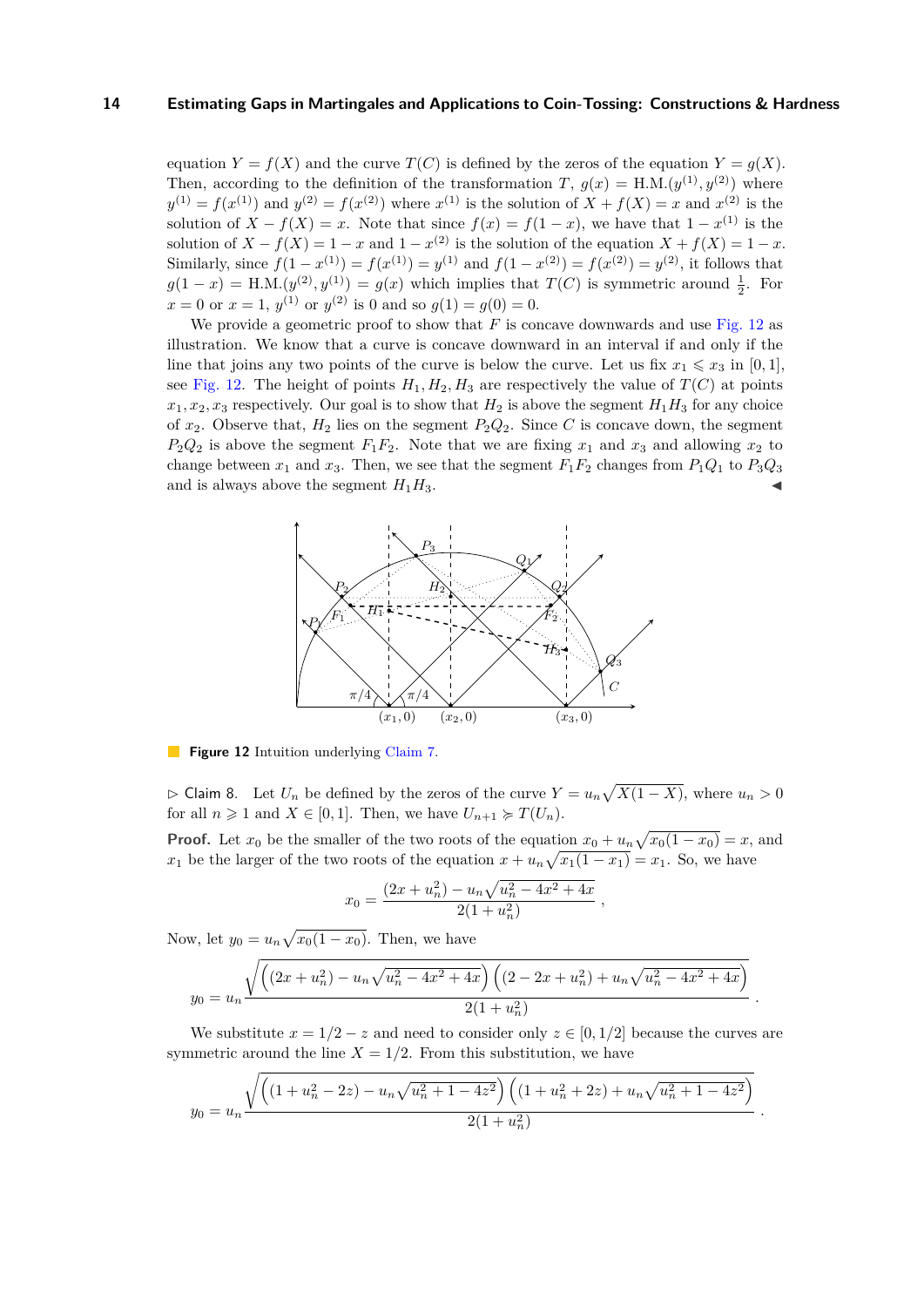Now, the expression of  $y_1 = u_n \sqrt{x_1(1-x_1)}$  is

$$
y_1 = u_n \frac{\sqrt{\left( (1 + u_n^2 + 2z) - u_n \sqrt{u_n^2 + 1 - 4z^2} \right) \left( (1 + u_n^2 - 2z) + u_n \sqrt{u_n^2 + 1 - 4z^2} \right)}}{2(1 + u_n^2)}
$$

Note that  $u_{n+1}\sqrt{x(1-x)} = \frac{u_n}{\sqrt{u_n^2+1}}\sqrt{\frac{1}{4}-z^2}$ . Now,

$$
\text{H.M.}(y_0, y_1) \leqslant \frac{u_n}{\sqrt{u_n^2 + 1}} \sqrt{\frac{1}{4} - z^2}
$$
  

$$
\text{H.M.}\left(\frac{2(1+u_n^2)}{u_n} \cdot y_0, \frac{2(1+u_n^2)}{u_n} \cdot y_1\right) \leqslant \sqrt{(u_n^2 + 1)(1 - 4z^2)}.
$$

The final inequality follows from the HM-GM inequality and the following simplifications

$$
\left( (1+u_n^2+2z)+u_n\sqrt{u_n^2+1-4z^2} \right) \left( (1+u_n^2+2z)-u_n\sqrt{u_n^2+1-4z^2} \right) = (u_n^2+1)(1+2z)^2.
$$
  

$$
\left( (1+u_n^2-2z)+u_n\sqrt{u_n^2+1-4z^2} \right) \left( (1+u_n^2-2z)-u_n\sqrt{u_n^2+1-4z^2} \right) = (u_n^2+1)(1-2z)^2.
$$

The following result is used in the proof of [Lemma 10.](#page-17-0)

<span id="page-17-1"></span>► **Lemma 9.** *For*  $x \ge 0$ *, we have*  $\frac{1}{4(\sqrt{x+1}-\sqrt{x})^2} \le x + \frac{1}{2}$ *.* 

**Proof.**

$$
\frac{1}{4(\sqrt{x+1}-\sqrt{x})^2} \leq x + \frac{1}{2}
$$

$$
\left(\frac{\sqrt{x+1}+\sqrt{x}}{2}\right)^2 \leq x + \frac{1}{2} = \frac{(x+1)+x}{2}
$$

$$
\left(\frac{\sqrt{x+1}+\sqrt{x}}{2}\right) \leq \sqrt{\frac{(\sqrt{x+1})^2+(\sqrt{x})^2}{2}}
$$
A.M.  $(\sqrt{x+1}, \sqrt{x}) \leq R.M.S. (\sqrt{x+1}, \sqrt{x})$ 

The last inequality follows from the RMS-AM inequality.

<span id="page-17-0"></span>**► Lemma 10.** Suppose a sequence  $a_1, a_2, \ldots$  is given such that  $a_{n+1} = 2 \left( \frac{\sqrt{a_n^2 + 1} - 1}{a_n} \right)$ *a<sup>n</sup> , then*

$$
a_n \geqslant \frac{1}{\sqrt{\frac{1}{a_1^2} + \frac{n-1}{2}}}
$$

*.*

**Proof.** Let  $b_j := \frac{1}{a_j^2}$ , so  $a_j = \frac{1}{\sqrt{a_j^2}}$ *b*<sub>*j*</sub></sub>. Now, it follows from  $a_{j+1} = 2\left(\frac{\sqrt{a_j^2+1}-1}{a_j}\right)$ *aj*  $\Big)$  that  $b_{j+1} = \frac{1}{\sqrt{1-1}}$  $\frac{1}{4(\sqrt{b_j+1}-\sqrt{b_j})^2}$  and according to [Lemma 9,](#page-17-1)  $b_{j+1} \leq b_j + \frac{1}{2}$ , for  $j \geq 1$ . Therefore, n<sup>-1</sup> *j*=1  $b_{j+1} \leqslant \sum^{n-1}$ *j*=1  $\left(b_{j} + \frac{1}{2}\right)$ 2  $\setminus$  $b_n \leqslant b_1 + \frac{n-1}{2}$  $\frac{-1}{2} = \frac{1}{a_1^2}$  $a_1^2$  $+\frac{n-1}{2}$  $\frac{1}{2}$ .

*.*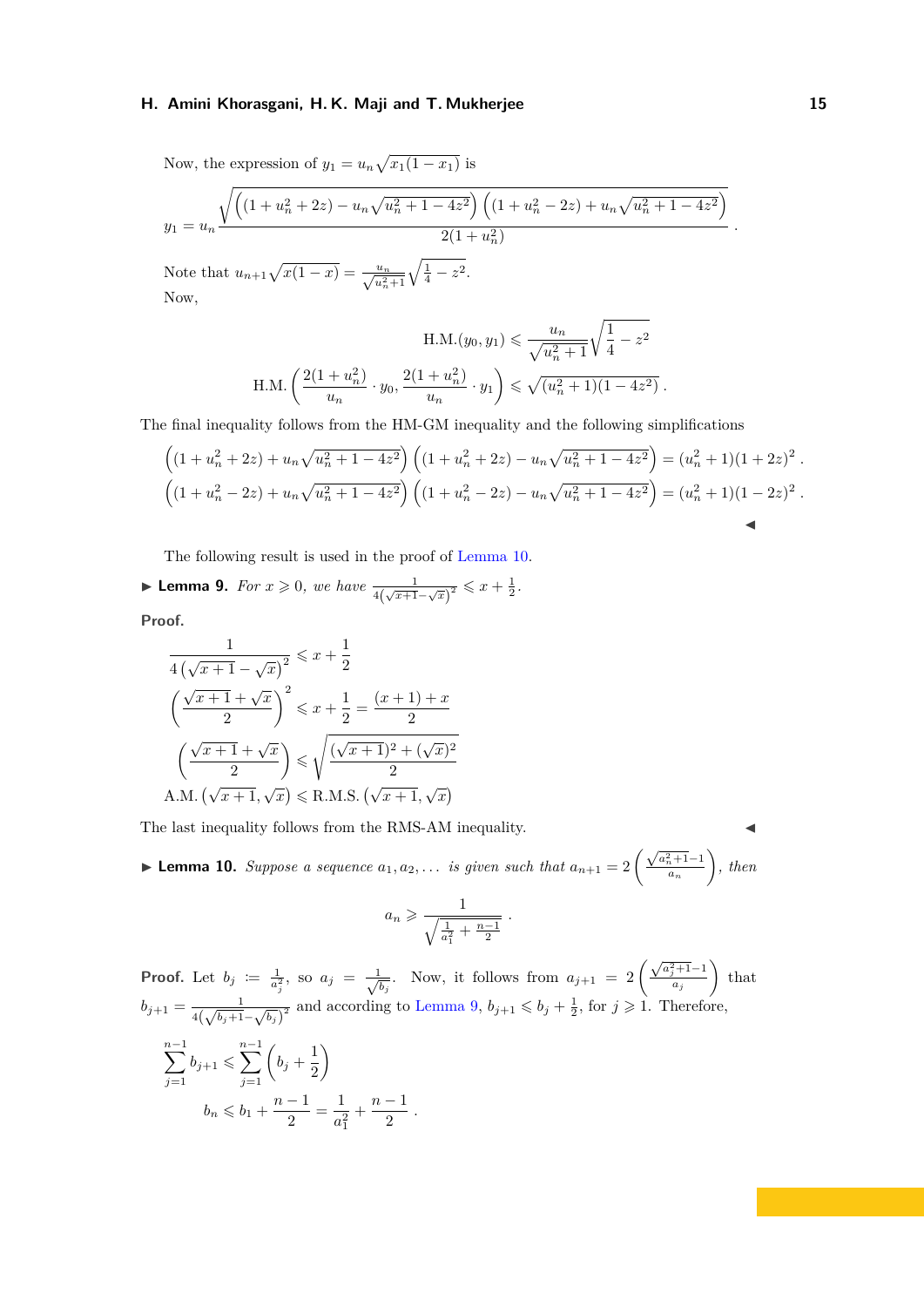Therefore,

$$
a_n \geqslant \frac{1}{\sqrt{\frac{1}{a_1^2} + \frac{n-1}{2}}}
$$

 $\blacktriangleleft$ 

## <span id="page-18-0"></span>**4 Applications**

This section discusses various consequences of [Theorem 1](#page-4-1) and other related results.

### <span id="page-18-1"></span>**4.1 Distributed Coin-Tossing Protocol**

*.*

We consider constructing distributed *n*-processor coin-tossing protocols where the *i*-th processor broadcasts her message in the *i*-th round. We shall study this problem in the information-theoretic setting. Our objective is to design *n*-party distributed coin-tossing protocols where an adversary cannot bias the distribution of the final outcome significantly.

For  $X_0 = 1/2$ , one can consider the incredibly elegant "majority protocol" [\[10,](#page-32-0) [5,](#page-32-1) [13\]](#page-32-2). The *i*-th processor broadcasts a uniformly random bit in round *i*. The final outcome of the protocol is the majority of the *n* outcomes, and an adversary can bias the final outcome by  $\frac{1}{\sqrt{2}}$  $\frac{1}{2\pi n}$  by restarting a processor once [\[13\]](#page-32-2).

We construct distributed *n*-party bias- $X_0$  coin-tossing protocols, for any  $X_0 \in [0,1]$ , and our new protocol for  $X_0 = 1/2$  is more robust to restarting attacks than this majority protocol. Fix  $X_0 \in [0,1]$  and  $n \geq 1$ . Consider the optimal martingale  $(X_0, X_1, \ldots, X_n)$ guaranteed by [Theorem 1.](#page-4-1) The susceptibility corresponding to any stopping time is  $=$  $C_n(X_0) \leq U_n(X_0) = \frac{1}{\sqrt{n}} \sqrt{X_0(1 - X_0)}$ . Note that one can construct an *n*-party coin-tossing protocol where the *i*-th processor broadcasts the *i*-th message, and the corresponding Doob's martingale is identical to this optimal martingale. An adversary who can restart a processor once biases the outcome of this protocol by at most  $\frac{1}{2}C_n(X_0)$ , this is discussed in [Section 4.3.](#page-27-0)

<span id="page-18-3"></span>▶ **Corollary 11** (Distributed Coin-tossing Protocols). For every  $X_0 \in [0,1]$  and  $n \ge 1$  there *exists an n-party bias-X*<sup>0</sup> *coin-tossing protocol such that any adversary who can restart a processor once causes the final outcome probability to deviate by*  $\leq \frac{1}{2}C_n(X_0) \leq \frac{1}{2}U_n(X_0)$  $\frac{1}{2\sqrt{n}}\sqrt{X_0(1-X_0)}$ .

For  $X_0 = 1/2$ , our new protocol's outcome can be changed by  $\frac{1}{4\sqrt{n}}$ , which is less than the  $\frac{1}{\sqrt{2}}$  $\frac{1}{2\pi n}$  deviation of the majority protocol. However, we do not know whether there exists a *computationally efficient* algorithm implementing the coin-tossing protocols corresponding to the optimal martingales.

## <span id="page-18-2"></span>**4.2 Fail-stop Attacks on Coin-tossing/Dice-rolling Protocols**

A *two-party n-round bias-X*<sup>0</sup> *coin-tossing protocol* is an interactive protocol between two parties who send messages in alternate rounds, and  $X_0$  is the probability of the cointossing protocol's outcome being heads. *Fair computation* ensures that even if one of the parties aborts during the execution of the protocol, the other party outputs a (randomized) heads/tails outcome. This requirement of guaranteed output delivery is significantly stringent, and Cleve [\[13\]](#page-32-2) demonstrated a computationally efficient attack strategy that alters the output-distribution by  $O(1/n)$ , i.e., any protocol is  $O(1/n)$  unfair. Defining fairness and constructing fair protocols for general functionalities has been a field of highly influential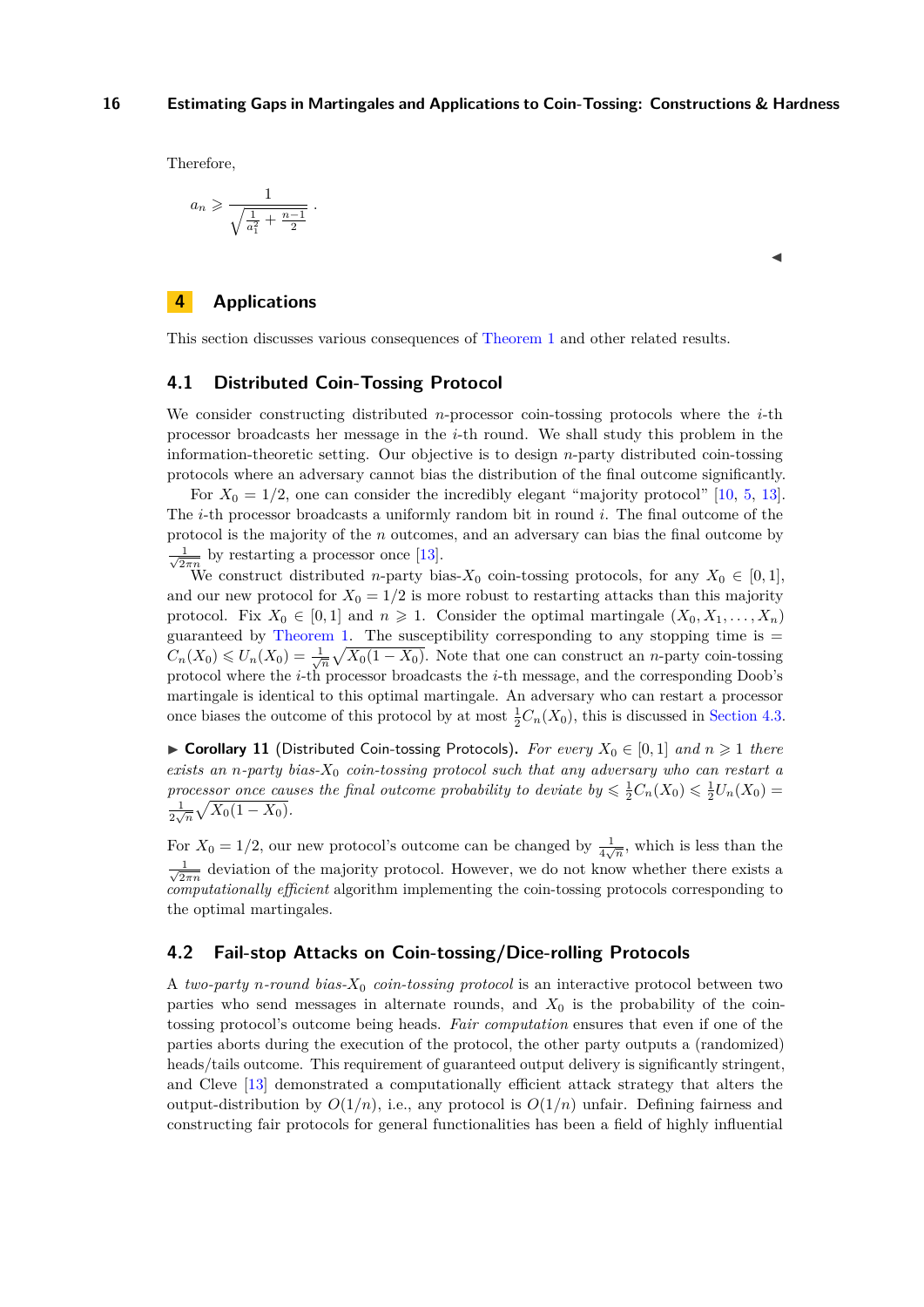research [\[21,](#page-33-7) [22,](#page-33-5) [8,](#page-32-5) [4,](#page-32-6) [2,](#page-32-7) [28,](#page-34-1) [3\]](#page-32-8). This interest stems primarily from the fact that fairness is a desirable attribute for secure-computation protocols in real-world applications. However, designing fair protocol even for simple functionalities like (bias-1*/*2) coin-tossing is challenging both in the two-party and the multi-party setting. In the multi-party setting, several works [\[5,](#page-32-1) [9,](#page-32-9) [1\]](#page-32-10) explore fair coin-tossing where the number of adversarial parties is a constant fraction of the total number of parties. For a small number of parties, like the two-party and the three-party setting, constructing such protocols have been extremely challenging even against computationally bounded adversaries [\[29,](#page-34-2) [24,](#page-33-8) [12\]](#page-32-11). These constructions (roughly) match Cleve's  $O(1/n)$  lower-bound in the computational setting.

In the information-theoretic setting, Cleve and Impagliazzo [\[14\]](#page-33-1) exhibited that any twoparty *n*-round bias-1/2 coin-tossing protocol are  $\frac{1}{2560\sqrt{n}}$  unfair. In particular, their adversary is a fail-stop adversary who follows the protocol honestly except aborting prematurely. In the information-theoretic commitment-hybrid, there are two-party *n*-round bias-1/2 coin-tossing protocols that have  $\approx 1/\sqrt{n}$  unfairness [\[10,](#page-32-0) [5,](#page-32-1) [13\]](#page-32-2). This bound matches the lower-bound of  $\Omega(1/\sqrt{n})$  by Cleve and Impagliazzo [\[14\]](#page-33-1). It seems that it is necessary to rely on strong computational hardness assumptions or use these primitives in a non-black box manner to beat the  $1/\sqrt{n}$  bound [\[15,](#page-33-2) [23,](#page-33-3) [16,](#page-33-4) [7\]](#page-32-4).

We generalize the result of Cleve and Impagliazzo  $[14]$  to all 2-party *n*-round bias- $X_0$ coin-tossing protocols (and improve the constants by two orders of magnitude). For  $X_0 = 1/2$ , our fail-stop adversary changes the final outcome probability by  $\geq \frac{1}{24\sqrt{2}} \cdot \frac{1}{\sqrt{n+1}}$ .

<span id="page-19-0"></span>▶ Theorem 12 (Fail-stop Attacks on Coin-tossing Protocols). For any two-party n-round *bias-X*<sup>0</sup> *coin-tossing protocol, there exists a fail-stop adversary that changes the final outcome probability of the honest party by at least*  $\frac{1}{12}C'_n(X_0) \geq \frac{1}{12}L'_n(X_0) := \frac{1}{12}\sqrt{\frac{2}{n+1}}X_0(1-X_0)$ , *where*  $C'_1(X) \coloneqq X(1-X)$  *and*  $C'_n(X) \coloneqq T^{n-1}(C'_1(X))$ *.* 

This theorem is *not* a direct consequence of [Theorem 1.](#page-4-1) The proof relies on an entirely new inductive argument; however, the geometric technique for this recursion is similar to the proof strategy for [Theorem 1.](#page-4-1)

Before proving the above theorem, we provide some insight into our approach. Let  $\Pi = \langle A, B \rangle$  be an *n*-round bias- $X_0$  coin-tossing protocol between Alice and Bob. Without loss of generality, assume that Alice sends messages in rounds 1*,* 3*, . . .* , and Bob sends messages in rounds 2, 4, .... The random variable  $(E_1, \ldots, E_i)$  represents the partial transcript of the protocol at the end of round  $i$ . The random variable  $X_i$  represents the expected probability of heads at the end of the protocol execution conditioned on the current partial transcript at the end of round *i*. Note that  $(X = (X_i)_{i=0}^n, E = (E_i)_{i=1}^n)$  is a Doob's martingale.

We construct fail-stop adversaries only. Suppose Alice has to send the message in round  $(i + 1)$  (i.e., *i* is even), but she aborts. Then, the *defense*  $D_i$  is the probability of Bob outputting heads. Similarly, suppose Bob is supposed to send the message in round  $(i + 1)$ (i.e., *i* is odd), but he aborts. Then, we define  $D_i$  as the probability of Alice outputting heads. Note that  $D_i$  is  $(E_1, \ldots, E_i)$  measurable. In other words, the defense of round *i* is a function only of the partial transcript at the end of that round.

The high-level idea of our construction of a good fail-stop attack is the following. We shall use a stopping time  $\tau$  to identify appropriate partial transcripts of  $\Pi$  to abort. Suppose we have already generated a partial transcript  $(e_1, \ldots, e_i)$  (refer [Fig. 3\)](#page-8-1), and the next messages that are possible are  $e_{i+1} \in \Omega_{i+1}$ . Suppose  $\tau$  stops the martingale at  $e_{i+1} = e^{(j)}$ . Note that  $X_{i+1} = x^{(j)}$  is the probability of heads conditioned on the transcript  $\Pi$  being  $(e_1, \ldots, e_i, e_{i+1} = e^{(j)})$ . Further, the defense of the other party is  $D_i$ .

If *i* is even, then Alice is supposed to send the  $(i+1)$ -th message. So, the stopping time  $\tau$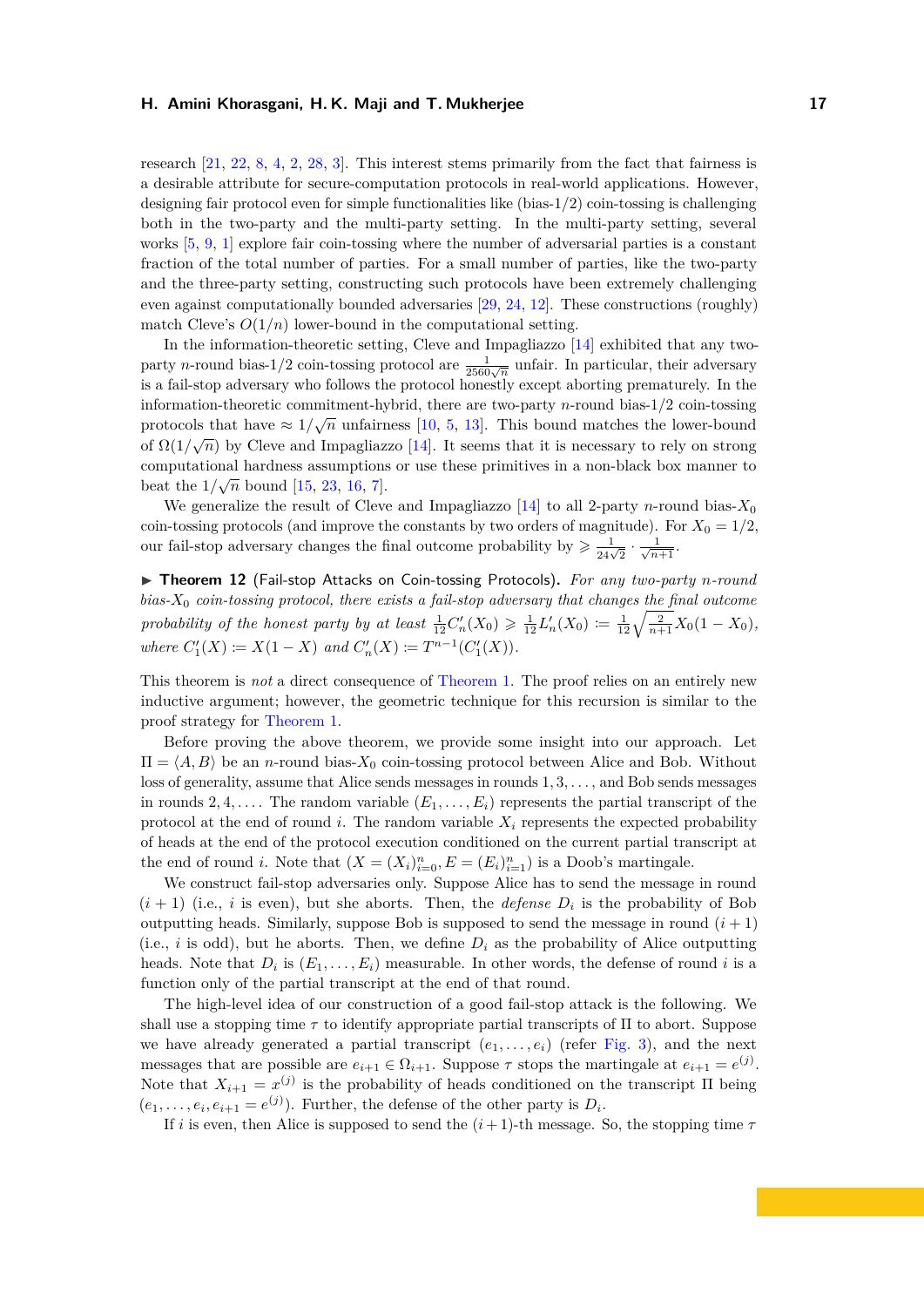<span id="page-20-1"></span>

**Figure 13** Intuition of the geometric transformation when restricted to specialized stopping times. The intersection of  $X = x$  with lines  $U_{\ell}D_r$ ,  $P_1P_2$  and  $D_{\ell}U_r$  are the points  $Q'$ ,  $Q$  and  $Q''$  respectively. Note that in this figure, node *x* has only two children  $x_\ell$  and  $x_r$ 

is indicating Alice to abort if the message in the next round she plans to send is  $e^{(j)}$ . Suppose  $x^{(j)} \leqslant D_i$ . Then, if Alice aborts when her next message is  $e^{(j)}$ , then she is increasing the probability of heads by  $p^{(j)}|x^{(j)} - D_i|$ .

So, the conclusion is the following. If *i* is even and  $x^{(j)} \n\t\le D_i$  then the advice of  $\tau$  will be *helpful* to an adversarial Alice who is interested in increasing the probability of heads, say  $A^+$ . If  $x^{(j)} > D_i$ , then the advice of  $\tau$  will be helpful to an adversarial Alice who is interested in reducing the probability of heads, say *A*<sup>−</sup>. Similarly, when *i* is odd, the advice of  $\tau$  is useful to either  $B^+$  or  $B^-$ .

**Specialized Stopping Time.** For this discussion, let us consider [Fig. 8.](#page-11-0) Note that if  $X_1$  is very small (that is,  $X_1 < x_S(x)$ ) or  $X_1$  is very large (that is,  $X_1 > x_L(x)$ ), then the adversary aborts. Furthermore, if  $X_1$  is close to  $X_0$  (that is,  $X_1 \in [x_S(x), x_L(x)]$ ), then the adversary does not abort and recursively constructs the optimum stopping time. In particular (refer to [Fig. 6](#page-10-0) and [Fig. 7\)](#page-10-1) if there exists  $x^{(j)}$  and  $x^{(j')}$  such that  $x^{(j)} < x_S(x)$ and  $x^{(j')}$  >  $x_L(x)$  then the adversary aborts in both these two cases. This step is crucial to arguing that the point  $Q'$  is higher than the point  $Q$  in [Fig. 7,](#page-10-1) which, in turn, is key to the transformation definition.

However, if a stopping time stops the martingale at high as well as low values of  $X_i$  then it is not evident how to to translate the susceptibility corresponding to this stopping time into output-bias achieved by a fail-stop adversary. So, we restrict to *specialized stopping times* with the following property (we use [Fig. 8](#page-11-0) for reference in the following definition).

Fix *n* and  $X_0$ . Pick any  $i = n - d$  and fix  $E_1 = e_1, \ldots, E_i = e_i$ . Let  $x = (X_i | E_1 = e_1, \ldots, E_i = e_i)$  $e_1, \ldots, E_i = e_i$ .

Either, the specialized stopping time stops for all  $X_{i+1} < x_S(x)$  and recursively stops  $X_{i+1} \geqslant x_S(x)$  later, or

The specialized stopping time stops all  $X_{i+1} > x_L(x)$  and recursively stops  $X_{i+1} \le x_L(x)$ later.

Now, it is not evident whether specialized stopping times also have high susceptibility.

<span id="page-20-0"></span>▶ **Theorem 13.** *Let*  $(X_0, X_1, \ldots, X_n)$  *be a discrete-time martingale such that*  $X_i \in [0,1]$ *, for*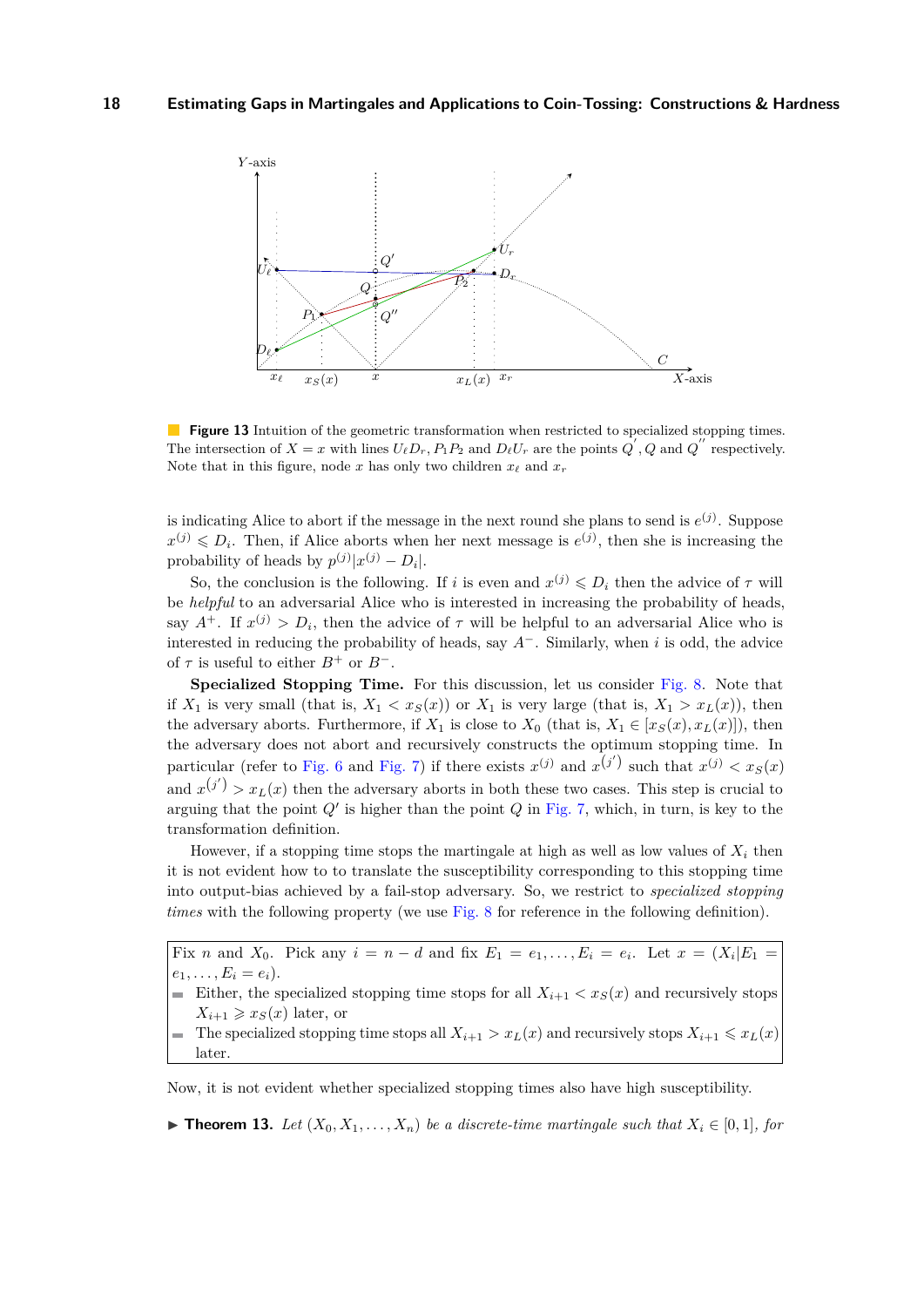*all*  $i \in \{1, \ldots, n\}$ *, and*  $X_n \in \{0, 1\}$ *. Then, the following bound holds.* 

$$
\sup_{\text{specialized stopping time } \tau} \mathbb{E} \left[ |X_{\tau} - X_{\tau-1}| \right] \geqslant C'_n(X_0),
$$

 $where \ C'_1(X) := X(1-X) \ and \ C'_n(X) := T^{n-1}(C'_1(X)).$ 

Let us start with the base case  $n = 1$ . Note that a specialized stopping time cannot stop the martingale at both low and high  $X_1$ . So, we consider stopping times  $\tau : \Omega \to \{1, \ldots, n, \infty\}$ . where  $\tau = \infty$  for a full transcript indicates that the adversary did not abort. Note that a specialized stopping time can either stop the martingale when  $X_1 = 0$  or  $X_1 = 1$ . In either of these two cases, the susceptibility is  $C'_{1}(X_{0}) = X_{0}(1 - X_{0})$ .

For  $n \geq 2$ , we show that the recursive definition of the transform *T* continues to hold even for specialized stopping time (refer [Fig. 13](#page-20-1) for intuition). Note that the adversary chooses the stopping time that achieves the highest susceptibility. So, the maximum height of *Q*<sup>0</sup> and  $Q^{\prime\prime}$  in [Fig. 13](#page-20-1) is greater than the height of  $Q$ . We emphasize that this proof crucially relies on the fact that  $C'_{n-1}(X)$  lies below the curve  $Y = \min\{X, 1 - X\}$ . So, our result holds because  $C'_{1}(X)$  lies below the curve  $Y = \min\{X, 1 - X\}$ . [Section 4.2.3](#page-26-0) presents the full proof.

Finally, we translate the susceptibility of a specialized stopping time into output-bias that a fail-stop adversary can enforce. [Section 4.2.2](#page-21-1) provides the full proof of [Theorem 12.](#page-19-0)

## <span id="page-21-0"></span>**4.2.1 Black-box Separation Results**

Gordon and Katz [\[22\]](#page-33-5) introduced the notion of 1*/p-unfair secure computation* for a finegrained study of fair computation of functionalities. In this terminology, [Theorem 12](#page-19-0) states that  $\frac{c}{\sqrt{n+1}}X_0(1-X_0)$ -unfair computation of a bias- $X_0$  coin is impossible for any positive constant  $c < \frac{\sqrt{2}}{12}$  and  $X_0 \in [0, 1]$ .

Cleve and Impagliazzo's result [\[14\]](#page-33-1) states that  $\frac{c}{\sqrt{n}}$ -unfair secure computation of the bias-1/2 coin is impossible for any positive constant  $c < \frac{1}{2560}$ . This result on the hardness of computation of fair coin-tossing was translated into black-box separations results. These results [\[15,](#page-33-2) [23,](#page-33-3) [16\]](#page-33-4), intuitively, indicate that it is unlikely that  $\frac{c}{\sqrt{n}}$ -unfair secure computation of the bias-1/2 coin exists, for  $c < \frac{1}{2560}$ , relying solely on the black-box use of one-way functions. We emphasize that there are several restrictions imposed on the protocols that these works [\[15,](#page-33-2) [23,](#page-33-3) [16\]](#page-33-4) consider; detailing all of which is beyond the scope of this draft. Substituting the result of  $[14]$  by [Theorem 12,](#page-19-0) extends the results of  $[15, 23, 16]$  $[15, 23, 16]$  $[15, 23, 16]$  $[15, 23, 16]$  $[15, 23, 16]$  to general bias- $X_0$  coin-tossing protocols.

<span id="page-21-2"></span>▶ Corollary 14 (Informal: Black-box Separation). For any  $X_0 \in [0,1]$  and positive constant  $c < \frac{\sqrt{2}}{12}$ , the existence of  $\frac{c}{\sqrt{n+1}}X_0(1-X_0)$ -unfair computation protocol for a bias- $X_0$  coin *is black-box separated from the existence of one-way functions (restricted to the classes of protocols considered by [\[15,](#page-33-2) [23,](#page-33-3) [16\]](#page-33-4)).*

## <span id="page-21-1"></span>**4.2.2 Detailed Discussion of Our Fail-stop Attack and Proofs**

Given a stopping time  $\tau$  we shall associate the following score with it

$$
S'(\tau) := \sum_{i=1}^{n+1} \mathbb{E}_{x \in \Omega} \bigg| \mathbb{E}[(X_i - D_{i-1}) \mathbb{1}_{\tau=i} | E_1(x), E_2(x), \dots, E_{i-1}(x)] \bigg|
$$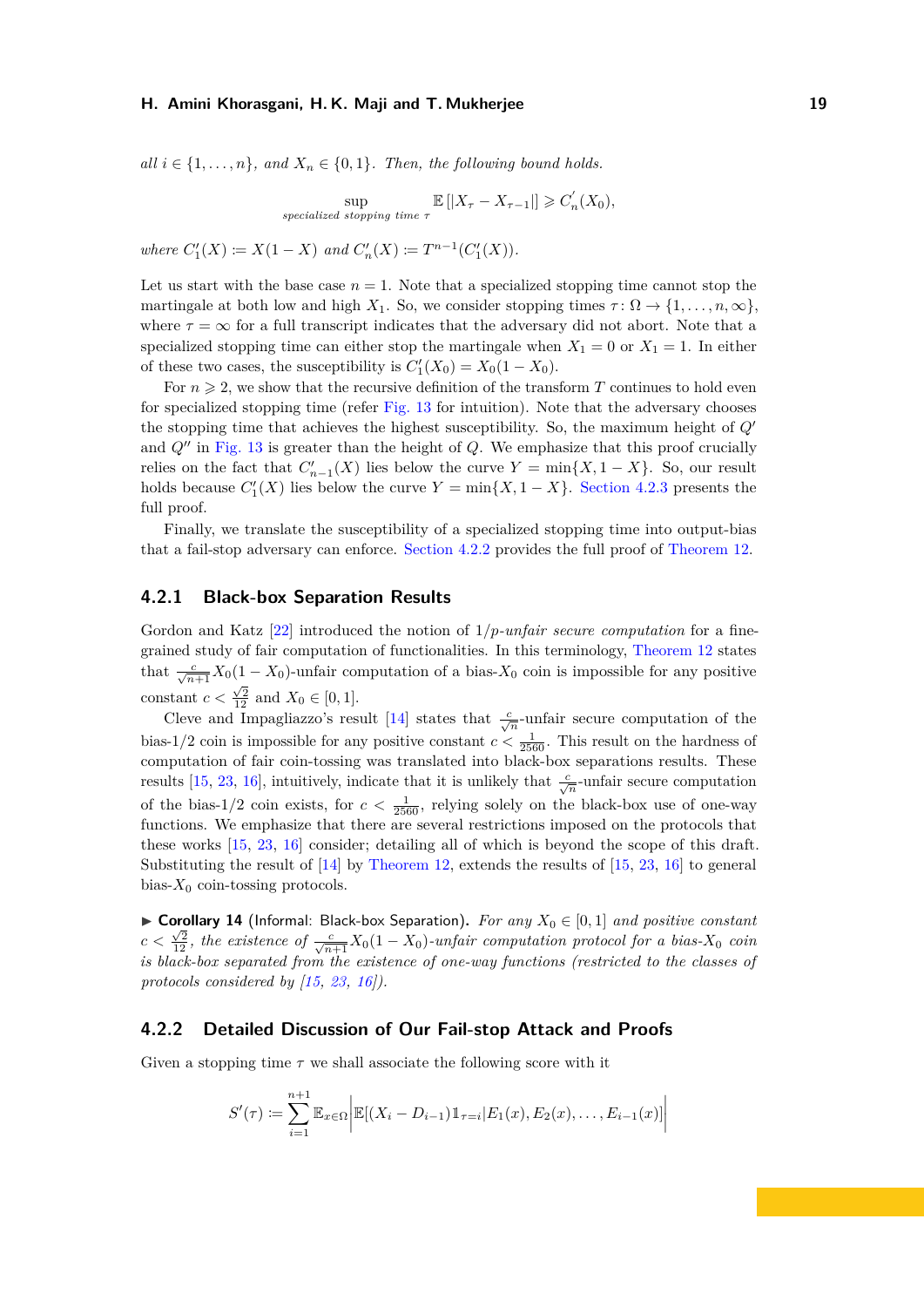Intuitively, this score correctly accounts for the increase and decrease in the probability of heads in every round *i*. [3](#page-22-0)

- <span id="page-22-1"></span> $\triangleright$  Claim 15. We prove the following two statements
- If  $0 \leq x^{(\ell)} \leq x_0 \leq x \leq 1$ , (where  $x_0$  is the solution of equation  $x x_0 = C'_d(x_0)$  in  $[0,1]$ ),  $x - D \geq \frac{2}{3} (x - x^{(\ell)}) \geq 0$ , and  $x - x^{(\ell)} \geq C'_d(x^{(\ell)})$ , then,

$$
x - D \geqslant \frac{1}{3} C'_{d+1}(x) .
$$

If  $0 \leq x \leq x_1 \leq x^{(r)} \leq 1$ , (where  $x_1$  is the solution of equation  $x_1 - x = C'_d(x_1)$  in  $[0,1]$ ),  $D - x \geq \frac{2}{3} (x^{(r)} - x) \geq 0$ , and  $(x^{(r)} - x) \geq C'_d(x^{(r)})$ , then

$$
D - x \geqslant \frac{1}{3} C'_{d+1}(x) .
$$

**Proof.** We prove the first statement. Since for each *n*,  $C'_n(x) = C'_n(1-x)$ , the second part is implied by the first part by replacing  $x, D, x^{(\ell)}$  with  $1 - x, 1 - D, x^{(r)} = 1 - x^{(\ell)}$ .

In order to show the first part, it is sufficient to show that  $\frac{2}{3}(x - x^{(\ell)}) \geq \frac{1}{3}C'_{d+1}(x)$ . We know that

$$
\frac{C_{d+1}(x)}{3} = \frac{2}{3} \cdot \frac{y_0 y_1}{y_0 + y_1} = \frac{2}{3} \cdot \frac{(x - x_0)(x_1 - x)}{(x_1 - x_0)}.
$$

We also know that

 $\overline{\phantom{a}}$ 

$$
x-x^{(\ell)}\geqslant x-x_0 ,
$$

and,

$$
x_1 - x_0 \geqslant x_1 - x \; .
$$

Combining the above two relations we have

$$
(x - x^{(\ell)})(x_1 - x_0) \ge (x - x_0)(x_1 - x)
$$

$$
(x - x^{(\ell)}) \ge \frac{(x - x_0)(x_1 - x)}{(x_1 - x_0)}
$$

$$
\frac{2}{3}(x - x^{(\ell)}) \ge \frac{1}{3} \cdot \frac{2(x - x_0)(x_1 - x)}{(x_1 - x_0)}
$$

$$
\frac{2}{3}(x - x^{(\ell)}) \ge \frac{1}{3}C'_{d+1}(x)
$$

$$
\frac{2}{3}(x - x^{(\ell)}) \ge \frac{1}{3}C'_{d+1}(x)
$$

The proof follows from observing that  $x - D \ge \frac{2}{3}(x - x^{(\ell)})$  from our assumption.

<span id="page-22-0"></span><sup>&</sup>lt;sup>3</sup> The score is slightly pessimistic, which, we argue, is also necessary. Note that our expression is of the form  $|\mathbb{E}[(X_i - D_{i-1})\mathbb{1}_{\tau=i}|\dots]$ . One might naïvely consider using the expression  $\mathbb{E}[|X_i - D_{i-1}|\mathbb{1}_{\tau=i}|\dots]$ instead. However, there is an issue. Suppose the stopping time stops the martingale for all children of *X*<sub>*i*</sub>. This strategy causes the outcome to deviate by  $|\tilde{X}_i - D_i|$ , and our expression correctly accounts for it (because  $\mathbb{E}[\tilde{X}_{i+1}] = X_i$ ). However, the alternative expression accounts for it incorrectly. Basically, the alternative expression might not be translatable into a deviation of outcome by a fail-stop attacker.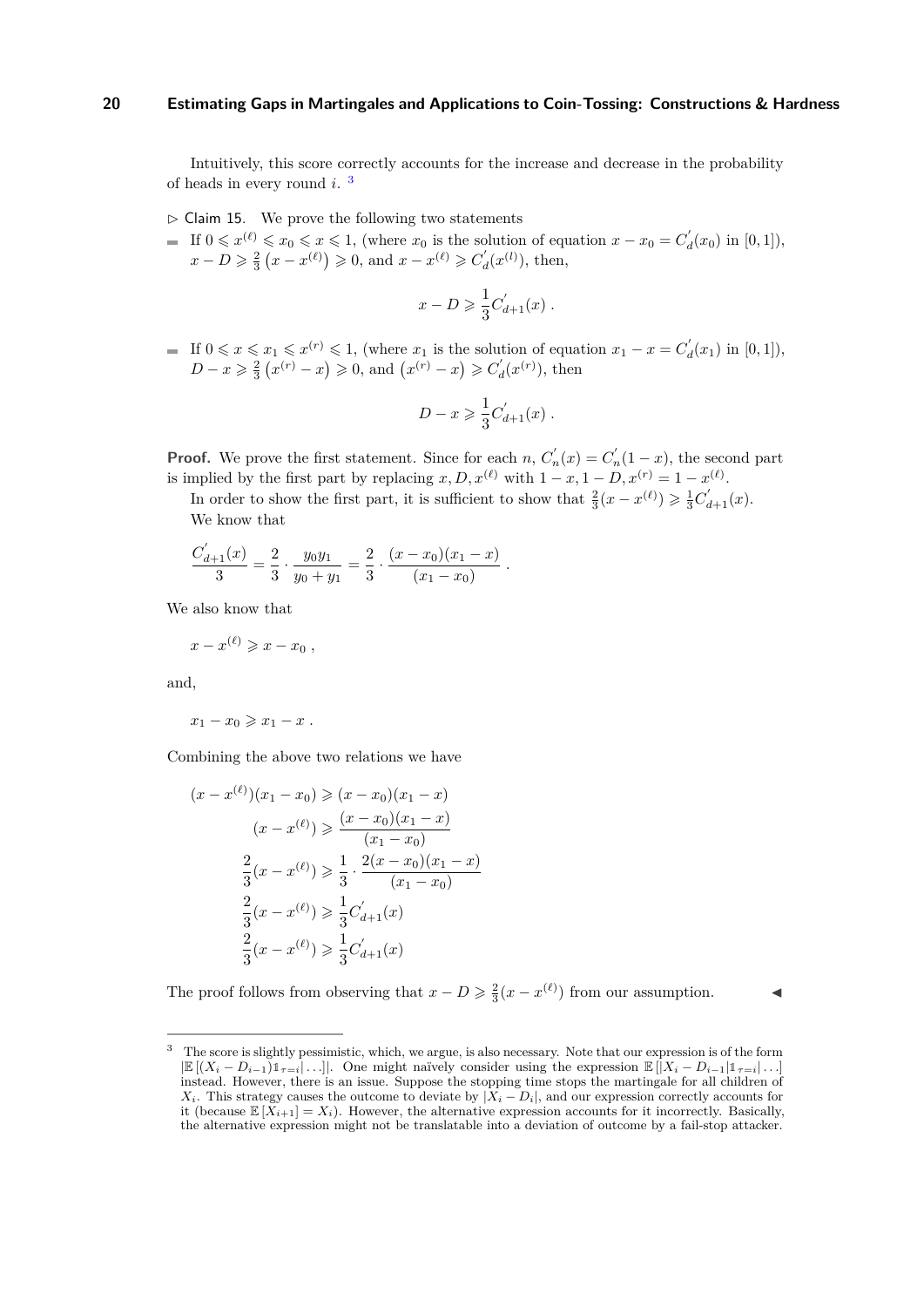We will use specialized stopping time defined in [Section 4.2](#page-18-2) to construct a stopping time for our fail-stop adversary. More formally, given a stopping time  $\tau_1$  from [Theorem 13](#page-20-0) such that  $\sup_{\tau_1} \mathbb{E}[|X_{\tau_1} - X_{\tau_1-1}|] \geqslant C'_n(X_0)$ , there exists a stopping time  $\tau_2$  such that  $S'(\tau_2) \geq \frac{1}{3}C'_n(\bar{X}_0).$ 

**Proof.** The proof will proceed by induction on *n*.

<span id="page-23-0"></span>**1.** Base Case: For *n* = 1, see [Fig. 14.](#page-23-0)



**Figure 14** Base Case for [Theorem 12](#page-19-0)

Recall that  $C'_1(x) = x(1-x)$ . We have two cases

- If  $D \ge x$ , we define  $\tau_2$  as the stopping time that stops only at 0. Then,  $D(1-x) \ge$  $x(1-x) \geq \frac{1}{3}x(1-x) \geq \frac{1}{3}C'_1(x).$
- If  $D < x$ , we define  $\tau_2$  as the stopping time that stops only at 1. Then  $(1 D)x \geq$  $x(1-x) \geq \frac{1}{3}x(1-x) \geq \frac{1}{3}C'_1(x).$
- **2.** Assume the claim is true for  $n = d$ , see [Fig. 15.](#page-23-1)

<span id="page-23-1"></span>

**Figure 15** Inductive Hypothesis of [Theorem 12](#page-19-0)

For each edge  $(x, x^{(j)})$ , if  $|x - x^{(j)}| \geqslant C'_{d}(x^{(j)})$ , then mark the edge. Let

$$
\mathtt{Market} \coloneqq \{j: |x - x^{(j)}| \geqslant C_d^{'}(x^{(j)})\} \; .
$$

Without loss of generality, we assume that the nodes are *in-order*. Denote Left :=  $\{j: \ x^{(j)} \leqslant x\} \bigcap$ Marked and Right :=  $\{j: \ x^{(j)} \geqslant x\} \bigcap$ Marked. We analyze three possible cases

*Case 1.* No edges are marked. This means that for all  $j, |x - x^{(j)}| \leq C'_d(x^{(j)})$ . The adversarial strategy is to recurse on the underlying subtrees. The overall deviation in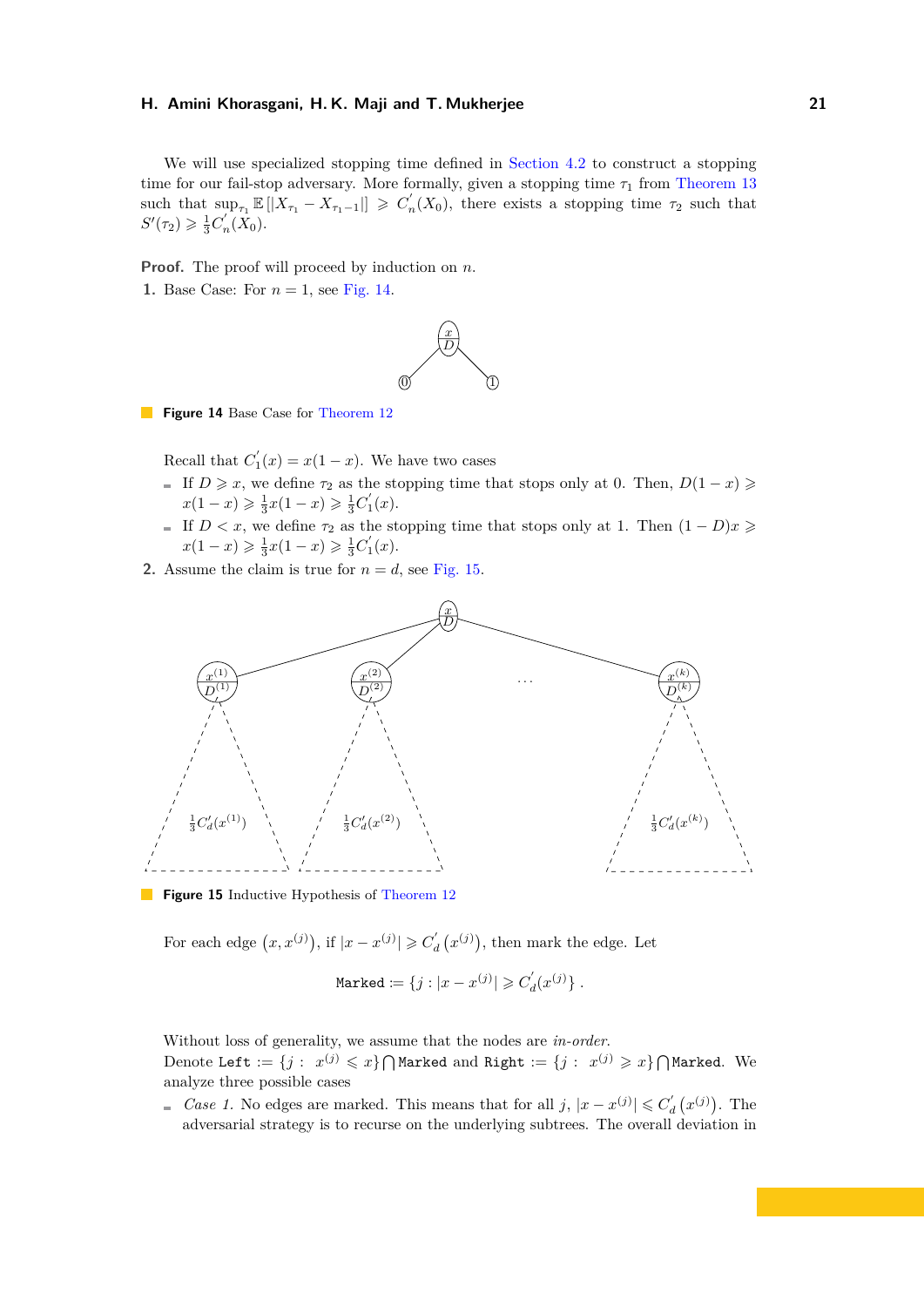this case is given by

$$
\sum_{j} p^{(j)} C'_d \left( x^{(j)} \right) \geq C'_{d+1} \left( \sum_{j} p^{(j)} x^{(j)} \right) = C'_{d+1}(x) \geq \frac{C'_{d+1}(x)}{3}
$$

*.*

- *Case 2.* There exists a marked edge *j* such that  $D \leq \frac{x + 2x^{(j)}}{3}$  $\frac{2x^{(j)}}{3}$ , and  $x \geqslant x^{(j)}$ , or  $D \geqslant \frac{x + 2x^{(j)}}{3}$  $\frac{2x^{(j)}}{3}$ , and  $x^{(j)} \geq x$ . The adversarial strategy is to abort at the parent. Suppose  $D \leqslant \frac{x + 2x^{(j)}}{3}$  $\frac{2x^{(j)}}{3}$  and  $x \geqslant x^{(j)}$ , then  $x - D \geqslant \frac{2}{3}(x - x^{(j)})$ , the rest follows from [Claim 15.](#page-22-1) If  $D \geqslant \frac{x+2x^{(j)}}{3}$  $\frac{2x^{(j)}}{3}$  and  $x^{(j)} \geq x$ , then  $D - x \geq \frac{2}{3}(x^{(j)} - x)$  and the rest again follows from [Claim 15.](#page-22-1)
- If *Case 1* and *Case 2* are not satisfied, then Marked is not empty but for any marked edge *j* that  $x \ge x^{(j)}$ , we have  $D > \frac{x + 2x^{(j)}}{3}$  $\frac{2x^{(j)}}{3}$  and for any marked edge *j* that  $x \leq x^{(j)}$ , we have  $D < \frac{x + 2x^{(j)}}{3}$  $\frac{2x^{(3)}}{3}$ . Note that since Marked is not empty, at least one of the two sets Left and Right is not empty. Two cases can happen:
	- *Case 3.1* Both Left and Right are non-empty.

Then there exist  $\ell^*$  and  $r^*$  such that  $\frac{x+2x^{(\ell^*)}}{3} < D < \frac{x+2x^{(r^*)}}{3}$  where  $\ell^* := \max_{\ell}$  Left and  $r^* := \min_r \text{Right}$ . There are two sub-cases in this scenario :

∗ *Case* 3.1.1  $\frac{x+2x^{(\ell^*)}}{3}$  < D ≤ x.

The adversarial strategy is to follow the strategy of  $\tau_1$ . If the strategy of  $\tau_1$  is to abort on left marked edges and recurse on the rest, then we have the following analysis:

For any  $\ell \in \text{Left}, \, \ell \leq \ell^*$ , and we have

$$
D-x^{(\ell)}>\frac{x+2x^{(\ell^*)}}{3}-x^{(\ell)}=\frac{x-x^{(\ell)}+2(x^{(\ell^*)}-x^{(\ell)})}{3}\geqslant \frac{x-x^{(\ell)}}{3}>\frac{C_d^{'}(x^{(\ell)})}{3}\;.
$$

The total deviation from aborting on the left marked edges is given by

$$
\sum_{\ell \in \texttt{Left}} p^{(\ell)}(D-x^{(\ell)}) \geqslant \sum_{\ell \in \texttt{Left}} p^{(\ell)} \frac{x-x^{(\ell)}}{3} \geqslant \sum_{\ell \in \texttt{Left}} p^{(\ell)} \frac{C_d^{'}(x^{(\ell)})}{3}\;.
$$

The total deviation from recursing on the right edges and unmarked edges is given by

$$
\sum_{k\not\in\text{Marked}} p^{(k)} \frac{C_d^{'}(x^{(k)})}{3} + \sum_{r\in\text{Right}} p^{(r)} \frac{C_d^{'}(x^{(r)})}{3}\:,
$$

The overall deviation is

$$
\begin{aligned} &\sum_{\ell \in \text{Left}} p^{(\ell)}(D-x^{(\ell)}) + \sum_{r \in \text{Right}} p^{(r)} \frac{C_d^{'}(x^{(r)})}{3} + \sum_{k \not \in \text{Marked}} p^{(k)} \frac{C_d^{'}(x^{(k)})}{3}\\ &\geqslant \sum_{\ell \in \text{Left}} p^{(\ell)} \frac{x-x^{(\ell)}}{3} + \sum_{r \in \text{Right}} p^{(r)} \frac{C_d^{'}(x^{(r)})}{3} + \sum_{k \not \in \text{Marked}} p^{(k)} \frac{C_d^{'}(x^{(k)})}{3}\\ &\geqslant \frac{C_{d+1}^{'}(x)}{3} \end{aligned}
$$

In above, the last inequality holds due to the fact that  $\tau_1$  is a specialized stopping time and martingale aborts on left marked edges and recurses on the rest which is exactly what  $\tau_1$  suggests.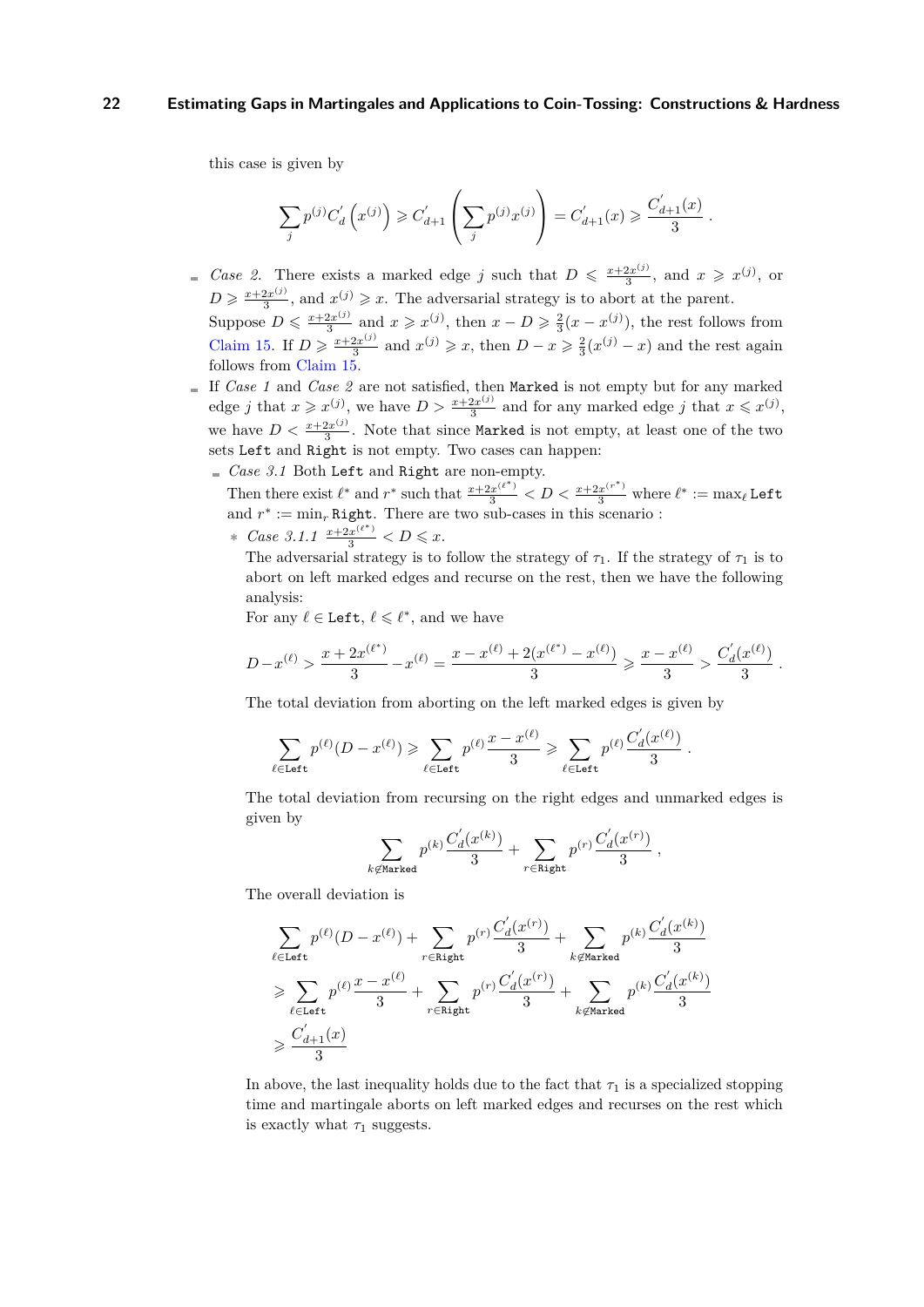If the strategy of  $\tau_1$  is to abort on the right marked edges and recurse on the rest, then we have the following analysis. For any  $r \in$  Right such that  $r \geq r^*$ , we have

$$
x^{(r)} - D > x^{(r)} - x > C_d'(x^{(r)}) > \frac{C_d'(x^{(r)})}{3}.
$$

The total deviation from aborting on the right marked edges is given by

$$
\sum_{r \in \text{Right}} p^{(r)}(x^{(r)} - D) \geqslant \sum_{r \in \text{Right}} p^{(r)} \frac{x^{(r)} - x}{3} \geqslant \sum_{r \in \text{Right}} p^{(r)} \frac{C_d'(x^{(r)})}{3}
$$

The total deviation from recursing on the left edges and unmarked edges is given by

$$
\sum_{k \not\in \text{Market}} p^{(k)} \frac{C_d'(x^{(k)})}{3} + \sum_{l \in \text{Left}} p^{(l)} \frac{C_d'(x^{(l)})}{3}.
$$

The overall deviation is

$$
\begin{aligned} &\sum_{r \in \text{Right}} p^{(r)}(x^{(r)}-D) + \sum_{\ell \in \text{Left}} p^{(l)} \frac{C_d^{'}(x^{(l)})}{3} + \sum_{k \not \in \text{Marked}} p^{(k)} \frac{C_d^{'}(x^{(k)})}{3}\\ &\geqslant \sum_{r \in \text{Right}} p^{(r)} \frac{x^{(r)}-x}{3} + \sum_{\ell \in \text{Left}} p^{(\ell)} \frac{C_d^{'}(x^{(\ell)})}{3} + \sum_{k \not \in \text{Marked}} p^{(k)} \frac{C_d^{'}(x^{(k)})}{3}\\ &\geqslant \frac{C_{d+1}^{'}(x)}{3} \end{aligned}
$$

In above, the last inequality holds due to the fact that  $\tau_1$  is a specialized stopping time and martingale aborts on right marked edges and recurses on the rest which is exactly what  $\tau_1$  suggests.

- ∗ *Case* 3.1.2.  $x < D < \frac{x+2x^{(r^*)}}{3}$  $rac{x^{n}}{3}$ . The adversarial strategy is the same as above : Follow the strategy of  $\tau_1$ . The analysis is almost identical to the one above due to symmetry.
- $\epsilon$  *Case 3.2.* Either Left or Right is empty.

The adversarial strategy is to abort at all marked edges and recurse on all unmarked edges.

Suppose Right is empty, then  $\frac{x+2x^{(\ell^*)}}{3} < D < x$ , where  $\ell^* := \max_{\ell}$  Left. The analysis is the same as in *Case 3.1.1*. If Left is empty then the analysis is the same as *Case 3.1.2*.

The above proof shows that  $S'(\tau_2) \geq \frac{1}{3}C'_n(X_0)$ . In order to estimate  $C'_n(X_0)$ , we define  $L'_n(X) = \sqrt{\frac{2}{n+1}} X(1-X)$  and claim that  $C'_n(X) \ge L'_n(X)$ .

To prove our claim, we define the curve  $G'_n(X) := a'_n X(1 - X)$  such that  $a'_1 = 1$  and  $a'_{n+1} = 2 \left(\frac{\sqrt{2}}{2}\right)$  $\frac{a_n^{\prime 2}+1-1}{a_n^{\prime}}$ for  $n \geq 1$  and we prove by induction that  $C'_n \geq G'_n$  for all *n* as below: (analogous to the one shown for [Lemma 2\)](#page-4-2)

**Base Case of**  $n = 1$ . Since,  $C'_1(X) = G'_1(X) = X(1 - X)$ , it is obvious that  $C'_1 \succcurlyeq G'_1$ . **Inductive Argument.** Suppose we have  $C'_n \ge G'_n$ . Then, we have  $T(C'_n) \ge T(G'_n)$ (by [Claim 5\)](#page-13-0). Note that  $C'_{n+1} = T(C'_{n})$ . We know that  $T(G'_{n}) \geq G'_{n+1}$  (refer to [Claim 6](#page-14-0)). Consequently, it follows that  $C'_{n+1} \succcurlyeq G'_{n+1}$ .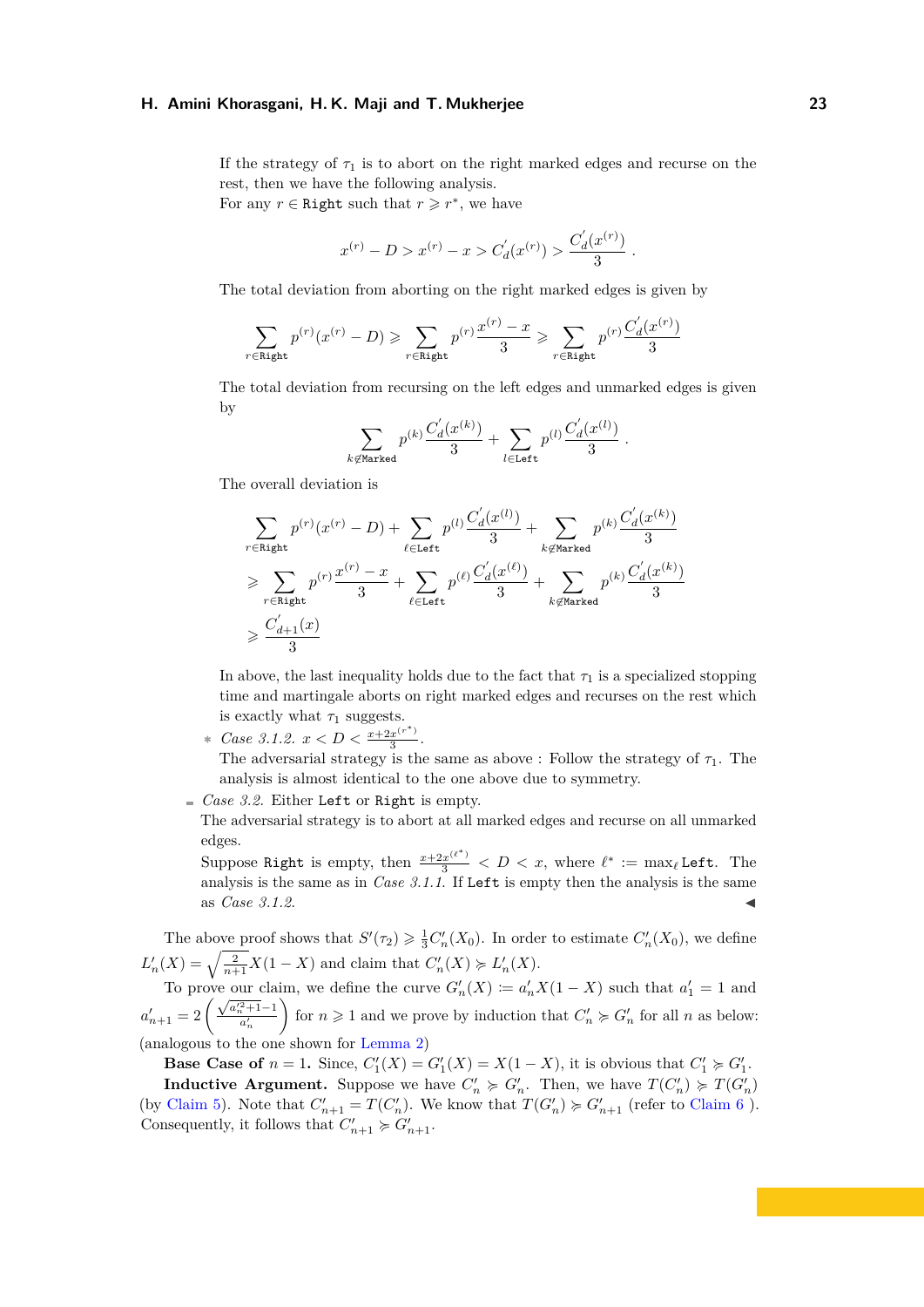So far, we have proved that  $C'_n \geq G'_n$  for all *n*. Recall that  $G'_n(X) := a'_n X(1 - X)$ such that  $a'_1 = 1$  and  $a'_{n+1} = 2 \left(\frac{\sqrt{2}}{2}\right)$  $\frac{a_n^2+1-1}{a_n^{\prime}}$  . Now, by using [Lemma 10,](#page-17-0) we conclude that  $a'_n \geqslant \sqrt{\frac{2}{n+1}}$ . Thus,  $C'_n \geqslant L'_n$ . Now we can say that  $S'(\tau_2) \geqslant \frac{1}{3}C'_n(X_0) \geqslant \frac{1}{3}L'_n(X_0)$ . Further, any contribution to this score is attributable to one of the following four interactions: (1)  $\langle A^+, B \rangle$  (i.e., adversarial Alice increasing the probability of heads by aborting), (2)  $\langle A^-, B \rangle$ , (3)  $\langle A, B^+\rangle$ , and (4)  $\langle A, B^-\rangle$ . By an averaging argument, this implies that one of the parties can deviate the outcome of the other party by at least  $\frac{1}{12}L'_n(X_0)$ . This concludes our proof of [Theorem 12.](#page-19-0)

Similar to the previous section, [Theorem 12](#page-19-0) extends to *ω*-faceted dice-rolling protocols by considering any subset  $S \subseteq \{0, 1, \ldots, \omega - 1\}$  of outcomes, and considering the final outcome being in *S* as the interesting event for the martingale.

## <span id="page-26-0"></span>**4.2.3 Discussion of Specialized Stopping Time - Proof of [Theorem 13](#page-20-0)**

Before proving the theorem, we define the sequence of functions  ${g_n}_{n=1}^{\infty}$  recursively. Let  $A_n(X_0)$  be the set of all martingales  $X = (X_0, X_1, \ldots, X_n)$  such that for each  $0 \leq i \leq n-1$ , *X*<sup>*i*</sup> ∈ [0*,* 1] and *X*<sup>*n*</sup> ∈ {0*,* 1}. We define

$$
g_1(X_0) := \inf_{X \in A_1(X_0)} \sup_{\tau \in \mathcal{F}_1(X_0, X_1)} \mathbb{E}|X_{\tau} - X_{\tau-1}|
$$

where  $\mathcal{F}_1(X_0, X_1) := \{\tau_1, \tau_2\}$  and  $\tau_1$  is an stopping time defined on martingale  $(X_0, X_1)$ such that  $\tau_1(X_0, X_1) = 1$  if  $X_1 = 0$  and  $\tau_1(X_0, X_1) = \infty$  if  $X_1 = 1$ ; and  $\tau_2(X_0, X_1) = 1$ if  $X_1 = 1$  and  $\tau_2(X_0, X_1) = \infty$  if  $X_1 = 0$ . Note that  $\mathcal{F}_1(X_0, X_1)$  represents the set of all specialized stopping times in martingale  $(X_0, X_1)$ .  $A_1(X_0)$  consists of only one martingale and  $\mathbb{E}|X_{\tau_1} - X_{\tau_1 - 1}| = \mathbb{E}|X_{\tau_2} - X_{\tau_2 - 1}| = X_0(1 - X_0)$  which implies that  $g_1(X_0) = X_0(1 - X_0)$ . We define

$$
g_n(X_0) := \inf_{X \in A_n(X_0)} \sup_{\tau \in \mathcal{F}_n(X_0, X_1, ..., X_n)} \mathbb{E}|X_{\tau} - X_{\tau-1}|
$$

where  $\mathcal{F}_n(X_0, X_1, \ldots, X_n)$  denotes the set of all specialized stopping times like  $\tau$  defined on martingale  $X = (X_0, X_1, \ldots, X_n)$  which could be one of the following two cases:

Suppose  $X_0 = x$  and  $X_1 = x^*$ . Then, let  $x_0 \in [0,1]$  be the solution of equation  $x - x_0 = g_{n-1}(x_0)$  and  $x_1 \in [0,1]$  be the solution of equation  $x_1 - x = g_{n-1}(x_1)$ .

- **1.** For all  $x^* \le x_0, \tau(x, x^*, X_2, \ldots, X_n) = 1$  and for all  $x^* > x_0, \tau(x, x^*, X_2, \ldots, X_n) =$  $1 + \tau'(x^*, X_2, \ldots, X_n)$  for some  $\tau' \in \mathcal{F}_{n-1}(x^*, X_2, \ldots, X_n)$ . This corresponds to the case that the specialized stopping time stops for all  $x^* \leq x_0$  and recursively stops for all  $x^* \geq x_0$  later.
- **2.** For all  $x^* \ge x_1, \tau(x, x^*, X_2, \ldots, X_n) = 1$  and for all  $x^* < x_1, \tau(x, x^*, X_2, \ldots, X_n) =$  $1 + \tau'(x^*, X_2, \ldots, X_n)$  for some  $\tau' \in \mathcal{F}_{n-1}(x^*, X_2, \ldots, X_n)$ . This corresponds to the case that the specialized stopping time stops for all  $x^* \geq x_1$  and recursively stops for all  $x^* \leqslant x_1$  later.

To prove [Theorem 13,](#page-20-0) it suffices to prove the following claim.

 $\triangleright$  Claim 16. Let  $C'_1(x) = x(1-x)$  and the curve  $C'_n$  is achieved by applying transformation *T* on the curve  $C'_{n-1}$  i.e.  $C'_{n} = T(C'_{n-1})$ . Then, we have  $g_n(x) = C'_{n}(x)$  for any  $x \in [0,1]$ .

We first describe the intuitive idea behind the proof and then give a technical proof afterwards. **Proof Sketch.** We use induction on *n* to prove the claim. For  $n = 1$  and for each  $x \in [0, 1]$ ,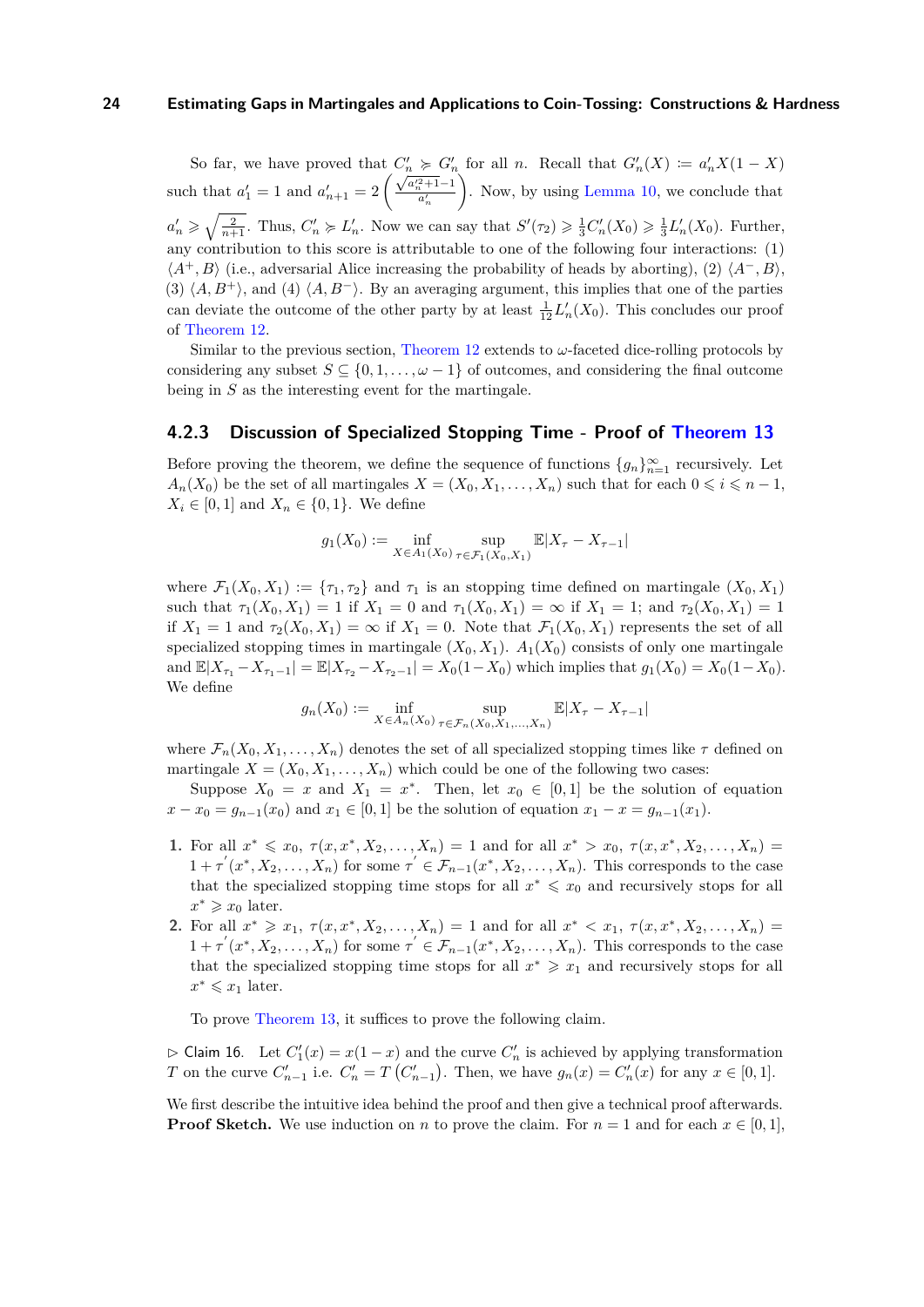we have  $g_1(x) = x(1-x) = C'_1(x)$ . Now, we assume that for each  $x \in [0,1]$ ,  $g_n(x) = C'_n(x)$ . Since  $C'_{n+1}(X) = T(C'_{n}(X))$ , it suffices to prove that  $g_{n+1}(X) = T(g_{n}(X))$  because it implies that  $g_{n+1}(X) = T(g_n(X)) = T(C'_n(X)) = C'_{n+1}(X)$ . Let us consider martingale  $(X_0, X_1, \ldots, X_n, X_{n+1})$  where  $X_0 = x$  and  $X_1 \in \{x^{(1)}, \ldots, x^{(t)}\}$ . According to the induction hypothesis, the adversary is guaranteed to get  $g_n(x^{(j)}) = C'_n(x^{(j)})$  as the score in any martingale of depth *n* if she chooses an appropriate stopping time in  $\mathcal{F}_n(x^{(j)}, X_2, \ldots, X_{n+1})$ .

We define left marked edges as the set  $\{j : x^{(j)} \leq x$ , and,  $|x - x^{(j)}| \geq C'_n(x^{(j)})\}$  and right marked edges as the set  $\{j : x^{(j)} \geq x$ , and,  $|x - x^{(j)}| \geq C'_n(x^{(j)})\}$ . Now, to prove that  $g_{n+1}(X) = T(g_n(X))$  it suffices to show that in any arbitrary martingale in  $A_{n+1}(x)$ , the maximum score that could be achieved by either stopping the martingale at only left marked edges at time 1 or stopping the martingale at only right marked edges at time 1, is always guaranteed to be greater than or equal to  $T(g_n(x)) = T(C'_n(x)) = C'_{n+1}(x)$ . In [Fig. 13,](#page-20-1) we are considering a martingale  $(x, X_1, \ldots, X_n, X_{n+1})$  such that  $X_1$  can take only two values either  $x_l$  or  $x_r$  with probabilities  $p_l$  and  $p_r$  respectively. Note that  $x_l \leqslant x_S(x)$  and  $x_L(x) \leq x_r$ . Any specialized stopping time  $\tau$  either stops at  $x_l$  and continues at  $x_r$  or stops at  $x_r$  and continues at  $x_l$ . Here, the curve  $C'_n$  represents the points  $(x, g_n(x))$  for  $0 \leq x \leq 1$ . According to the induction hypothesis, in martingale  $(x_l, X_2, \ldots, X_n)$ , the score  $g_n(x_l)$  is guaranteed to be achieved (so the contribution of score when martingale doesn't stop at this edge is  $p_lq_n(x_l)$  but if martingale stops at time 1 at edge  $(x, x_l)$ , then the contribution of score for this edge is  $p_l|x - x_l|$ . A similar thing can be said about  $x_r$ . We can observe that while the point  $Q''$  (which is the intersection of line  $D_l U_r$  with line  $X = x$  and its height corresponds to the score achieved when martingale stops at  $x_r$  and continues at  $x_l$ ) lies below the point  $Q = (x, g_{n+1}(x))$  (which is the intersection of line  $P_1P_2$  with line  $X = x$  and its height corresponds to  $T(g_n(x))$ , the point  $Q'$  (which is the intersection of line  $U_l D_r$  with line  $X = x$  and its height corresponds to the score achieved by stopping martingale at  $x_l$  and allowing it to continue at  $x_r$ ) is above the point *Q*. Observe that the maximum of the two scores achieved in these two strategies is always greater than or equal to  $T(g_n(x))$ . Moreover, if  $x_S$  is chosen as  $x_l$  and  $x_L$  is chosen as  $x_r$ , then  $Q = Q' = Q''$  and the value  $T(C'_n)(x)$  can be achieved for some martingale. This means that  $g_{n+1}(x) = T(g_n(x)) = T(C'_n(x)) = C'_{n+1}(x)$ for any  $x \in [0, 1]$ .

## <span id="page-27-0"></span>**4.3 Influencing Discrete Control Processes**

Lichtenstein et al. [\[27\]](#page-34-3) considered the problem of an adversary influencing the outcome of a stochastic process through mild interventions. For example, an adversary attempts to bias the outcome of a distributed *n*-processor coin-tossing protocol, where, in the *i*-th round, the processor *i* broadcasts her message. This model is also used to characterize randomness sources that are adversarially influenced, for example, [\[32,](#page-34-4) [26,](#page-33-9) [34,](#page-34-5) [30,](#page-34-6) [31,](#page-34-7) [33,](#page-34-8) [19,](#page-33-10) [17,](#page-33-11) [18,](#page-33-12) [11\]](#page-32-12).

Consider the sample space  $\Omega = \Omega_1 \times \Omega_2 \times \cdots \times \Omega_n$  and a joint distribution  $(E_1, \ldots, E_n)$ over the sample space. We have a function  $f: \Omega \to \{0,1\}$  such that  $\mathbb{E}[f(E_1, \ldots, E_n)] = X_0$ . This function represents the protocol that determines the final outcome from the public transcript. The filtration, at time-step  $i$ , reveals the value of the random variable  $E_i$  to the adversary. We consider the corresponding Doob's martingale  $(X_0, X_1, \ldots, X_n)$ . Intuitively,  $X_i$  represents the probability of  $f(E_1, \ldots, E_n) = 1$  conditioned on the revealed values  $(E_1 = e_1, \ldots, E_i = e_i)$ . The adversary is allowed to intervene only once. She can choose to intervene at time-step *i*, reject the current sample  $E_i = e_i$ , and substitute it with a fresh sample from *E<sup>i</sup>* . This intervention is identical to *restarting* the *i*-th processor if the adversary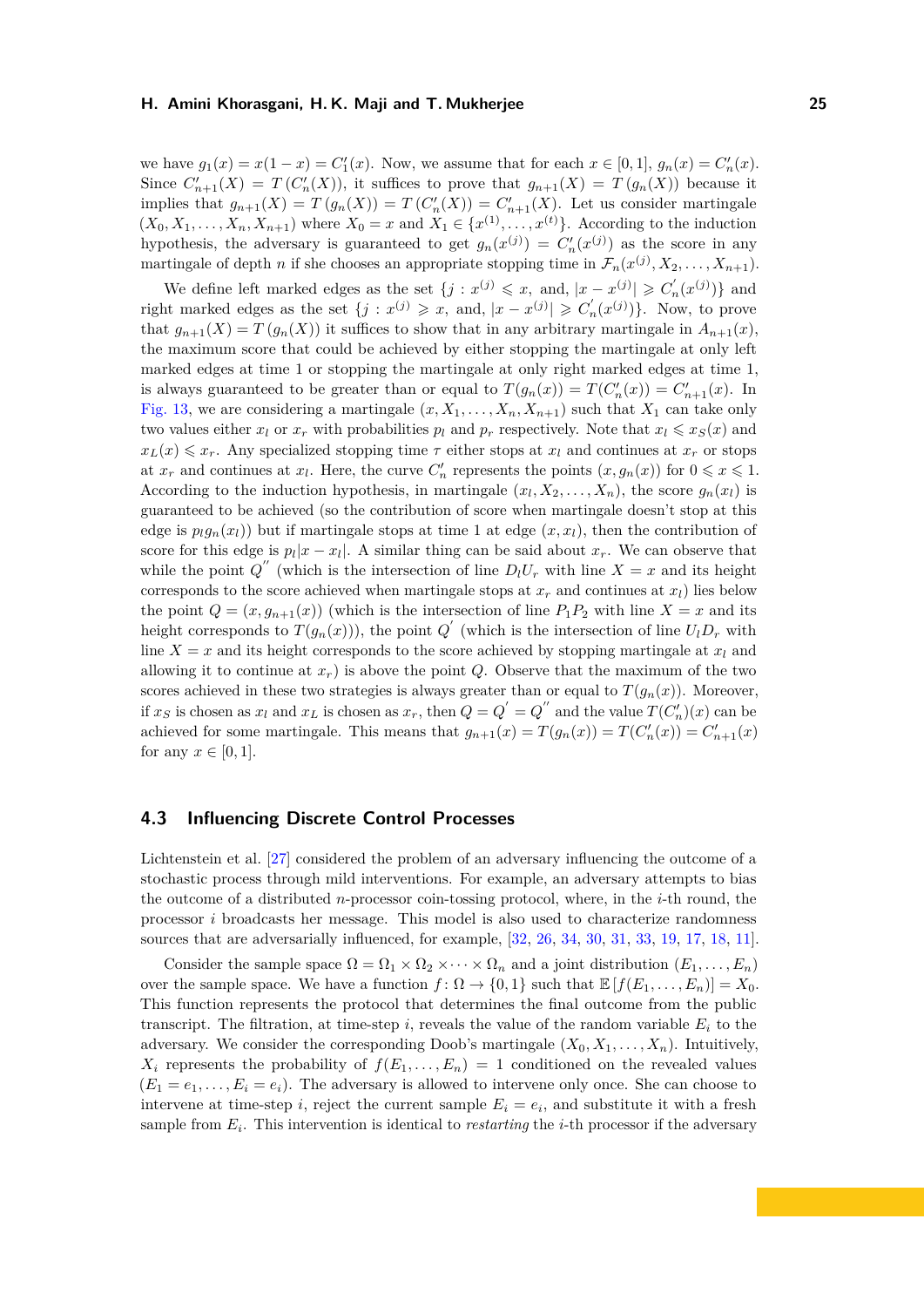does not like her message. Note that this intervention changes the final outcome by

$$
(X_{i-1}|E_1=e_1,\ldots,E_{i-1}=e_{i-1})-(X_i|E_1=e_1,\ldots,E_i=e_i)
$$

We shall use a stopping time  $\tau$  to represent the time-step where an adversary decides to intervene. However, for some  $(E_1 = e_1, \ldots, E_n = e_n)$  the adversary may not choose to intervene. Consequently, we consider stopping times  $\tau : \Omega \to \{1, \ldots, n, \infty\}$ , where the stopping time being  $\infty$  corresponds to the event that the adversary did not choose to intervene. In the Doob martingale discussed above, as a direct consequence of [Theorem 1,](#page-4-1) there exists a stopping time  $\tau^*$  with susceptibility  $\geq C_n(X_0)$ . Note that susceptibility measures the expected (unsigned) magnitude of the deviation, if an adversary intervenes at  $\tau^*$ . Some of these contributions to susceptibility shall increase the probability of the final outcome being 1, and the remaining shall decrease the probability of the final outcome being 1. By an averaging argument, there exists a stopping time  $\tau : \Omega \to \{1, \ldots, n, \infty\}$  that biases the outcome of *f* by at least  $\geq \frac{1}{2}C_n(X_0)$ , whence the following corollary.

<span id="page-28-2"></span> $\triangleright$  **Corollary 17** (Influencing Discrete Control Processes). Let  $\Omega_1, \ldots, \Omega_n$  be arbitrary sets, and  $(E_1, \ldots, E_n)$  *be a joint distribution over the set*  $\Omega := \Omega_1 \times \cdots \times \Omega_n$ *. Let*  $f: \Omega \to \{0,1\}$  *be a function such that*  $\mathbb{P}[f(E_1, \ldots, E_n) = 1] = X_0$ . Then, there exists an adversarial strategy *of intervening once to bias the probability of the outcome away from*  $X_0$  by  $\geq \frac{1}{2}C_n(X_0) \geq \frac{1}{2}L_n(X_0) = \frac{1}{\sqrt{2n-1}}X_0(1-X_0)$ .  $\frac{1}{2n-1}X_0(1-X_0)$ .

The previous result of [\[14\]](#page-33-1) applies only to  $X_0 = 1/2$  and they ensure a deviation of  $1/320\sqrt{n}$ . For  $X_0 = 1/2$ , our result ensures a deviation of (roughly)  $1/4\sqrt{2n} \approx 1/5.66\sqrt{n}$ .

#### <span id="page-28-0"></span>**4.3.1 Influencing Multi-faceted Dice-rolls**

[Corollary 17](#page-28-2) generalizes to the setting where  $f: \Omega \to \{0, 1, \ldots, \omega - 1\}$ , i.e., the function *f* outputs an arbitrary  $\omega$ -faceted dice roll. In fact, we quantify the deviation in the probability of any subset  $S \subseteq \{0, 1, \ldots, \omega - 1\}$  of outcomes caused by an adversary intervening once.

<span id="page-28-3"></span>► Corollary 18 (Influencing Multi-faceted Dice-Rolls). Let  $\Omega_1, \ldots, \Omega_n$  be arbitrary sets, and  $(E_1, \ldots, E_n)$  *be a joint distribution over the set*  $\Omega := \Omega_1 \times \cdots \times \Omega_n$ *. Let*  $f: \Omega \to \{0, 1, \ldots, \omega-1\}$ *be a function with*  $\omega \geq 2$  *outcomes,*  $S \subseteq \{0, 1, \ldots, \omega - 1\}$  *be any subset of outcomes, and*  $\mathbb{P}[f(E_1, \ldots, E_n) \in S] = X_0$ . Then, there exists an adversarial strategy of intervening once *to bias the probability of the outcome being in S away from*  $X_0$  *by*  $\geq \frac{1}{2}C_n(X_0) \geq \frac{1}{2}L_n(X_0)$  $\frac{1}{\sqrt{2}}$  $\frac{1}{2n-1}X_0(1-X_0)$ .

[Corollary 17](#page-28-2) and [Corollary 18](#page-28-3) are equivalent to each other. Clearly [Corollary 17](#page-28-2) is a special case of [Corollary 18.](#page-28-3) [Corollary 18,](#page-28-3) in turn, follows from [Corollary 17](#page-28-2) by considering  ${}^{\alpha}f(E_1,\ldots,E_n)\in S$ " as the interesting event for the martingale. We state these two results separately for conceptual clarity and ease of comparison with the prior work.

## <span id="page-28-1"></span>**4.4** *L*<sup>2</sup> **Gaps and their Tightness**

Finally, to demonstrate the versatility of our geometric approach, we measure large  $L_2$ -norm gaps in martingales.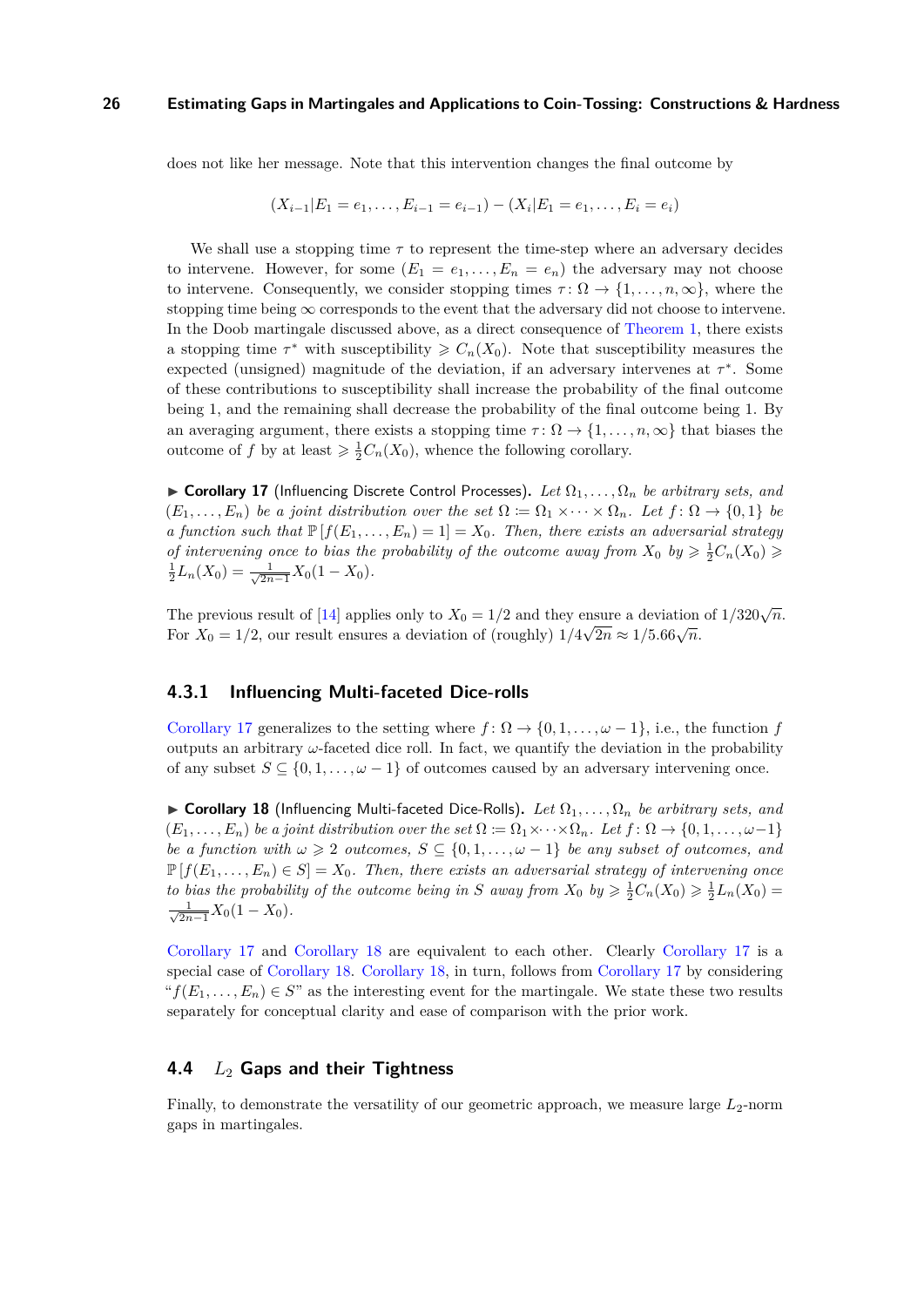<span id="page-29-1"></span>

**Figure 16** Definition of transform of a curve *D*, represented by  $T'(D)$ . The locus of the point *Q* (in the right figure) defines the curve  $T'(D)$ .

<span id="page-29-2"></span>▶ **Theorem 19.** *Let*  $(X_0, X_1, \ldots, X_n)$  *be a discrete-time martingale such that*  $X_n \in \{0, 1\}$ *. Then, the following bound holds.*

$$
\sup_{stopping\ time \ \tau} \mathbb{E}\left[\left(X_{\tau} - X_{\tau-1}\right)^2\right] \geqslant D_n(X_0) \coloneqq \frac{1}{n} X_0 (1 - X_0)
$$

*Furthermore, for all*  $n \geq 1$  *and*  $X_0 \in [0,1]$ *, there exists a martingale*  $(X_0, \ldots, X_n)$  *such that for any stopping time*  $\tau$ , *it has*  $\mathbb{E}\left[\left(X_{\tau}-X_{\tau-1}\right)^{2}\right]=D_{n}(X_{0}).$ 

**Proof.** We shall proceed by induction on *n*.

**Base Case**  $n = 1$ . Note that in this case (see [Fig. 5\)](#page-9-1) the optimal stopping time is  $\tau = 1$ .

$$
opt1(X0, 2) = D1(X0) = (1 - X0)X02 + X0(1 - X0)2 = X0(1 - X0) .
$$

<span id="page-29-0"></span>**General Inductive Step.** Let us fix  $X_0 = x$  and  $n = d \ge 2$ . We proceed analogous to the argument in [Section 3.](#page-8-0) The adversary can either decide to stop at the child *j* (see [Fig. 6](#page-10-0) for reference) or continue to the subtree rooted at it to find a better stopping time.



**Figure 17** Intuitive Summary of the inductive argument. Our objective is to pick the set of points  $\{Z^{(1)}, Z^{(2)}\dots\}$  in the gray region to minimize the length of the intercept  $XQ'$  of their (lower) convex hull on the line  $X = x$ . Clearly, the unique optimal solution corresponds to including both  $P_1$  and  $P_2$  in this set.

Overall, the adversary gets the following contribution from the *j*-th child

$$
\max\left\{(x^{(j)} - x)^2, D_{d-1}(x^{(j)})\right\}
$$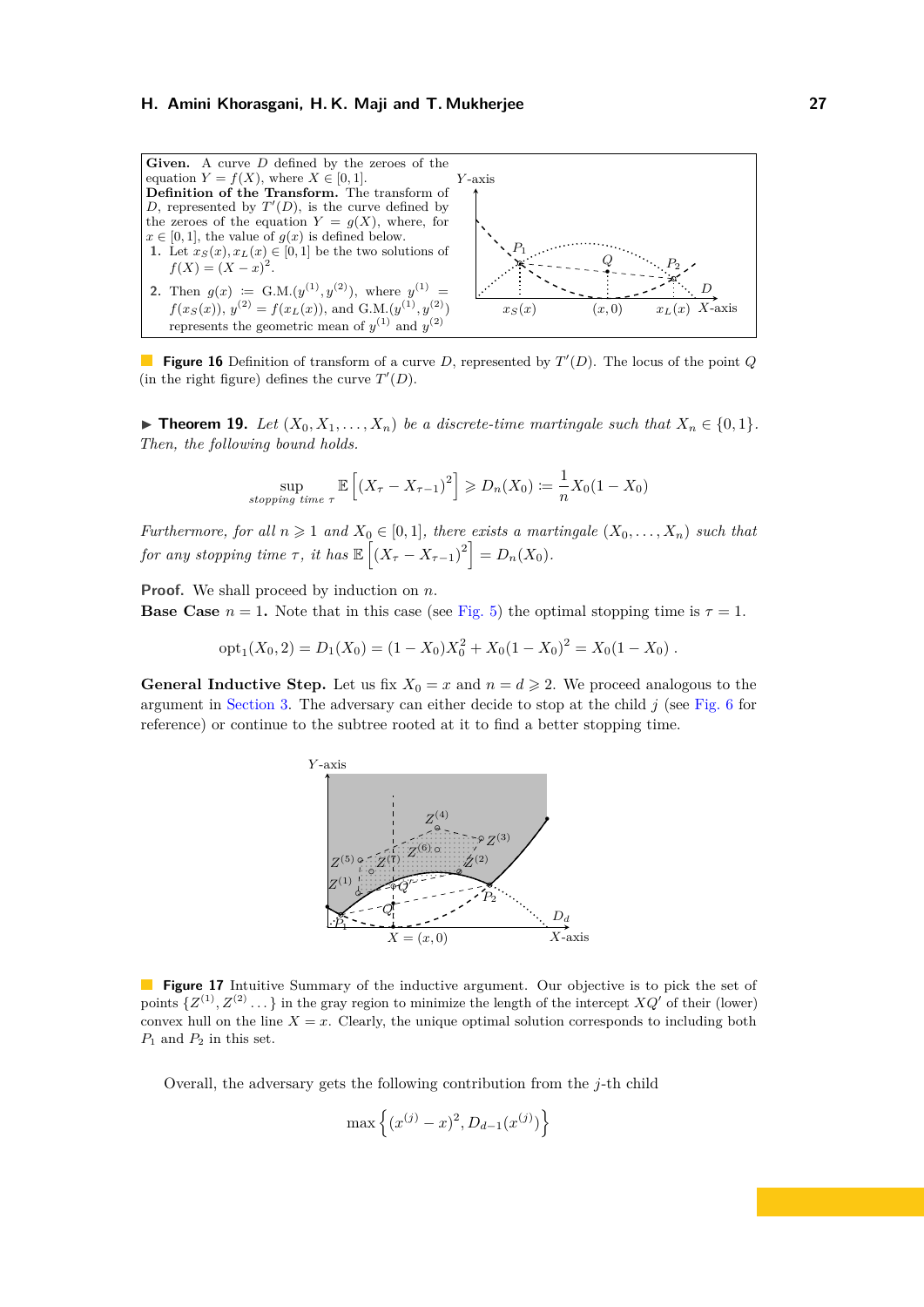The adversary obtains a score that is at least the height of *Q* in [Fig. 17.](#page-29-0) Further, a martingale designer can choose  $t = 2$ , and  $Z^{(1)} = P_1$  and  $Z^{(2)} = P_2$  to define the optimal martingale. Similar to [Theorem 1,](#page-4-1) the scores corresponding to all possible stopping times in the optimal martingale are identical.

We can argue that the height of *Q* is the geometric-mean of the heights of  $P_1$  and  $P_2$ . This observation defines the geometric transformation  $T'$  in [Fig. 16.](#page-29-1) For this transformation, we demonstrate that  $D_n(X_0) = \frac{1}{n}X_0(1 - X_0)$  is the solution to the recursion  $D_n = T'^{n-1}(D_1)$ in Claim  $20$ .

<span id="page-30-0"></span> $\triangleright$  Claim 20. Let  $D_1$  be the curve defined as the zeros of the equation  $Y = X(1 - X)$  and for  $n > 1$ ,  $D_n$  is obtained as applying the transformation  $T'$ , defined in [Fig. 16,](#page-29-1) to the curve *D*<sub>*n*−1</sub>. We claim that for each  $x \in [0, 1]$ ,  $D_n(x) = d_n x (1 - x)$  where  $d_n = \frac{1}{n}$ .

**Proof.** We use induction on *n* to prove that for each  $x \in [0, 1]$ , we have  $D_n(x) = d_n x(1 - x)$ where  $d_n = \frac{1}{n}$ . Base case  $n = 1$ , is obvious. Now, assuming that  $D_n(x) = d_n x(1-x)$ where  $d_n = \frac{1}{n}$ , we will prove that  $D_{n+1}(x) = d_{n+1}x(1-x)$  where  $d_{n+1} = \frac{1}{n+1}$ . Let's fix  $x \in [0,1]$  and let  $x_0$  and  $x_1$  be respectively the smaller and larger root of the equation  $d_n x^* (1 - x^*) = (x - x^*)^2$ . Then we have

$$
x_0 = \frac{(2x + d_n) - \sqrt{d_n^2 + 4d_nx(1 - x)}}{2(1 + d_n)},
$$
  

$$
x_1 = \frac{(2x + d_n) + \sqrt{d_n^2 + 4d_nx(1 - x)}}{2(1 + d_n)}.
$$

Let  $y_0 = d_n x_0 (1 - x_0)$  and  $y_1 = d_n x_1 (1 - x_1)$ , then we have the following relations:

$$
y_0 = d_n \cdot \frac{(2x + d_n) - \sqrt{d_n^2 + 4d_nx(1 - x)}}{2(1 + d_n)} \cdot \frac{(2(1 - x) + d_n) + \sqrt{d_n^2 + 4d_nx(1 - x)}}{2(1 + d_n)}
$$

$$
y_1 = d_n \cdot \frac{(2x + d_n) + \sqrt{d_n^2 + 4d_nx(1 - x)}}{2(1 + d_n)} \cdot \frac{(2(1 - x) + d_n) - \sqrt{d_n^2 + 4d_nx(1 - x)}}{2(1 + d_n)}
$$

Now, according to the definition of transformation *T'* in [Fig. 16,](#page-29-1) we have  $D_{n+1}(x) = \sqrt{y_0 y_1}$ and:

$$
\sqrt{y_0 y_1} = \frac{d_n}{4(1+d_n)^2} \cdot \sqrt{\left( (2x+d_n)^2 - (d_n^2 + 4d_n x(1-x)) \right) \left( (2(1-x) + d_n)^2 - (d_n^2 + 4d_n x(1-x)) \right)}
$$
  
= 
$$
\frac{d_n}{4(1+d_n)^2} \cdot \sqrt{(4x^2(1+d_n)) (4(1-x)^2(1+d_n))}
$$
  
= 
$$
\frac{d_n}{1+d_n} x(1-x) = \frac{\frac{1}{n}}{1+\frac{1}{n}} x(1-x)
$$
  
= 
$$
\frac{1}{n+1} x(1-x)
$$

Note that, for any martingale  $(X_0, \ldots, X_n)$  with  $X_n \in \{0, 1\}$ , we have  $\mathbb{E}\left[\sum_{i=1}^n (X_i - X_{i-1})^2\right] =$  $\mathbb{E}\left[X_n^2 - X_0^2\right] = X_0(1 - X_0)$ . Therefore, by an averaging argument, there exists a round *i* such that  $\mathbb{E}\left[ (X_i - X_{i-1})^2 \right] \geq \frac{1}{n} X_0 (1 - X_0)$ . [Theorem 19](#page-29-2) proves the existence of a martingale that achieves the lower-bound even for non-constant stopping times. This result provides a technique to obtain the upper-bound to  $C_n(X)$  in [Lemma 2.](#page-4-2)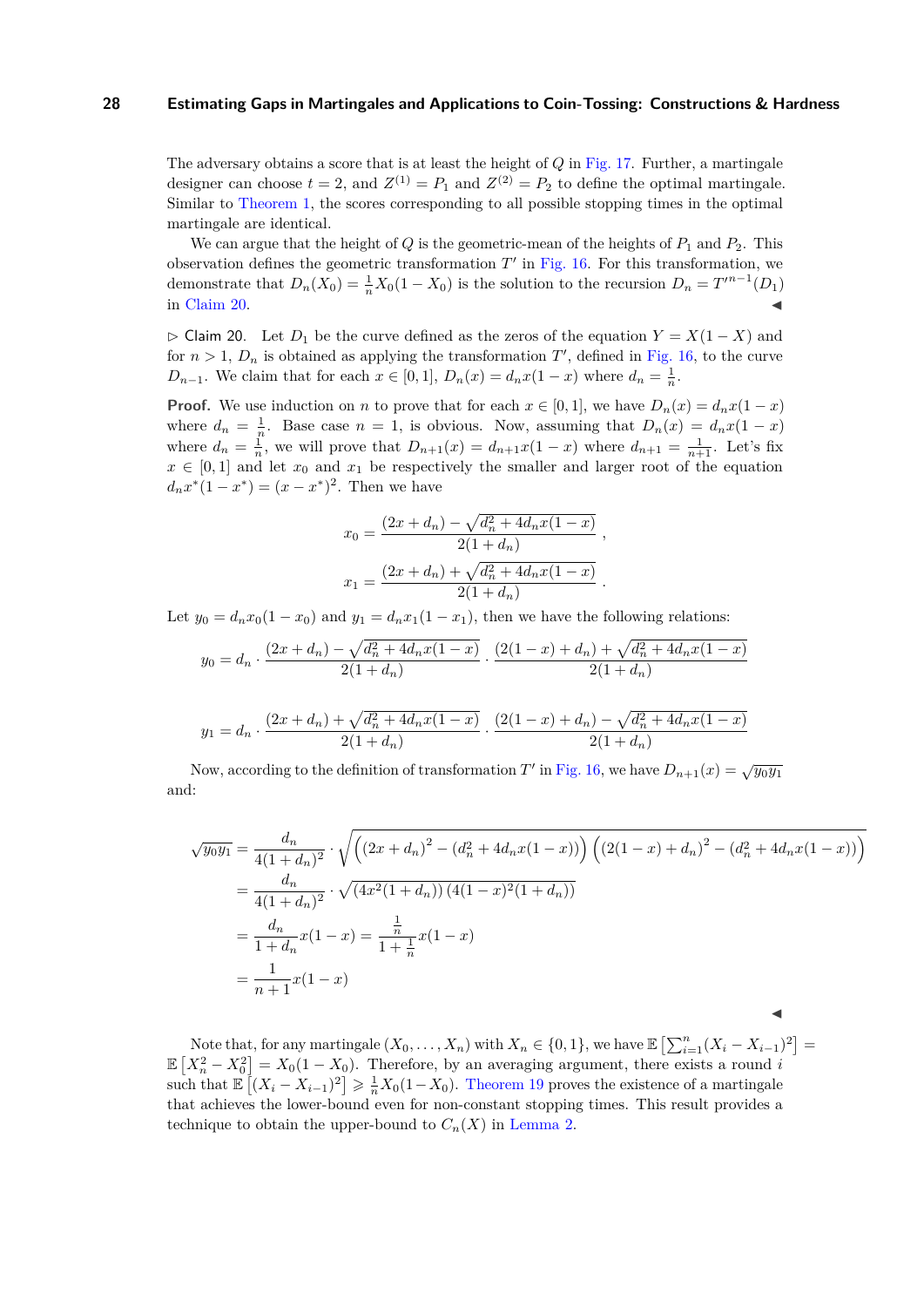## <span id="page-31-0"></span>**4.5 Alternate Proof for**  $U_{n+1} \ge T(U_n)$

**Proof.** Recall that we defined  $D_n$  as the zeros of the curve  $Y = \frac{1}{n}X(1 - X)$ . Since  $U_n$  is defined by the zeros of the curve  $Y = \sqrt{\frac{1}{n}X(1 - X)}$ , by squaring the *Y*-values for  $U_n$ , we can obtain the curve  $D_n$ . This is illustrated in [Fig. 18.](#page-31-1) Denote points on curve  $U_n$  as  $P_1 := (x_0, y_0)$ ,  $P_2 := (x_1, y_1)$  and points on curve  $D_n$  as  $P'_1 := (x_0, y'_0), P'_2 := (x_1, y'_1)$ . In the left-hand figure, let  $\alpha := x - x_0$  and  $\beta := x_1 - x$ , then  $y_0 = \alpha$  and  $y_1 = \beta$  and  $Q = H.M.(\alpha, \beta)$ . After squaring, in the right-hand figure  $Q = (H.M.(\alpha, \beta))^2$ . Note by definition of the transformation *T*', we have that  $Q' = G.M.(\alpha^2, \beta^2)$ . We show that  $G.M.(\alpha^2, \beta^2) \geq (H.M.(\alpha, \beta))^2$  as follows

$$
G.M.(\alpha^2, \beta^2) \ge (H.M.(\alpha, \beta))^2
$$

$$
(G.M.(\alpha^2, \beta^2))^{1/2} \ge H.M.(\alpha, \beta)
$$

$$
G.M.(\alpha, \beta) \ge H.M.(\alpha, \beta),
$$

which is true by the standard  $G.M. \geq H.M.$  inequality. Now recall that the locus of the point  $Q'$  defines the curve  $T'(D_n) = D_{n+1}$  (From [Claim 20\)](#page-30-0) and we know that  $D_{n+1} = U_{n+1}^2$ . Also, after squaring the *Y*-axis, the locus of the point *Q* defines the curve  $T^2(U_n)$ , therefore we have just shown that  $U_{n+1}^2 \succcurlyeq T^2(U_n)$ , which means that  $U_{n+1} \succcurlyeq T(U_n)$ .

Note that, for any martingale  $(X_0, \ldots, X_n)$  with  $X_n \in \{0, 1\}$ , we have  $\mathbb{E}\left[\sum_{i=1}^n (X_i - X_{i-1})^2\right] =$  $\mathbb{E}\left[X_n^2 - X_0^2\right] = X_0(1 - X_0)$ . Therefore, by an averaging argument, there exists a round *i* such that  $\mathbb{E}\left[ (X_i - X_{i-1})^2 \right] \geq \frac{1}{n} X_0 (1 - X_0)$ . [Theorem 19](#page-29-2) proves the existence of a martingale that achieves the lower-bound even for non-constant stopping times.

This result provides an alternate technique to obtain the upper-bound to  $C_n(X)$  in [Lemma 2.](#page-4-2)

<span id="page-31-1"></span>

**Figure 18** Intuitive summary of the Proof of [Claim 8.](#page-16-0) In the left-hand figure, we have *U<sup>n</sup>* and the locus of the point *Q* defines the curve  $T(U_n)$ . Recall that  $D_n$  is defined by the zeros of the curve  $Y = \frac{1}{n}X(1 - X)$ . Intuitively we can say that  $D_n = (U_n)^2$ . By squaring the *Y*-axis in the left-hand figure, we get the right-hand figure. Since  $D_{n+1} = T'(D_n)$  (From [Claim 20\)](#page-30-0), and the locus of the point *Q*' defines this curve, we only need to show that *Q*' is always above *Q* in the right-hand figure in order to prove our original claim.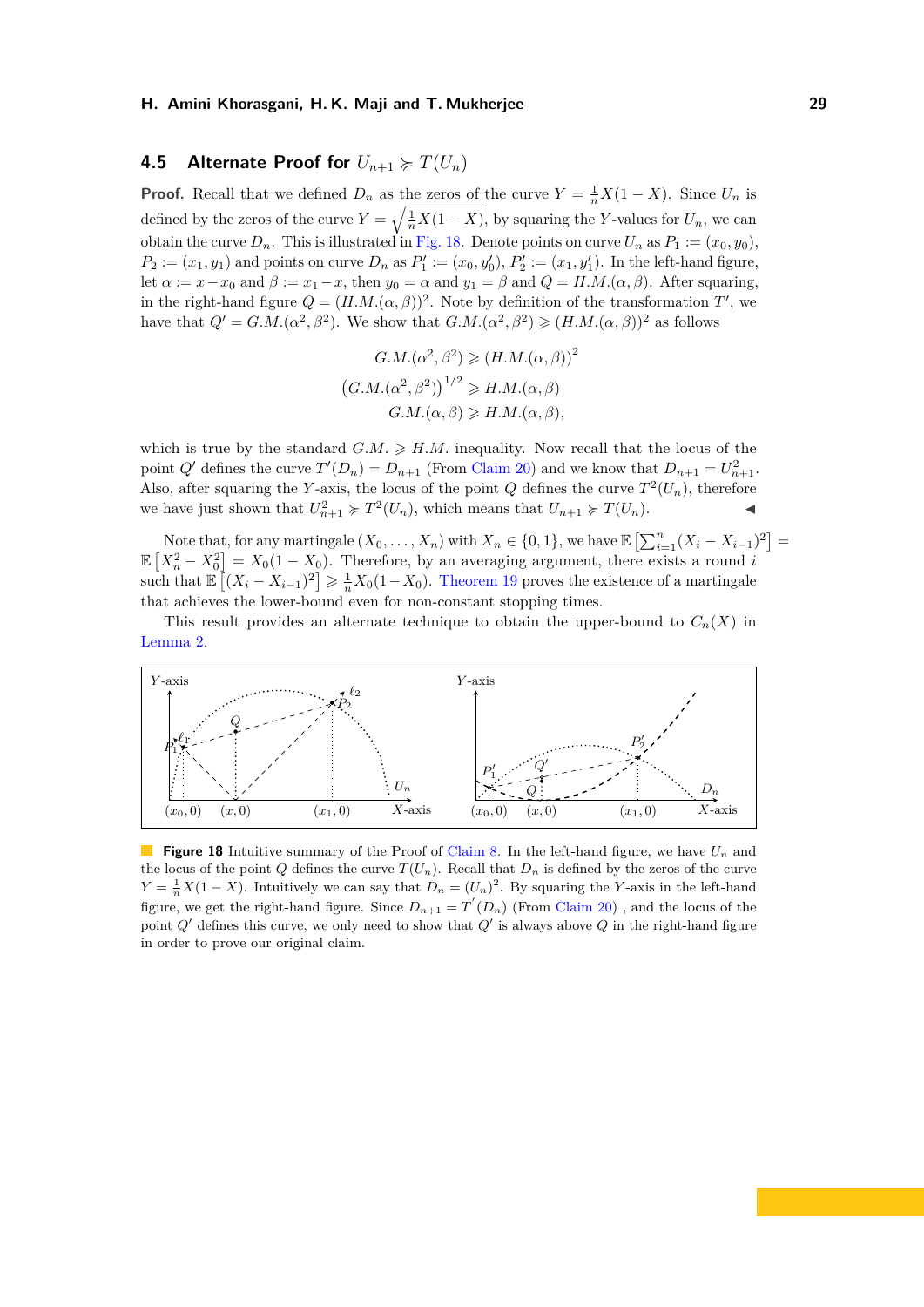#### **References**

- <span id="page-32-10"></span>**1** Bar Alon and Eran Omri. Almost-optimally fair multiparty coin-tossing with nearly threequarters malicious. In Martin Hirt and Adam D. Smith, editors, *TCC 2016-B: 14th Theory of Cryptography Conference, Part I*, volume 9985 of *Lecture Notes in Computer Science*, pages 307–335, Beijing, China, October 31 – November 3, 2016. Springer, Heidelberg, Germany. [doi:10.1007/978-3-662-53641-4\\_13](http://dx.doi.org/10.1007/978-3-662-53641-4_13).
- <span id="page-32-7"></span>**2** Gilad Asharov. Towards characterizing complete fairness in secure two-party computation. In Yehuda Lindell, editor, *TCC 2014: 11th Theory of Cryptography Conference*, volume 8349 of *Lecture Notes in Computer Science*, pages 291–316, San Diego, CA, USA, February 24–26, 2014. Springer, Heidelberg, Germany. [doi:10.1007/978-3-642-54242-8\\_13](http://dx.doi.org/10.1007/978-3-642-54242-8_13).
- <span id="page-32-8"></span>**3** Gilad Asharov, Amos Beimel, Nikolaos Makriyannis, and Eran Omri. Complete characterization of fairness in secure two-party computation of Boolean functions. In Yevgeniy Dodis and Jesper Buus Nielsen, editors, *TCC 2015: 12th Theory of Cryptography Conference, Part I*, volume 9014 of *Lecture Notes in Computer Science*, pages 199–228, Warsaw, Poland, March 23– 25, 2015. Springer, Heidelberg, Germany. [doi:10.1007/978-3-662-46494-6\\_10](http://dx.doi.org/10.1007/978-3-662-46494-6_10).
- <span id="page-32-6"></span>**4** Gilad Asharov, Yehuda Lindell, and Tal Rabin. A full characterization of functions that imply fair coin tossing and ramifications to fairness. In Amit Sahai, editor, *TCC 2013: 10th Theory of Cryptography Conference*, volume 7785 of *Lecture Notes in Computer Science*, pages 243–262, Tokyo, Japan, March 3–6, 2013. Springer, Heidelberg, Germany. [doi:10.1007/](http://dx.doi.org/10.1007/978-3-642-36594-2_14) [978-3-642-36594-2\\_14](http://dx.doi.org/10.1007/978-3-642-36594-2_14).
- <span id="page-32-1"></span>**5** Baruch Awerbuch, Manuel Blum, Benny Chor, Shafi Goldwasser, and Silvio Micali. How to implement bracha's O(log n) byzantine agreement algorithm. *Unpublished manuscript*, 1985.
- <span id="page-32-3"></span>**6** Kazuoki Azuma. Weighted sums of certain dependent random variables. *Tohoku Math. J. (2)*, 19(3):357–367, 1967. URL: <https://doi.org/10.2748/tmj/1178243286>, [doi:10.2748/tmj/](http://dx.doi.org/10.2748/tmj/1178243286) [1178243286](http://dx.doi.org/10.2748/tmj/1178243286).
- <span id="page-32-4"></span>**7** Amos Beimel, Iftach Haitner, Nikolaos Makriyannis, and Eran Omri. Tighter bounds on multi-party coin flipping via augmented weak martingales and differentially private sampling. In *2018 IEEE 59th Annual Symposium on Foundations of Computer Science (FOCS)*, pages 838–849. IEEE, 2018.
- <span id="page-32-5"></span>**8** Amos Beimel, Yehuda Lindell, Eran Omri, and Ilan Orlov. 1*/p*-Secure multiparty computation without honest majority and the best of both worlds. In Phillip Rogaway, editor, *Advances in Cryptology – CRYPTO 2011*, volume 6841 of *Lecture Notes in Computer Science*, pages 277–296, Santa Barbara, CA, USA, August 14–18, 2011. Springer, Heidelberg, Germany. [doi:10.1007/978-3-642-22792-9\\_16](http://dx.doi.org/10.1007/978-3-642-22792-9_16).
- <span id="page-32-9"></span>**9** Amos Beimel, Eran Omri, and Ilan Orlov. Protocols for multiparty coin toss with dishonest majority. In Tal Rabin, editor, *Advances in Cryptology – CRYPTO 2010*, volume 6223 of *Lecture Notes in Computer Science*, pages 538–557, Santa Barbara, CA, USA, August 15–19, 2010. Springer, Heidelberg, Germany. [doi:10.1007/978-3-642-14623-7\\_29](http://dx.doi.org/10.1007/978-3-642-14623-7_29).
- <span id="page-32-0"></span>**10** Manuel Blum. How to exchange (secret) keys (extended abstract). In *15th Annual ACM Symposium on Theory of Computing*, pages 440–447, Boston, MA, USA, April 25–27, 1983. ACM Press. [doi:10.1145/800061.808775](http://dx.doi.org/10.1145/800061.808775).
- <span id="page-32-12"></span>**11** Carl Bosley and Yevgeniy Dodis. Does privacy require true randomness? In Salil P. Vadhan, editor, *TCC 2007: 4th Theory of Cryptography Conference*, volume 4392 of *Lecture Notes in Computer Science*, pages 1–20, Amsterdam, The Netherlands, February 21–24, 2007. Springer, Heidelberg, Germany. [doi:10.1007/978-3-540-70936-7\\_1](http://dx.doi.org/10.1007/978-3-540-70936-7_1).
- <span id="page-32-11"></span>**12** Niv Buchbinder, Iftach Haitner, Nissan Levi, and Eliad Tsfadia. Fair coin flipping: Tighter analysis and the many-party case. In Philip N. Klein, editor, *28th Annual ACM-SIAM Symposium on Discrete Algorithms*, pages 2580–2600, Barcelona, Spain, January 16–19, 2017. ACM-SIAM. [doi:10.1137/1.9781611974782.170](http://dx.doi.org/10.1137/1.9781611974782.170).
- <span id="page-32-2"></span>**13** Richard Cleve. Limits on the security of coin flips when half the processors are faulty (extended abstract). In *18th Annual ACM Symposium on Theory of Computing*, pages 364–369, Berkeley, CA, USA, May 28–30, 1986. ACM Press. [doi:10.1145/12130.12168](http://dx.doi.org/10.1145/12130.12168).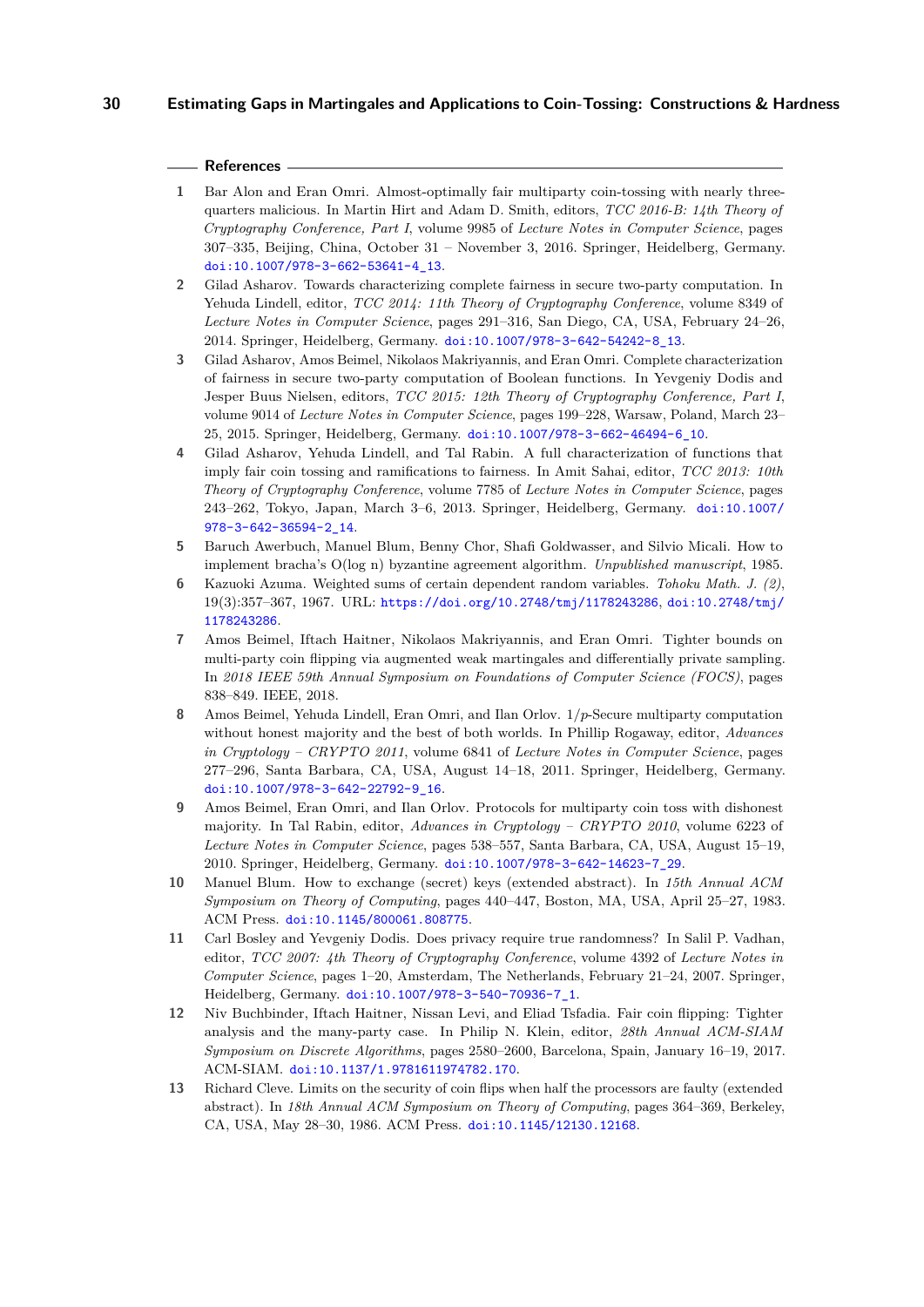- <span id="page-33-1"></span>**14** Richard Cleve and Russell Impagliazzo. Martingales, collective coin flipping and discrete control processes (extended abstract), 1993.
- <span id="page-33-2"></span>**15** Dana Dachman-Soled, Yehuda Lindell, Mohammad Mahmoody, and Tal Malkin. On the black-box complexity of optimally-fair coin tossing. In Yuval Ishai, editor, *TCC 2011: 8th Theory of Cryptography Conference*, volume 6597 of *Lecture Notes in Computer Science*, pages 450–467, Providence, RI, USA, March 28–30, 2011. Springer, Heidelberg, Germany. [doi:10.1007/978-3-642-19571-6\\_27](http://dx.doi.org/10.1007/978-3-642-19571-6_27).
- <span id="page-33-4"></span>**16** Dana Dachman-Soled, Mohammad Mahmoody, and Tal Malkin. Can optimally-fair coin tossing be based on one-way functions? In Yehuda Lindell, editor, *TCC 2014: 11th Theory of Cryptography Conference*, volume 8349 of *Lecture Notes in Computer Science*, pages 217– 239, San Diego, CA, USA, February 24–26, 2014. Springer, Heidelberg, Germany. [doi:](http://dx.doi.org/10.1007/978-3-642-54242-8_10) [10.1007/978-3-642-54242-8\\_10](http://dx.doi.org/10.1007/978-3-642-54242-8_10).
- <span id="page-33-11"></span>**17** Yevgeniy Dodis, Shien Jin Ong, Manoj Prabhakaran, and Amit Sahai. On the (im)possibility of cryptography with imperfect randomness. In *45th Annual Symposium on Foundations of Computer Science*, pages 196–205, Rome, Italy, October 17–19, 2004. IEEE Computer Society Press. [doi:10.1109/FOCS.2004.44](http://dx.doi.org/10.1109/FOCS.2004.44).
- <span id="page-33-12"></span>**18** Yevgeniy Dodis, Krzysztof Pietrzak, and Bartosz Przydatek. Separating sources for encryption and secret sharing. In Shai Halevi and Tal Rabin, editors, *TCC 2006: 3rd Theory of Cryptography Conference*, volume 3876 of *Lecture Notes in Computer Science*, pages 601– 616, New York, NY, USA, March 4–7, 2006. Springer, Heidelberg, Germany. [doi:10.1007/](http://dx.doi.org/10.1007/11681878_31) [11681878\\_31](http://dx.doi.org/10.1007/11681878_31).
- <span id="page-33-10"></span>**19** Yevgeniy Dodis and Joel Spencer. On the (non)universality of the one-time pad. In *43rd Annual Symposium on Foundations of Computer Science*, pages 376–387, Vancouver, British Columbia, Canada, November 16–19, 2002. IEEE Computer Society Press. [doi:10.1109/](http://dx.doi.org/10.1109/SFCS.2002.1181962) [SFCS.2002.1181962](http://dx.doi.org/10.1109/SFCS.2002.1181962).
- <span id="page-33-0"></span>**20** Shafi Goldwasser, Yael Tauman Kalai, and Sunoo Park. Adaptively secure coin-flipping, revisited. In Magnús M. Halldórsson, Kazuo Iwama, Naoki Kobayashi, and Bettina Speckmann, editors, *ICALP 2015: 42nd International Colloquium on Automata, Languages and Programming, Part II*, volume 9135 of *Lecture Notes in Computer Science*, pages 663–674, Kyoto, Japan, July 6–10, 2015. Springer, Heidelberg, Germany. [doi:10.1007/978-3-662-47666-6\\_53](http://dx.doi.org/10.1007/978-3-662-47666-6_53).
- <span id="page-33-7"></span>**21** S. Dov Gordon, Carmit Hazay, Jonathan Katz, and Yehuda Lindell. Complete fairness in secure two-party computation. In Richard E. Ladner and Cynthia Dwork, editors, *40th Annual ACM Symposium on Theory of Computing*, pages 413–422, Victoria, British Columbia, Canada, May 17–20, 2008. ACM Press. [doi:10.1145/1374376.1374436](http://dx.doi.org/10.1145/1374376.1374436).
- <span id="page-33-5"></span>**22** S. Dov Gordon and Jonathan Katz. Partial fairness in secure two-party computation. In Henri Gilbert, editor, *Advances in Cryptology – EUROCRYPT 2010*, volume 6110 of *Lecture Notes in Computer Science*, pages 157–176, French Riviera, May 30 – June 3, 2010. Springer, Heidelberg, Germany. [doi:10.1007/978-3-642-13190-5\\_8](http://dx.doi.org/10.1007/978-3-642-13190-5_8).
- <span id="page-33-3"></span>**23** Iftach Haitner, Eran Omri, and Hila Zarosim. Limits on the usefulness of random oracles. In Amit Sahai, editor, *TCC 2013: 10th Theory of Cryptography Conference*, volume 7785 of *Lecture Notes in Computer Science*, pages 437–456, Tokyo, Japan, March 3–6, 2013. Springer, Heidelberg, Germany. [doi:10.1007/978-3-642-36594-2\\_25](http://dx.doi.org/10.1007/978-3-642-36594-2_25).
- <span id="page-33-8"></span>**24** Iftach Haitner and Eliad Tsfadia. An almost-optimally fair three-party coin-flipping protocol. In David B. Shmoys, editor, *46th Annual ACM Symposium on Theory of Computing*, pages 408– 416, New York, NY, USA, May 31 – June 3, 2014. ACM Press. [doi:10.1145/2591796.2591842](http://dx.doi.org/10.1145/2591796.2591842).
- <span id="page-33-6"></span>**25** Wassily Hoeffding. Probability inequalities for sums of bounded random variables. *Journal of the American Statistical Association*, 58(301):13–30, 1963. URL: <https://www.tandfonline.com/doi/abs/10.1080/01621459.1963.10500830>, [arXiv:](http://arxiv.org/abs/https://www.tandfonline.com/doi/pdf/10.1080/01621459.1963.10500830) [https://www.tandfonline.com/doi/pdf/10.1080/01621459.1963.10500830](http://arxiv.org/abs/https://www.tandfonline.com/doi/pdf/10.1080/01621459.1963.10500830), [doi:10.1080/](http://dx.doi.org/10.1080/01621459.1963.10500830) [01621459.1963.10500830](http://dx.doi.org/10.1080/01621459.1963.10500830).
- <span id="page-33-9"></span>**26** Claire Kenyon, Yuval Rabani, and Alistair Sinclair. Biased random walks, lyapunov functions, and stochastic analysis of best fit bin packing (preliminary version). In Éva Tardos, editor,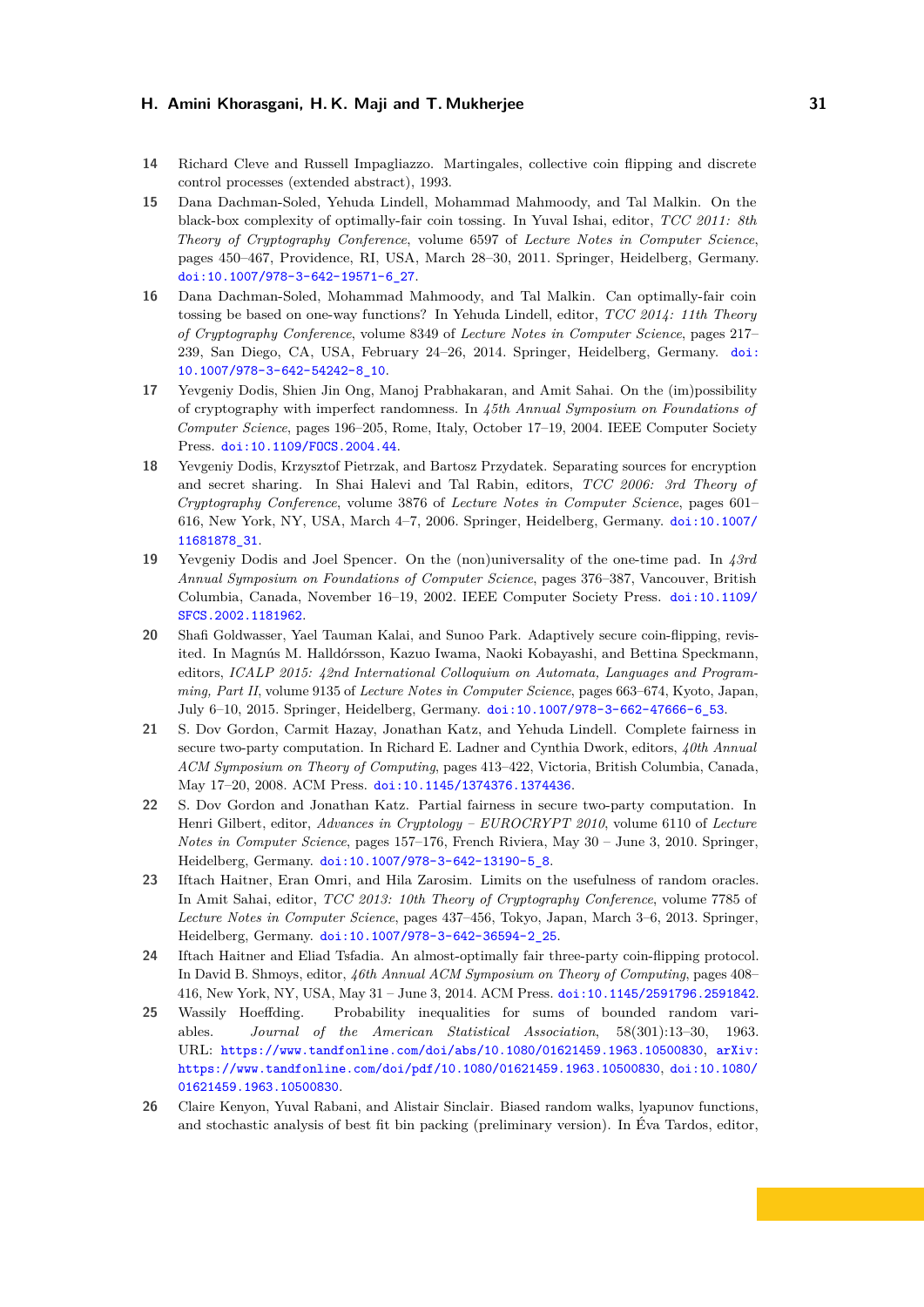*7th Annual ACM-SIAM Symposium on Discrete Algorithms*, pages 351–358, Atlanta, Georgia, USA, January 28–30, 1996. ACM-SIAM.

- <span id="page-34-3"></span>**27** David Lichtenstein, Nathan Linial, and Michael Saks. Some extremal problems arising from discrete control processes. *Combinatorica*, 9(3):269–287, 1989.
- <span id="page-34-1"></span>**28** Nikolaos Makriyannis. On the classification of finite boolean functions up to fairness. In *International Conference on Security and Cryptography for Networks*, pages 135–154. Springer, 2014.
- <span id="page-34-2"></span>**29** Tal Moran, Moni Naor, and Gil Segev. An optimally fair coin toss. In Omer Reingold, editor, *TCC 2009: 6th Theory of Cryptography Conference*, volume 5444 of *Lecture Notes in Computer Science*, pages 1–18. Springer, Heidelberg, Germany, March 15–17, 2009. [doi:](http://dx.doi.org/10.1007/978-3-642-00457-5_1) [10.1007/978-3-642-00457-5\\_1](http://dx.doi.org/10.1007/978-3-642-00457-5_1).
- <span id="page-34-6"></span>**30** Noam Nisan. Extracting randomness: how and why-a survey. In *ccc*, page 44. IEEE, 1996.
- <span id="page-34-7"></span>**31** Noam Nisan and Amnon Ta-Shma. Extracting randomness: A survey and new constructions. *J. Comput. Syst. Sci.*, 58(1):148–173, 1999.
- <span id="page-34-4"></span>**32** Aravind Srinivasan and David Zuckerman. Computing with very weak random sources. In *35th Annual Symposium on Foundations of Computer Science*, pages 264–275, Santa Fe, New Mexico, November 20–22, 1994. IEEE Computer Society Press. [doi:10.1109/SFCS.1994.365688](http://dx.doi.org/10.1109/SFCS.1994.365688).
- <span id="page-34-8"></span>**33** Luca Trevisan and Salil P. Vadhan. Extracting randomness from samplable distributions. In *41st Annual Symposium on Foundations of Computer Science*, pages 32–42, Redondo Beach, CA, USA, November 12–14, 2000. IEEE Computer Society Press. [doi:10.1109/SFCS.2000.892063](http://dx.doi.org/10.1109/SFCS.2000.892063).
- <span id="page-34-5"></span>**34** David Zuckerman. Simulating bpp using a general weak random source. *Algorithmica*, 16(4-5):367–391, 1996.

## <span id="page-34-0"></span>**A More Technical Proof of [Theorem 1](#page-4-1)**

 $\triangleright$  Claim 21. For each  $d \geq 1$ , let  $C_d$  denote a curve over  $X \in [0,1]$  that includes all points  $(x, \text{opt}_d(x, 1))$ . Let *T* be the transformation defined in [Fig. 8.](#page-11-0) Then,  $C_d = T^{d-1}(C_1)$  where *T* <sup>0</sup> denotes the identity transformation and *T <sup>k</sup>* denotes the transformation achieved by composing *T* with itself *k* times. Moreover, for every depth *d*, there exists a martingale of bias *x* whose max-score in  $L_1$ -norm is equal to  $\text{opt}_d(x, 1)$  and for each  $i = 1, \ldots, n$ ,  $|\Omega_i| = 2$ .

**Proof.** Let  $C_1$  be the curve defined by the zeros of the equation  $Y = 2X(1 - X)$  such that  $Y \geq 0$ . Let  $C_{d+1}$  be the curve obtained by applying the transformation *T* on  $C_d$ . Let  $X' = \{X' = \{X'_i\}_{i=0}^n, E' = \{E'_i\}_{i=1}^n\}$  be a martingale over the sample space  $\Omega' =$  $\Omega'_1 \times \cdots \times \Omega'_n$  such that for each  $i \in [n]$ ,  $\Omega'_i = \{0, 1\}$ ,  $E'_i(0) = l$ ,  $E'_i(1) = r$ ,  $X'_0 = x$ , for each  $(e_1, e_2, \ldots, e_{n-1}) \in \{l, r\}^{n-1}, X'_n(e_1, \ldots, e_{n-1}, l) = 0$  and  $X'_n(e_1, \ldots, e_{n-1}, r) = 1$ , for each  $i \in \{1, \ldots, n-1\}$ ,  $X_i'(e_1, e_2, \ldots, e_{i-1}, l)$  is the *X* coordinate of the interception of the line  $Y = -X + X'_{i-1}(e_1, \ldots, e_{i-1})$  and the curve  $C_{n-i}$ , and  $X'_{i}(e_1, e_2, \ldots, e_{i-1}, r)$  is the X coordinate of the interception of the line  $Y = X - X'_{i-1}(e_1, \ldots, e_{i-1})$  and the curve  $C_{n-i}$ . Moreover, for each  $(e_1, e_2, \ldots, e_{i-1}) \in \{l, r\}^{i-1}$ ,

$$
Pr[l|E'_{1} = e_{1},..., E'_{i-1} = e_{i-1}] = \frac{X'_{i}(e_{1},...,e_{i-1},r) - X'_{i-1}(e_{1},...,e_{i-1})}{X'_{i}(e_{1},...,e_{i-1},r) - X'_{i}(e_{1},...,e_{i-1},l)}
$$

and

$$
\Pr[r|E'_1 = e_1, \dots, E'_{i-1} = e_{i-1}] = \frac{X'_{i-1}(e_1, \dots, e_{i-1}) - X'_{i}(e_1, \dots, e_{i-1}, l)}{X'_{i}(e_1, \dots, e_{i-1}, r) - X'_{i}(e_1, \dots, e_{i-1}, l)}
$$

We claim that for each martingale  $\{X = \{X_i\}_{i=1}^n, E = \{E_i\}_{i=1}^n\}$  with respect to the sample space  $\Omega = \Omega_1 \times \cdots \times \Omega_n$ , we have max-score<sub>1</sub> $(X, E) \geq \max$ -score<sub>1</sub> $(X', E')$  and so  $opt_d(x, 1) = \max$ -score<sub>1</sub>(*X'*, *E'*).

We prove our claim by induction on the depth of the martingale i.e. *n*.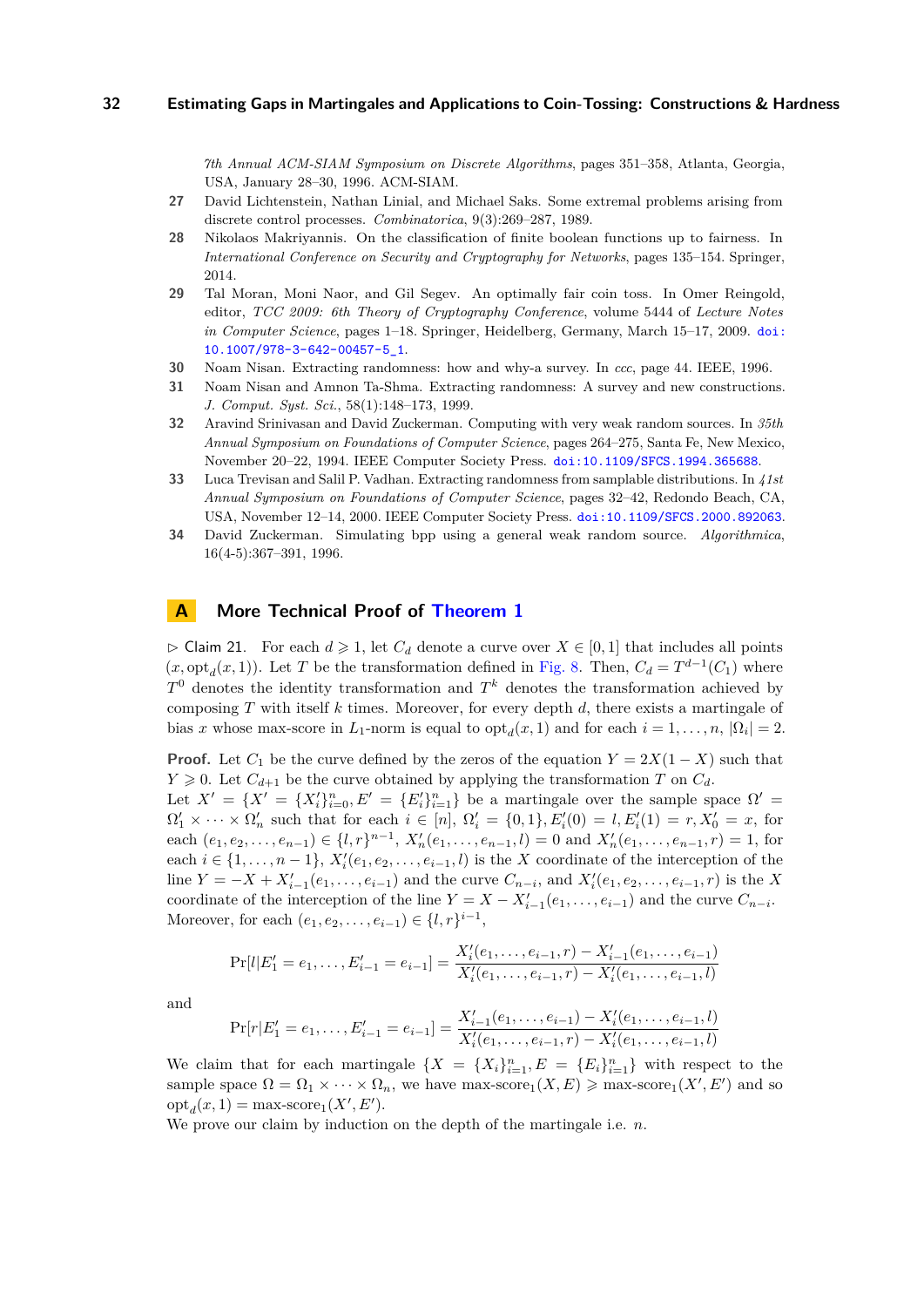For the base case  $n = 1$ , suppose  $\Omega_1 = \{1, \ldots, t\}$ ,  $E_1(j) = e_1^{(j)}$ . Without loss of generality, we assume that  $X_1(e_1^{(1)}) \leq X_1(e_1^{(2)}) \cdots \leq X_1(e_1^{(t)})$ . Then there exist  $p^{(1)}, \ldots, p^{(n)}$  such that  $x = \sum_{j=1}^{t} p^{(j)} X_1(e_1^{(j)})$  and  $\sum_{j=1}^{t} p^{(j)} = 1$ . In this case, since  $X_1(e_1^{(j)})$  is 0 or 1, there exists some *s* such that  $x = \sum_{j=s+1}^{t} p^{(j)}$  and

$$
\max\text{-score}_1(X,E) = (p^{(1)} + \dots + p^{(s)})x + (p^{(s+1)} + \dots + p^{(t)})(1-x) = 2x(1-x)
$$

But, the maximum score of a martingale  $(X, E)$  with respect to  $\Omega_1 = \{0, 1\}$  such that  $Pr[0] = x$  and  $Pr[1] = 1 - x$  is also  $2x(1 - x)$ .

Suppose that the claim is true for depth  $d$ , and we want to prove it for the depth  $d + 1$ . Suppose that the martingale  $\{X = \{X_i\}_{i=0}^{d+1}, E = \{E_i\}_{i=1}^{d+1}\}$  over  $\Omega = \Omega_1 \times \Omega_2 \times \cdots \times \Omega_{d+1}$ is given such that  $\Omega_1 = \{1, \ldots, t\}$  and for each  $j \in \Omega_1$ ,  $E_1(j) = e_1^{(j)}$ .

Note that for each  $j \in \{1, 2, \ldots, t\}$ , we define the martingale  $\{V^{(j)} = \{V_i^{(j)}\}_{i=0}^d, E^{(j)} = \}$  ${E_i^{(j)}\}_{i=2}^{d+1}$  over  $\Omega_2 \times \cdots \times \Omega_{d+1}$  where  $V_i^{(j)}(e_2,\ldots,e_{d+1}) := X_{i+1}(e_1^{(j)},e_2,\ldots,e_{d+1})$  is a martingale of depth *d*. Observe that for any *j* and any value of  $V_0 = X_1(e_1^{(j)})$ , there exists an stopping time  $\tau_{max}^{(j)}(V^{(j)}, E^{(j)})$ :  $\Omega_2 \times \cdots \times \Omega_{d+1} \to \{2, \ldots, n\}$  that maximizes the score of the martingale  $(V^{(j)}, E^{(j)})$ . Now, note that  $\tau_{max}(X, E)(e_1^{(j)}, e_2, \ldots, e_{d+1})$  equals 1 (which means that the martingale stops at time 1) when

$$
|X_0 - X_1(e_1^{(j)})| \ge \max\{\text{score}_1(V^{(j)}, E^{(j)})\}
$$

or equals  $\tau_{max}^{(j)}(V^{(j)}, E^{(j)})(e_2, \ldots, e_{d+1})$  when

$$
|X_0 - X_1(e_1^{(j)})| \le \max\text{-score}_1(V^{(j)}, E^{(j)})
$$

Let us define  $B_j := \max(\max{\text{-}score}_1(V^{(j)}, E^{(j)}), |X_0 - X_1(e_1^{(j)})|)$ . We represent each point  $Z^{(j)} =: (X_1(e_1^{(j)}), B_j)$  in a plane, see [Fig. 9.](#page-12-1) In this plane, for each point  $(x, y)$ , the value *y* represents the score of a stopping time in a martingale whose average is *x* (the first value that the martingale takes). Since *X* is a martingale, we have  $X_0 = \sum_{j=1}^t p^{(j)} X_1(e_1^{(j)})$ . It also follows from the definition of  $B_j$  that

max-score<sub>1</sub>(X, E) = 
$$
\sum_{j=1}^{t} Pr[E_1 = j]B_j = \sum_{j=1}^{t} p^{(j)}B_j
$$
.

Therefore, we have

$$
(X_0, \max\text{-score}_1(X, E)) = \sum_{j=1}^t p^{(j)}(X_1(e_1^{(j)}), B_j) = \sum_{j=1}^t p^{(j)} Z^{(j)}.
$$

Consequently, the point  $(X_0, \text{max-score}_1(X, E))$  lies on the intersection of the line  $X = X_0$ and the convex hull of the points  $Z^{(1)}, \ldots, Z^{(t)}$  (Note that the argument is true even if we assume that *t* is not finite).

It follows from the inductive hypothesis that for each *j*, there exists a martingale of depth *d*,  ${X'}^{(j)} = {X'}^{(j)}_{i=1}^{d+1}, E'^{(j)} = {E'}^{(j)}_{i=2}^{d+1}$  over  $\Omega'_{2} \times \cdots \times \Omega'_{d+1}$  such that  $X'_{1}^{(j)} = X_{1}(e_{1}^{(j)})$  and  $\text{for each } i \in \{2, \ldots, d+1\}, |\Omega'_i| = 2 \text{ and } \text{max-score}_1(X', E') = \text{opt}_d(X'^{(j)}_1, 1) = \text{opt}_d(X_1(e_1^{(j)})).$ Therefore, max-score<sub>1</sub> $(V^{(j)}, E^{(j)}) \geq \text{opt}_d(X_1(e_1^{(j)}), 1)$ . This implies that

$$
B_j \ge \max(\text{opt}_d(X_1(e_1^{(j)}), 1), |X_0 - X_1(e_1^{(j)})|)
$$

that means the points  $Z^{(1)}, \ldots, Z^{(t)}$  lie above the curve defined by the zeros of the equation  $Y = \max(\text{opt}_d(X, 1), |X_0 - X|) = \max(C_d(X), |X - X_0|)$ . Note that according to the inductive